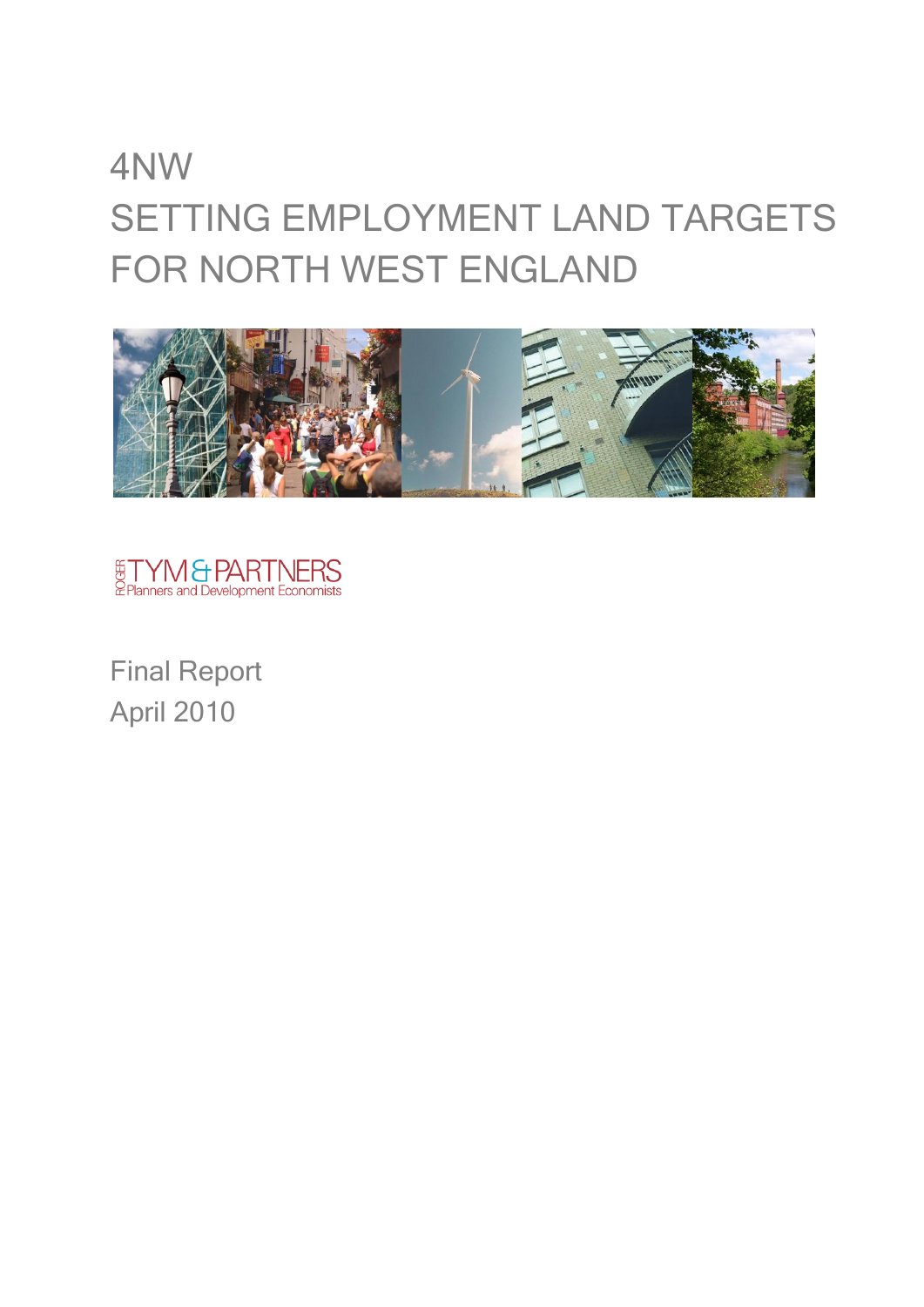#### ROGER TYM & PARTNERS

Fairfax House 15 Fulwood Place London WC1V 6HU

t (020) 7831 2711 f (020) 7831 7653 e london@tymconsult.com (insert address here) w [www.tymconsult.com](http://www.tymconsult.com/)

### This document is formatted for double-sided printing.

| <b>Author/Amended by:</b>                             | <b>Authorised by</b> | Date:            | Version:                          |
|-------------------------------------------------------|----------------------|------------------|-----------------------------------|
| Cristina Howick,<br>Richard Pestell,<br>Dave Lawrence | Cristina Howick      | 12 March<br>2010 | Draft report sent to client       |
| Cristina Howick                                       | Cristina Howick      | 6 April<br>2010  | Final draft report sent to client |
| Cristina Howick                                       | Cristina Howick      | 30 April         | Final report sent to client       |

P2001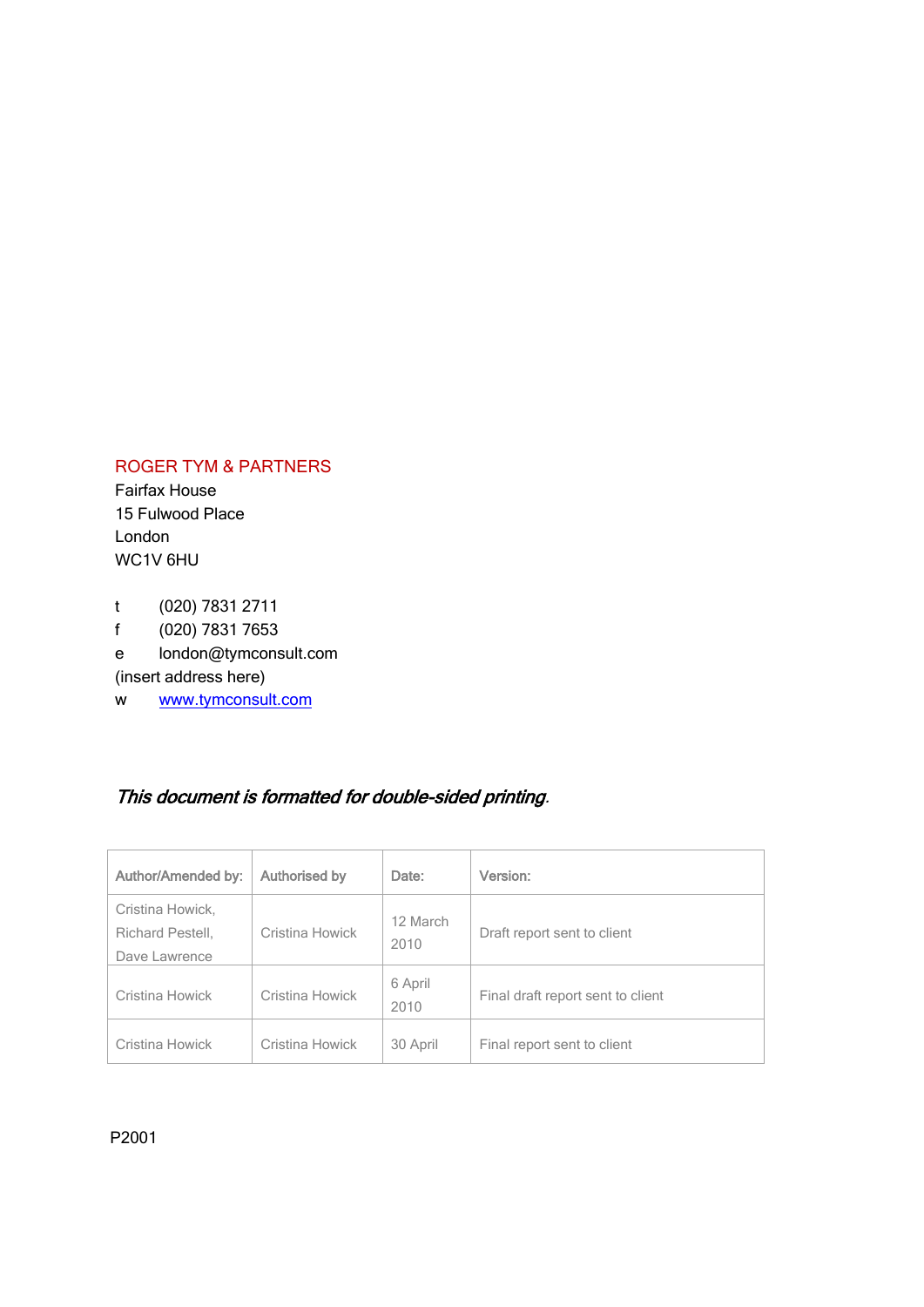## **CONTENTS**

| $\overline{2}$   |  |
|------------------|--|
| $\mathbf{3}$     |  |
| $\blacktriangle$ |  |
| 5.               |  |
| 6                |  |
| $\overline{7}$   |  |
| 8                |  |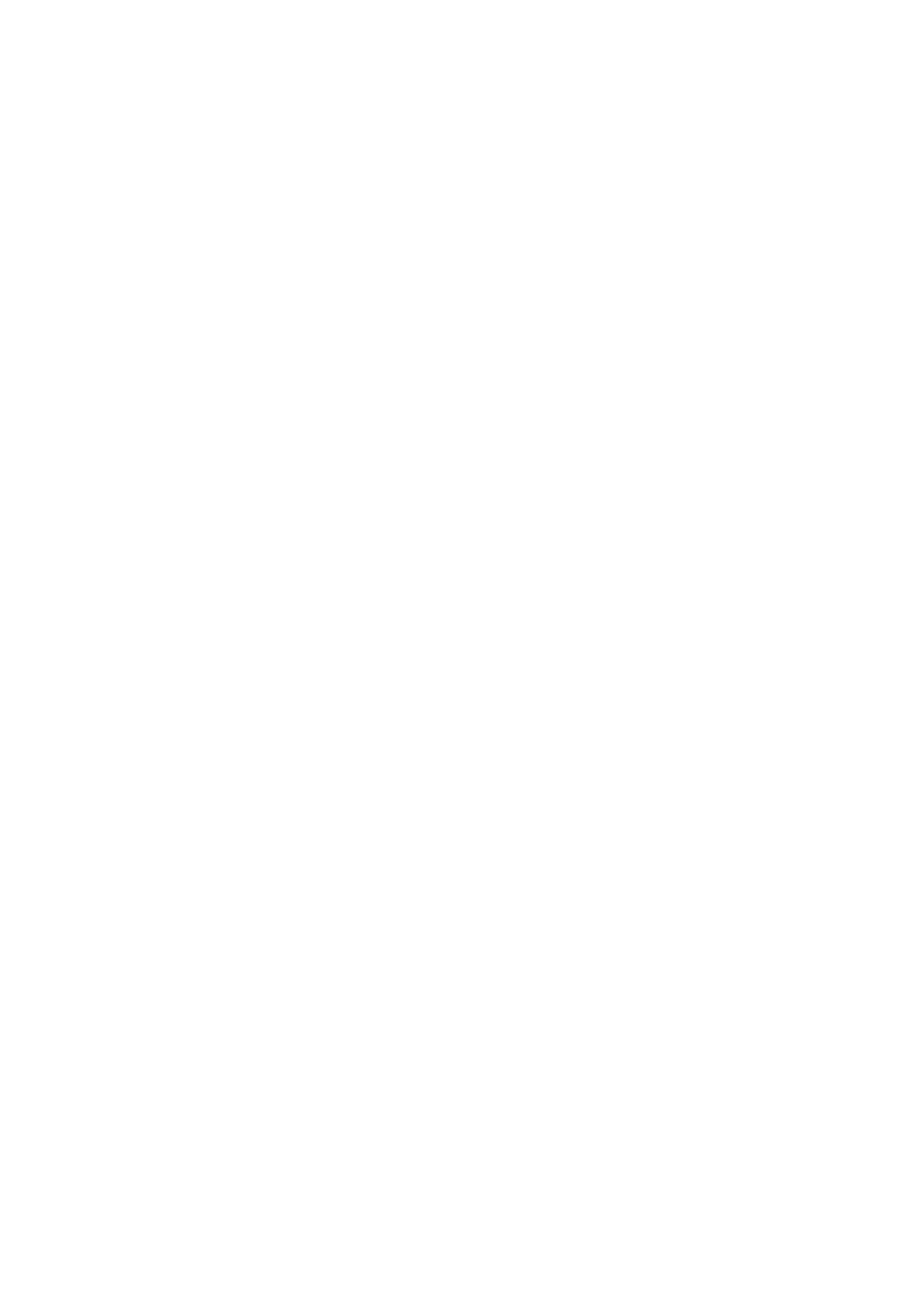## <span id="page-4-0"></span>1 INTRODUCTION

- 1.1 The purpose of this report is to provide a method that produces district-level quantitative targets for the provision of employment land. The report will help inform the emerging Single Regional Strategy and Local Development Frameworks (LDFs) across the North West region. The report was commissioned in December 2009 by the Regional Leaders Board 4NW, which, with the North West Development Agency (NWDA) is one of the 'responsible regional authorities' jointly producing the Single Regional Strategy for the North West (RS2010).
- 1.2 4NW's study brief, issued in November 2009, explained that the report was needed because of emerging government policy set out in the new consultation draft of PPS4, Planning for Sustainable Economic Growth (October 2009). The draft advised that Regional Spatial Strategies should provide minimum employment land targets by district. But the current Regional Spatial Strategy, known as the North West of England Plan (2008) only provided employment land targets for sub-regions, which are groups of districts, and did not break them down by district – intending that local authorities in each sub-region should work together to agree the distribution of the targets between them. To comply with new Government policy, the new Single Regional Strategy, which would replace the North West of England Plan, would need to change this approach and provide district-level targets. The present report would propose a method for this, which would be consistent across the region.
- 1.3 PPS4 was published in final version in December 2009, after the study brief was issued. This final PPS confirms the proposal in the consultation draft, that Regional Spatial Strategies and the Single Regional Strategies that succeed them should provide minimum targets for districts. But, contrary to the draft, it advises that these targets should relate to numbers of jobs rather than provision of land. Thus, under the new PPS the task of setting land provision targets falls to local planning authorities rather than regional authorities. Therefore much of the advice in this report is addressed to local authorities preparing or updating evidence bases
- 1.4 In future, new evidence base documents, including employment land reviews, will need to take account of the employment targets in the new Single Regional Strategy, and existing evidence bases will need to be updated in the light of these targets. The main purpose of this report is to help inform the land provision targets (land requirements) that are proposed in these new and updated evidence bases. (Other elements of existing evidence bases, in particular the analysis of land supply, may remain valid and not yet need updating, depending on when the original study was carried out.) The report also considers the role of the regional authorities and the division of tasks between the local and regional levels. We aim to provide a method that can be flexed to meet local circumstances and local objectives, without compromising strategic objectives or the necessary technical consistency across the region.
- 1.5 As required by 4NW's study brief, the report focuses on 'employment land uses' as traditionally defined by planners, broadly equivalent to Classes B1 to B8 of the Use Classes Order. It does not consider the many other land uses that provide jobs, such as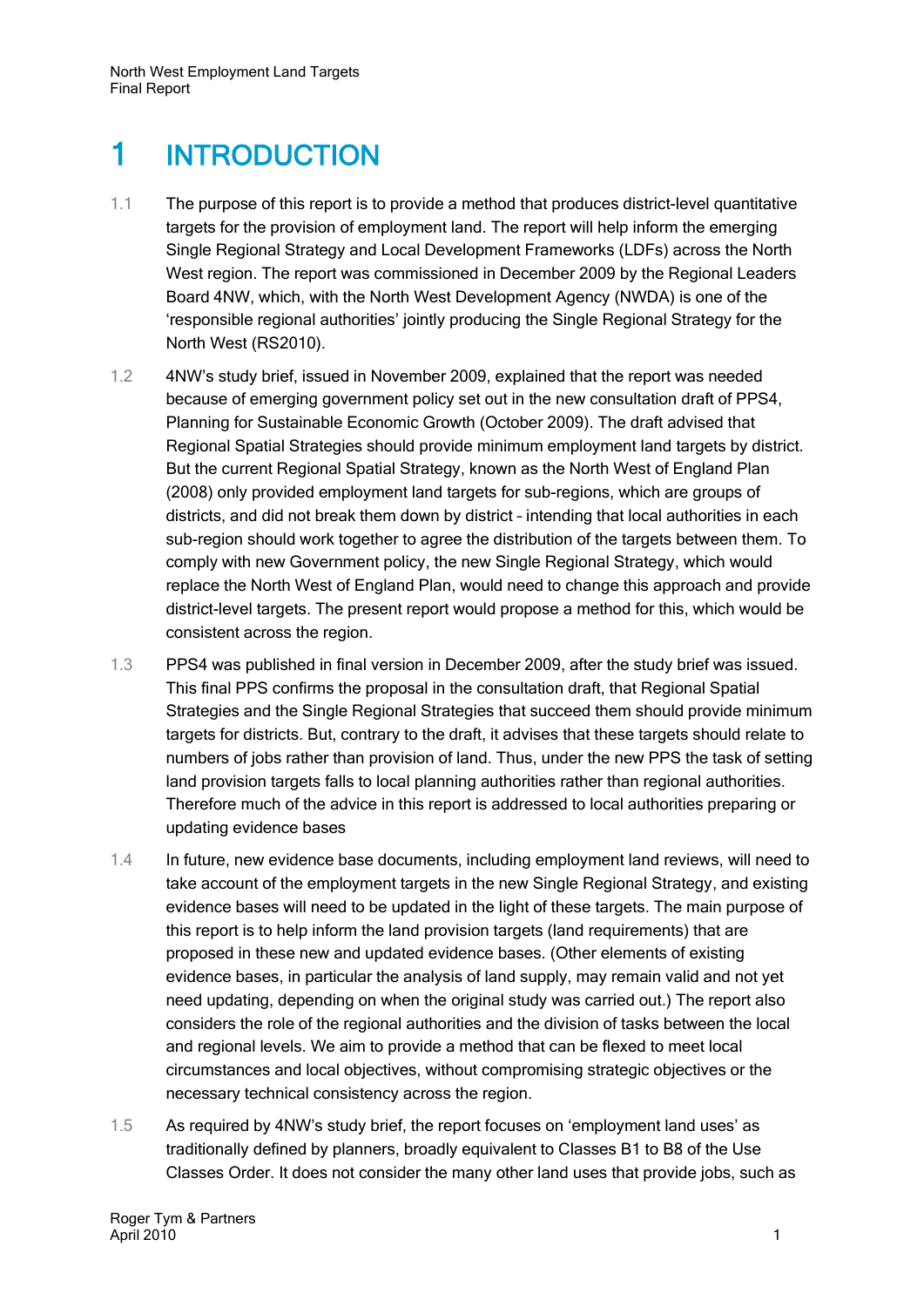retail, leisure and public services. A further limitation of the report is that it deals only with quantitative provision targets - how much land should be provided for employment uses. It does not discuss qualitative aspects of provision – what kinds of sites should be provided to match future demand and policy objectives.

- 1.6 At the same time as the present report, we have been working on a study for Yorkshire Forward which addresses some of the same questions $<sup>1</sup>$ . The two reports share some of</sup> the same content. In particular, in Chapter 4 below we rely of the findings of surveys carried out as part of the Yorkshire Forward study. We are grateful to Yorkshire Forward for permission to use these data.
- 1.7 Below, we begin in Chapter 2 with an analysis of PPS4, which sets out the main policy requirements that local and regional authorities need to observe in planning for employment. In Chapters 3-7 we go on to develop the method for deriving employment land targets, in a sequence of stages. Chapter 8 summarises our recommendations.

<sup>&</sup>lt;sup>1</sup> Roger Tym & Partners for Yorkshire Forward, Planning for Employment Land: Translating Jobs into Land, 2010, forthcoming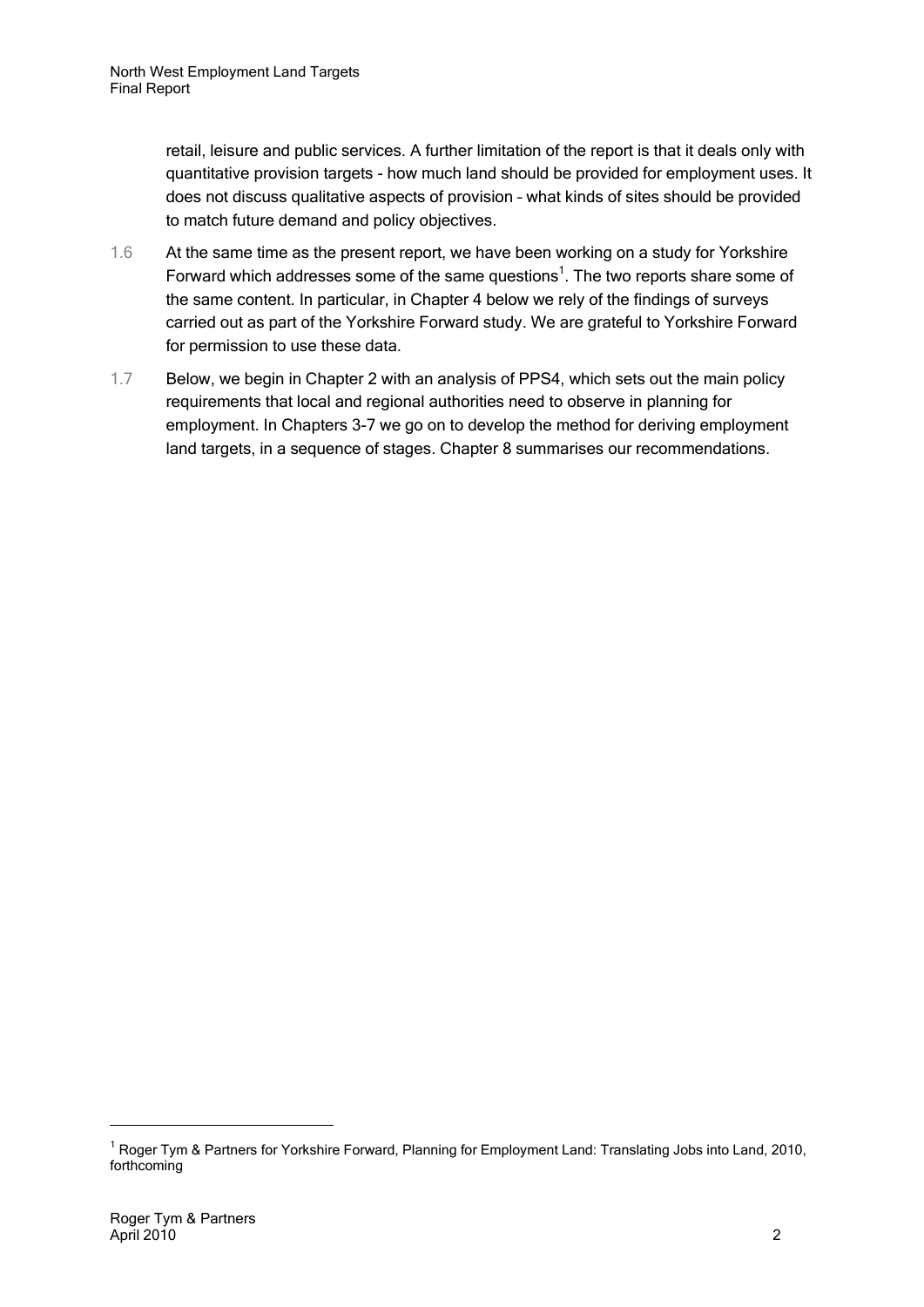## <span id="page-6-0"></span>2 NATIONAL POLICY

2.1 In planning for employment, as for any land use, regional and local authorities must take account of national planning policy. In relation to employment land, the main source of national policy, as noted earlier, is Planning Policy Statement (PPS)4, Planning for Sustainable Economic Growth, published in December 2009. In this chapter, we first summarise those aspects of PPS4 that bear on employment land targets generally. We then analyse its specific implications for the target-setting method.

### <span id="page-6-1"></span>PPS4: Policies

#### **Objectives**

- 2.2 Prior to PPS4, national planning policy documents dealt separately with different economic land uses. Planning Policy Guidance (PPG)4 dealt with the traditional employment (B-class) uses, comprising industry, warehousing and offices, while town centre uses, including retail and leisure, were covered by PPG6, later replaced by PPS6. PPS4 marks a new approach. Aiming to encourage planning for the economy as a whole, it covers all economic land uses ('economic development'), including the B-class uses, retail, leisure and public and community services. This whole-economy approach is a key feature of PPS4.
- 2.3 The central message of PPS4 is that the Government wants planning positively to support sustainable economic growth. To help achieve this, the document sets out specific objectives for planning, of which the most relevant to employment land uses are to:
	- 'Build prosperous communities by improving the economic performance of cities, towns, regions, sub-regions and local areas, both urban and rural';
	- **Promote regeneration and combat deprivation;**
	- Deliver more sustainable patterns of development, reduce the need to travel, especially by car, and respond to climate change;
	- **Promote the vitality and viability of town and other centres as important places for** communities;
	- **Promote thriving, inclusive and locally distinctive rural communities while continuing to** protect the open countryside.'
- 2.4 Policies EC2 and EC5 show how these objectives should be delivered through regional and local development plans. We summarise these policies below, selecting the key points relevant to our subject and illustrating each point with direct quotes. We have reordered these points to bring out themes which are relevant to employment land targets.
	- i) Planning should support economic growth by responding to market requirements (demand):
		- '[Development plans should] set out a clear economic vision for their area which positively and proactively encourages sustainable economic growth.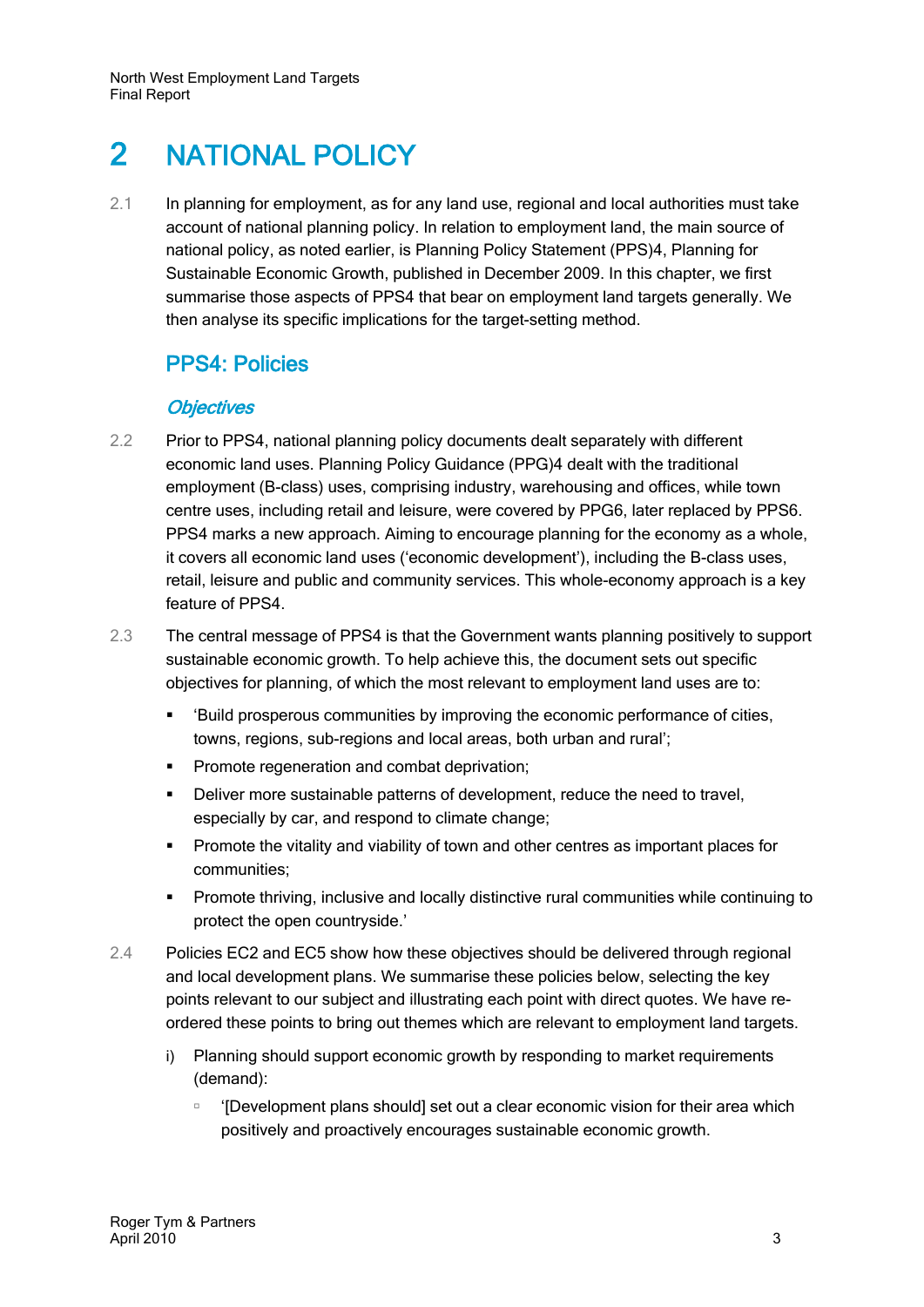- **EXECT** [They should] reflect the different location requirements of businesses, such as the size of site required, site quality, access and proximity to markets [and] the locally available workforce.'
- ii) To this end, it should aim to predict future requirements, but also be flexible so it can respond to unexpected requirements:
	- '[Development plans should] where possible identify and plan for new or emerging sectors likely to locate in their areas, such as those producing low-carbon goods and services. However, policies should be flexible enough to accommodate sectors not anticipated in the plan and allow a quick response to changes in economic circumstances.'
- iii) Planning should prioritise the land needs of certain sectors:
	- □ '[Development plans should] positively plan for... clusters or networks of knowledge-driven or high-technology industries.
	- **EXED They should also] identify, protect and promote key distribution networks and** locate developments which generate substantial transport movements in locations that are accessible.'
- iv) Planning should pursue sustainability objectives that include regeneration of deprived areas, a high-quality environment, re-use of previously developed land, sustainable transport and efficient use of infrastructure, and support town centres.
	- □ '[Development plans should] identify priority areas with high levels of deprivation that should be prioritised for regeneration investment.
	- **[They should] have regard to the character of the area and the need for a high**quality environment
	- [And] seek to make the most efficient and effective use of land, prioritising previously developed land which is suitable for re-use.
	- **EXED** [Development plans should also] plan for the delivery of the sustainable transport and other infrastructure needed to support their planned economic and development.
	- **[They should also] seek to make the most efficient and effective use of land,** prioritising previously developed land which is suitable for reuse.
	- Sites for main town centre uses [which include offices<sup>2</sup>], should be identified through a sequential approach [where town centres come first, followed by edgeof-centre sites and then out-of-centre sites, with preference given to those that are or will be well-connected to the centre and well served by public transport].'
- <span id="page-7-0"></span>2.5 To summarise still further, the PPS sets out two broad sets of objectives that development plans should have regard to in providing employment land. Firstly, the plans should aim to meet market demand for land, both present and future. Secondly, they should pursue a range of *policy (or public interest) objectives*, relating to economic efficiency (e.g.

 $2$  Offices are classed as a town centre use as well as an employment (B-class) use.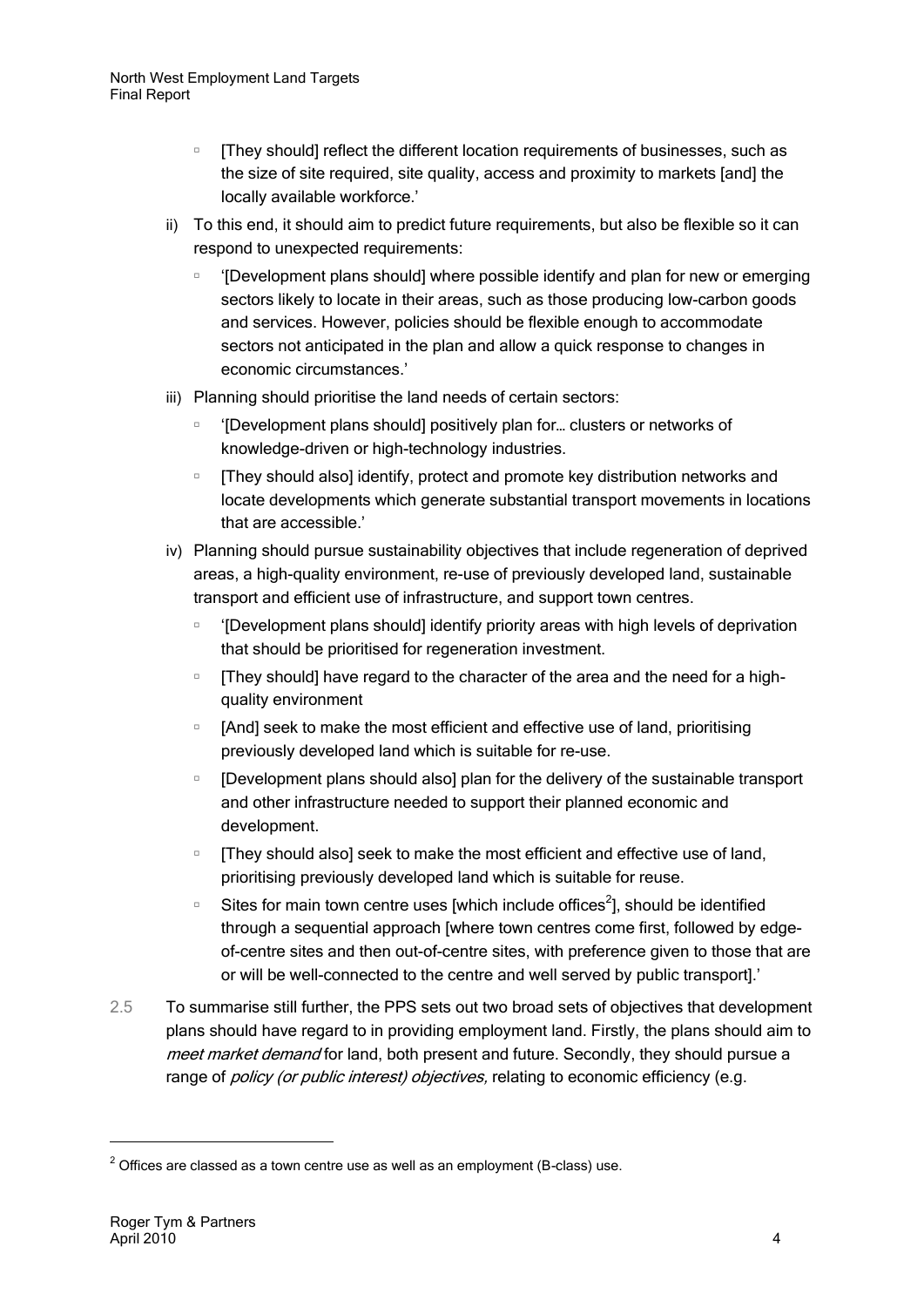promoting industry clusters), social well-being (e.g. investing deprived areas) and environmental sustainability (e.g. reducing travel to fight climate change).

2.6 We will use this analysis of objectives to underpin our recommendations for setting targets. But first, to complete the summary of PPS4, in the next section we discuss some of the more practical provisions of the Statement.

#### Evidence Bases

- 2.7 PPS4 advises that development plans should be informed by robust evidence bases that 'understand both existing business needs and likely changes in the market'. In particular:
	- At regional level, the evidence base should 'assess, in broad terms, the overall need for land or floorspace for economic development'.
	- At the local level, the evidence base should 'assess the detailed need for land or floorspace for economic development' and 'assess the existing and future supply of land available for economic development, ensuring that existing site allocations… are reassessed against the policies in this PPS'.

#### Employment Targets

- 2.8 As mentioned in the Introduction above, PPS4 requires Regional Spatial Strategies<sup>3</sup> to set minimum job targets by local authority. Policy EC1.2b says that in assessing the need for office development 'authorities should take account of forecast employment levels', which by implication refers to these same employment targets.
- 2.9 With regard to the other employment uses, industry and warehousing, PPS4 is less precise. It merely says that planning evidence bases should 'assess the need for land or floorspace for economic development', without referring to employment numbers. Nevertheless, the fact that RSSs are required to set job targets does seem to imply that land provision should have regard to these job targets for all land uses, not just offices. But the Statement does not specify in detail how this should be done. More detail may be provided in supporting guidance if such guidance is produced in future (a guidance document has been published to accompany the PPS, but it deals with retail and town centres rather than employment uses).
- 2.10 With regard to the phasing of land supply, PPS4 advises that for town centre uses development plan documents should allocate sufficient sites to meet at least the first five years' identified need. This advice applies to offices, because they classed as a town centre use<sup>4</sup> as well as an employment use, but there is no similar advice on the other employment uses, industry and warehousing.

 $^3$  In PPS4 all references to Regional Spatial Strategies also apply to their successors, Single Regional Strategies.

 $4$  This includes offices which are not actually in town centres.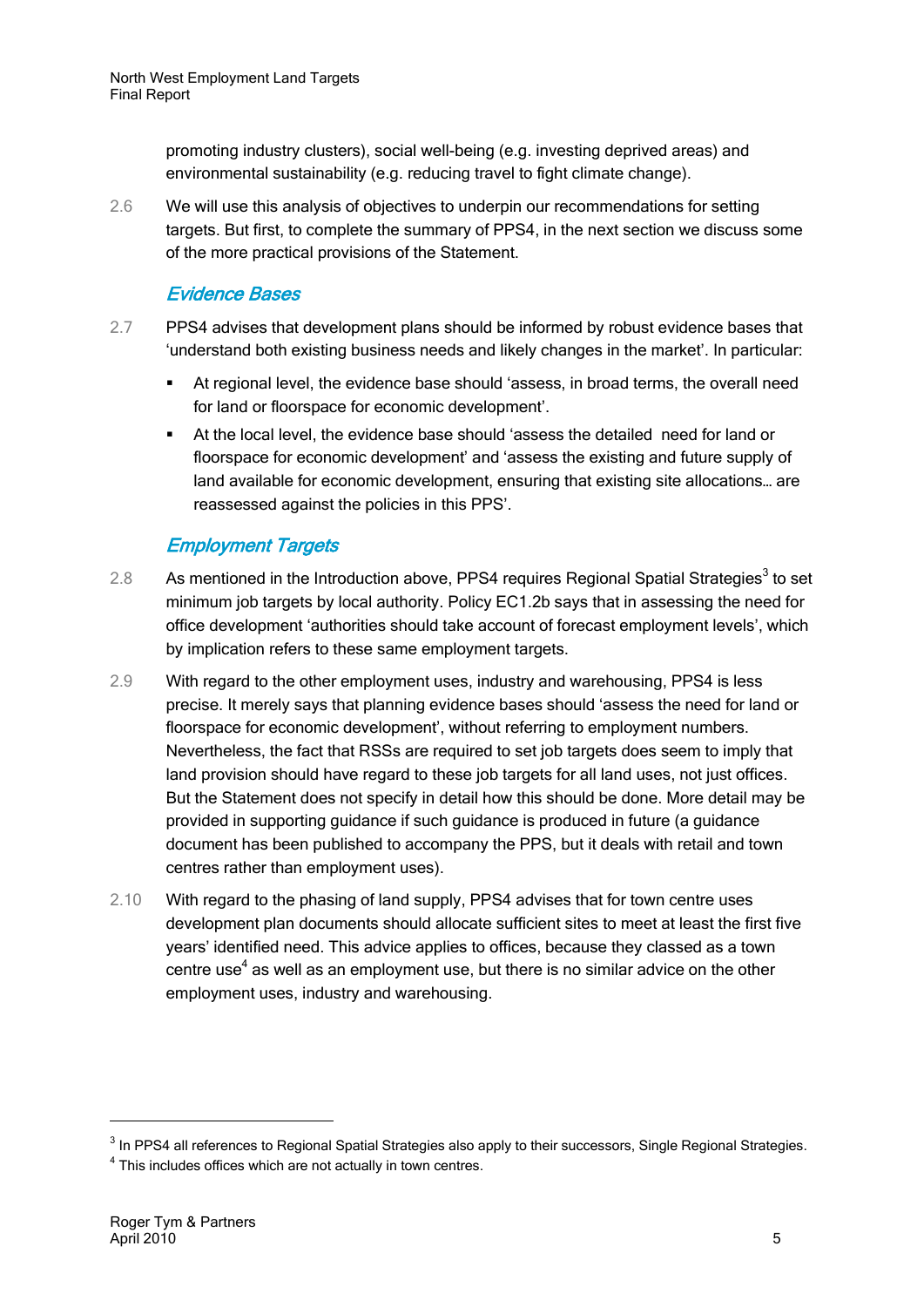#### Allocating and Safeguarding Sites

2.11 With regard to the allocation of new sites for economic uses, PPS4 advises:

'The regional level should set criteria for, or identify the general location of, strategic sites, ensuring that major greenfield sites are not released unnecessarily through competition between local authority areas.'

2.12 On the safeguarding of existing sites, PPS4 says:

'[Development plans should] at the local level, where necessary to safeguard land from other uses, identify a range of sites to facilitate a broad range of economic development, including mixed use. Existing site allocations should not be carried forward from one version of the development plan to the next without evidence of need… If there is no reasonable prospect of a site being used for the allocated economic uses [during the plan period], the allocation should not be retained, and wider economic uses or alternative uses should be considered.'

2.13 This advice implies that within the stocks of land identified for employment uses there should be turnover, or 'churn', as some old sites are lost to the stock, possibly to be replaced by new sites. As we will discuss in Chapter 5 below, land provision targets need to take account of this churn.

### PPS4: Implications

<span id="page-9-0"></span>2.14 Below, we first consider whether, given PPS4's 'whole-economy' approach, employment land targets are still required at all. We conclude that the answer is yes and go on to discuss what national policy tells us about *how* these targets should be set.

#### Is 'Employment Land' still relevant?

- 2.15 Further to earlier national policy and guidance, local and regional development plans for some years have been expected to include targets for the provision of employment land, informed by evidence base studies called employment land reviews. But the new PPS4 does not mention employment land reviews, or indeed employment land. Rather, in line with its 'whole-economy' approach, it implies that the B-class uses will be subsumed into wider development plan policies that cover all economic land uses, informed by similarly wider evidence bases.
- 2.16 So far there is no national guidance on how these wider evidence bases should be structured. However, we expect that they will still need to put forward land provision targets for the B class – industry, warehousing and offices – separately from other economic land uses, because different methods fit different uses. Predicted demand or need for B-class land is traditionally derived from employment, while the demand or need for retail space for example is derived from consumer expenditure, and for local services such as schools from housing and population. Therefore, while employment land studies may be consigned to history, evidence base studies will still need to develop provision targets for the B use class.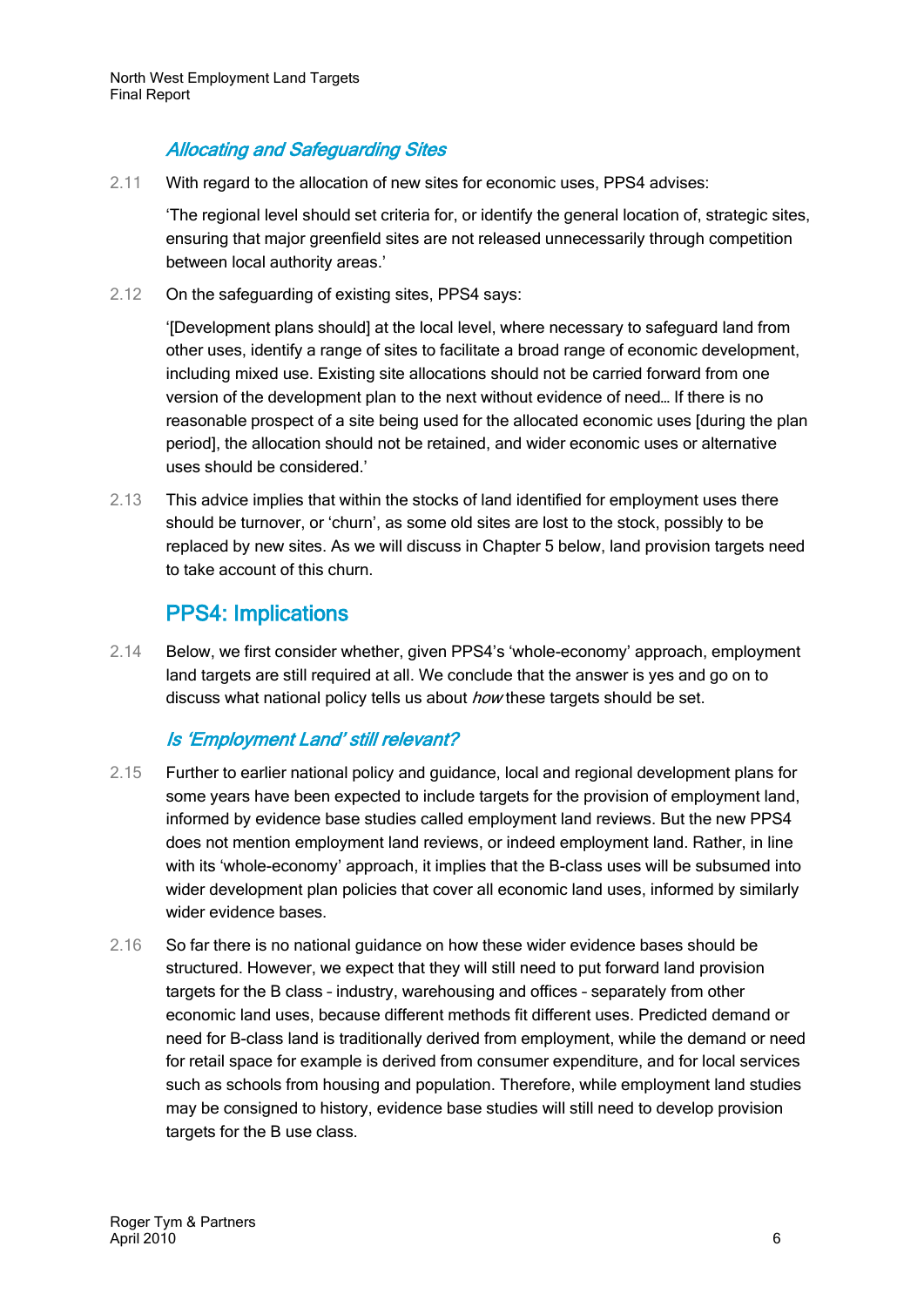#### Setting Employment Land Targets

- 2.17 As illustrated in the last section, PPS4, like planning policy documents before it, says repeatedly that planning should assess and meet the need for land. But it does not provide an explicit definition of that 'need'. In effect, the document uses 'need' as a synonym for 'provision target', to mean 'land that the planning system ought to provide'. So the concept of 'need' adds nothing to what we already know: employment land policies, including quantitative targets, should be based on the policy objectives summarised at paragraph [2.5](#page-7-0) above.
- 2.18 Nor does PPS4 advise on how future 'need' should be measured, other than to say it should take account of employment forecasts, as we mentioned earlier.
- 2.19 For more specific advice on defining and measuring need, we have looked to the Employment Land Reviews Guidance Note, published by ODPM (now CLG) in 2004. It is not entirely clear how far this note is still relevant. It is not mentioned in PPS4 but there are brief references to it in other national policy documents, including PPS3. Therefore we assume that it remains in force, although perhaps with reduced weight, until new guidance is published to replace it.
- 2.20 The 2004 Guidance Note does not define 'need' either. But large parts of it imply that needs is the same as market demand, as in the following sentence (there are many similar examples; the italics are ours):

'The three-stage methodology [comprises] the preliminary or 'brief' stage, followed by the assessment of demand or need, followed by the detailed appraisal of the stock of sites and premises available.'

- 2.21 This view that need and demand is the same thing remains an implicit assumption, which is not stated, let alone discussed, and indeed not held constant throughout the Guidance Note. We disagree with this assumption, because, as we discussed earlier, it is clear from national planning policy that market demand is not the only consideration in deciding how much land should be provided in the development plan $5$ .
- 2.22 To measure the future demand or need for land, the Guidance Note advises that there are three possible methods. Future need can be estimated from future employment ('labour demand'), from the future workforce ('labour supply'), or by projecting forward the past take-up of land. The Note suggests all three methods can be useful but does not say which is preferable. This is not surprising, because to decide how to measure need we must first define it, which the Guidance Note does not attempt to do.
- 2.23 So to determine how to measure need or to set targets, which comes to the same thing we first have to define need. As discussed earlier, national guidance provides this definition indirectly, through the two sets of objectives discussed earlier:

 $5$  To think coherently about policy, we need to distinguish statements of fact (is, will be) from statements of value (should be). We use 'demand' as a positive (factual) concept, meaning the amount of land that the market will take up if the planning system makes it available. We use 'need' as a normative (value) concept, meaning the amount of land that the planning system should make available.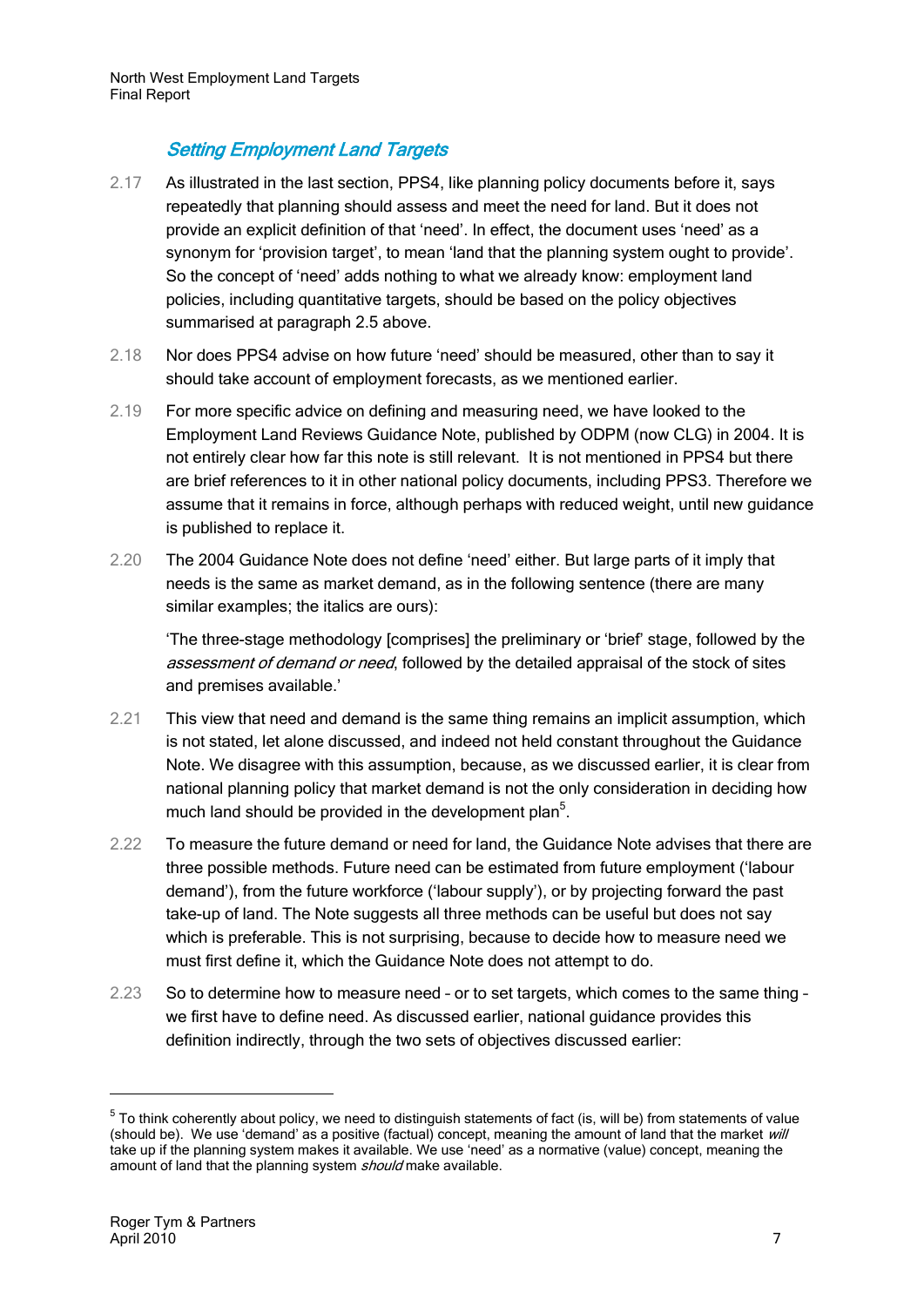- i) The plans should aim to *meet market demand* for land, both present and future;
- ii) They should also pursue *policy objectives*, relating to economic efficiency (e.g. promoting industry clusters), social well-being (e.g. investing deprived areas) and environmental sustainability (e.g. reducing the need to travel).
- 2.24 The development plan needs to balance these different objectives, or considerations. In this, it should take account of factual evidence, which shows the relationship between land provision and different objectives – for example, how much land would have to be provided to meet market demand, or how much development would be needed to regenerate a given locality. It should also take account of value judgments, which determine the weights of different objectives.

### **Conclusions**

- <span id="page-11-0"></span>2.25 In summary, therefore, to set provision targets (or determine need) for employment land we need to know:
	- i) What market demand will be
	- ii) What different policy objectives require.
- 2.26 In the present state of knowledge, to answer the first question three methods are available, two of which are mentioned in the ODPM Guidance Note. Expected market demand can be estimated from formal econometric forecasts, which try to predict what the market will deliver, by translating employment that these forecasts predict into land requirements. Alternatively, it can be estimated by projecting past trends, in the expectation that the future will resemble the past. Both these method can only provide broad approximations, subject to great uncertainty. Another possible method is property market analysis, which generally uses both hard data (e.g. on transactions and values) and expert opinion.
- 2.27 The second question, about policy objectives, is even more difficult to answer, certainly in quantitative terms, because there are many objectives and most of them cannot be readily quantified. One important objective which *can* be quantified is the balance of the labour market, which is a broad indicator of sustainability (because it affects travel to work) and of social well-being (because it affects worklessness). This is probably why the ODPM Guidance Note suggests labour supply as a measure of 'need'. But in general there is no standard method for converting policy objectives into 'need' for given numbers of jobs and quantities of space.
- 2.28 In sum, the 'need' for employment land (the correct provision target) depends on two broad factors: market demand and policy objectives. Future market demand, though very difficult to measure, is easier to measure than the amounts of land required to meet policy objectives. Partly for this reason, we suggest that the first step in setting targets should be to forecast market demand, and the next step should be to assess how far the resulting figures are consistent with policy objectives. A further and decisive reason for beginning with demand is that demand sets a ceiling for provision targets: it would be pointless to provide more land than the market will absorb, because the 'surplus' development and jobs would not be delivered in practice.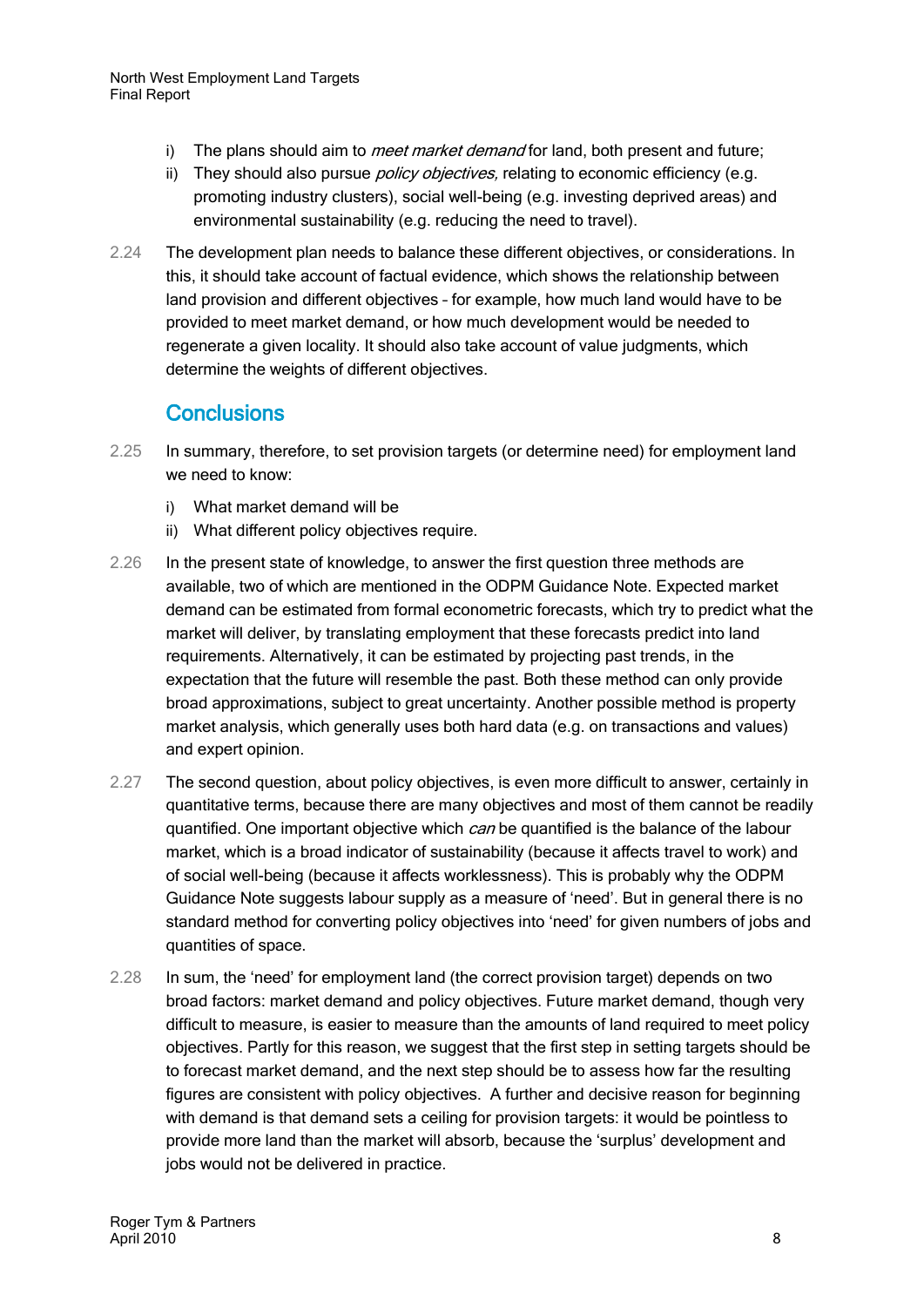- 2.29 We conclude that to produce land provision targets we should proceed in three stages:
	- i) Predict market demand over the plan period.
	- ii) Assess these predictions, both for land take-up (volume of development) and the associated employment change, against policy objectives, including the balance of workers and jobs (labour demand and supply).
	- iii) If appropriate, amend i) to improve policy fit.
- 2.30 At the first stage, as noted earlier there are three possible ways of forecasting demand: to project forward past take-up, to use property market analysis and to use economic and employment forecasts based on econometric models. One problem with the first method is that it assumes that the future will be like the past, and so it ignores major structural changes in the economy. There are also technical problems with projecting past take-up, because local authorities seldom have long enough time series of past take-up, and even fewer record losses of existing employment space as well as development of new space (to measure true change, we need to know both gains and losses).
- 2.31 The second method, property market analysis, by its nature is relatively short-term, because market participants seldom need to or can predict the future beyond a few years. Rather than formal long-term forecasts, this type of analysis tends to produce only a broad range of what possible demand might be. (It is also useful in providing a qualitative profile of likely demand, which neither of the other methods do.)
- 2.32 The third method for predicting demand, based on modelled econometric forecasts, as we have seen is favoured by new national policy in PPS4. Another important advantage of this method is that it tries to understand the mechanisms of economic change, rather than simply assuming that the future will be like the past, and that it is normally based on long runs of past data. Finally, formal forecasts provide a coherent view across the region, which is essential for sound planning. (The next chapter discusses how this top-down method can be adjusted to take account of local factors.)
- 2.33 However, as noted earlier, econometric forecasting is far from an exact science. It can only provide broad approximations of the future, especially for small geographical areas, including individual districts. In using forecasts, planners must have regard to these limitations. At relevant points in the rest of this report we will make suggestions on how this should be done in practice, by reality-checking and customising forecasts.
- 2.34 From the above discussion we conclude that formal economic/employment forecasts should be the starting point in predicting future demand. Projections of past trends and property market analysis may be used as complementary methods, to reality-check forecasts and perhaps generated upside/downside scenarios to supplement the central targets to be provided in the Regional Strategy. In the next chapter we look at this process more closely.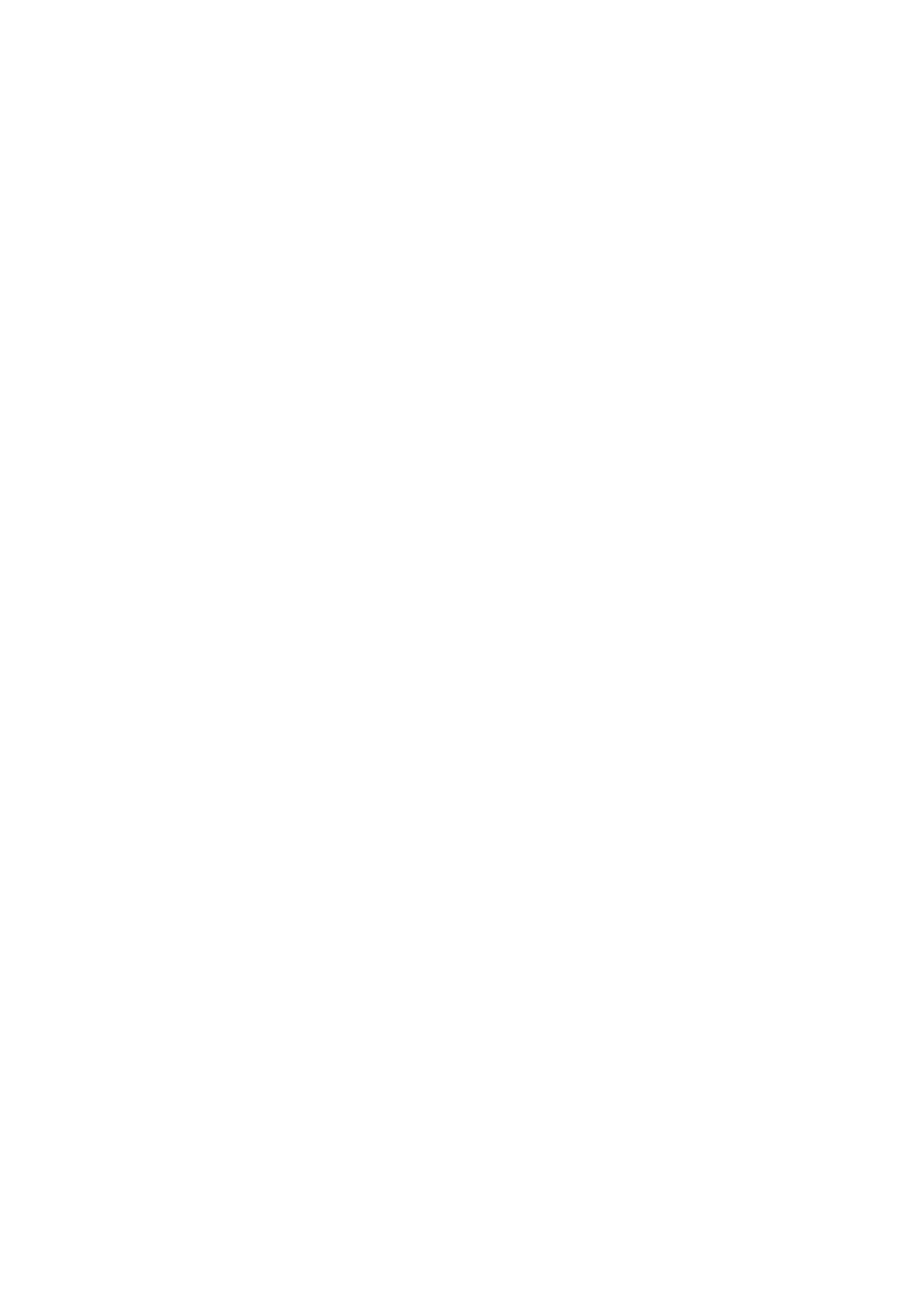## <span id="page-14-0"></span>3 EMPLOYMENT FORECASTS AND TARGETS

- 3.1 In the last chapter, we showed that national policy in PPS4 advises that future Regional Spatial Strategies should set out employment targets by district and suggests that these targets should be based on forecast employment change, as the best available indicator of the future demand for land.
- 3.2 In the North West region, such forecasts are currently being prepared. The Regional Economic Forecasting Panel has produced economic forecasts for the region to 2030, and 4NW and NWDA have commissioned Cambridge Econometrics to disaggregate these results by district. The details of these local forecasts lie beyond the scope of the present report. Nevertheless, in this chapter we comment briefly on how they should be specified, used and translated into policy targets.

#### Specifying Economic Forecasts

- 3.3 Users of economic/employment forecasts in this case the regional and planning authorities – should understand and agree the key assumptions and (broadly) the methods behind the forecasts. In particular, they should agree what the forecasts assume about future changes in the population and workforce and ensure that these assumptions are consistent with the region's housing targets. In many cases forecasters' default assumptions are taken from ONS population projections, which imply quite different housing provision from what is planned. The users should also understand if and how the forecasts take into account policy inputs and one-off events such as major items of new infrastructure. If, for example, a proposed airport expansion or a new university is not factored in, it might be useful at a later stage to try and incorporate the impacts of these developments through manual adjustments. But if the forecasts already 'know' about the airport or university, to make further adjustments would be double-counting.
- 3.4 Initially, it is important that forecasts be produced 'top—down' at regional level, to ensure that they are consistent across the region. If each authority uses its own forecasts, there is no reason to believe that their collective effort will produce either reasonable totals for the region or a coherent spatial distribution of that total. But at the next stage, when the forecasts are reality-tested and translated into policy targets, it is important that local planning authorities be involved.

#### Testing Forecasts and Setting Targets

3.5 On receipt of the employment forecasts, local authorities should reality-test these forecasts against information known to them, which may not be known to the forecasters. For example, there may be errors in the official employment statistics on which the forecasts are based, which are not visible at regional level but come to light on close local inspection of the historical figures – usually because employment in the official series shows large jumps from one year to another which are due to just one or two sectors. Alternatively, when the forecast is compared with past trends there may be large differences for which there is no ready explanation. Or the area might be about to benefit from new infrastructure which the forecast does not 'know' about and which is expected to produce additional employment growth.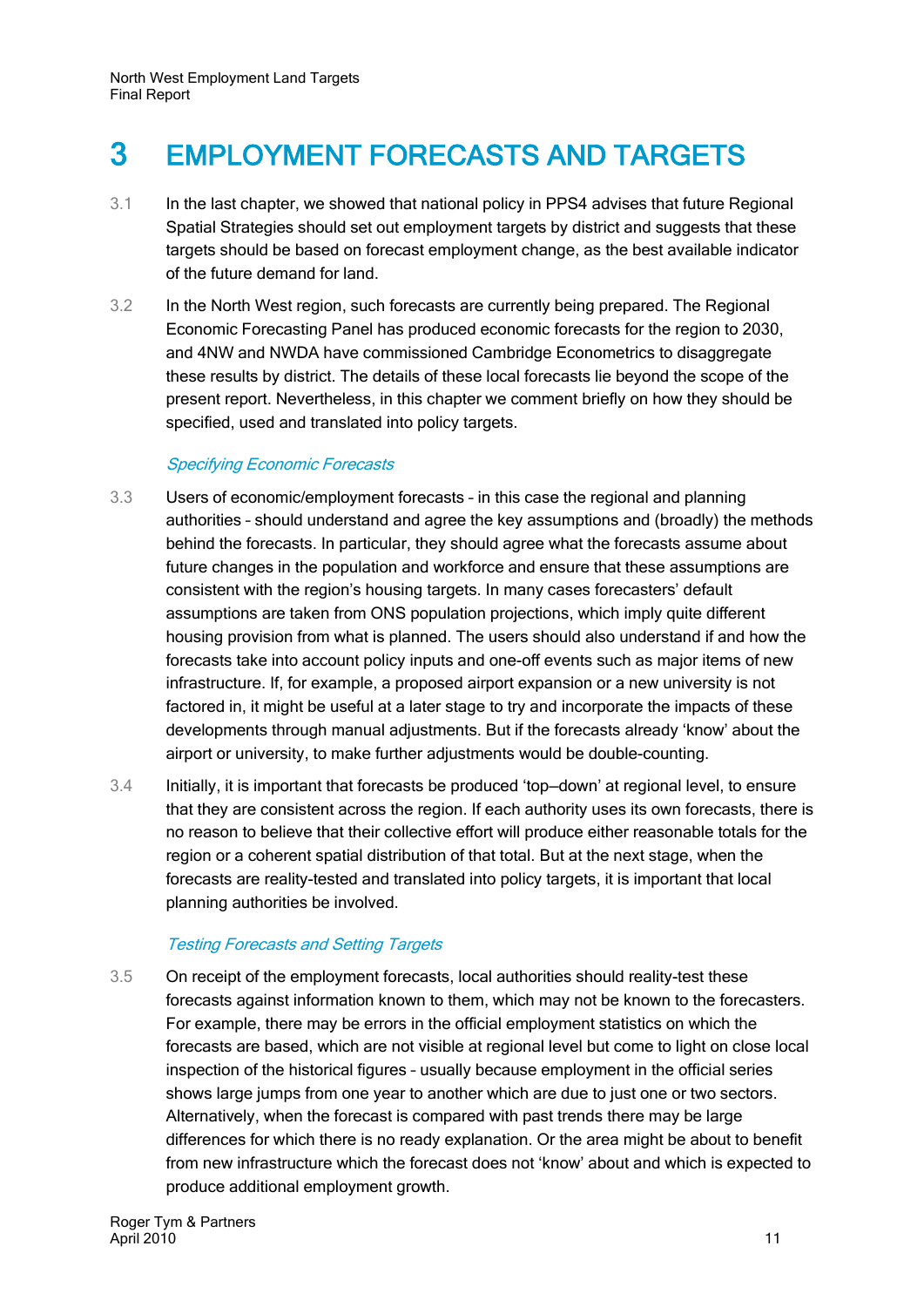North West Employment Land Targets Final Report

- 3.6 Local authorities and the region should also test the employment forecasts against policy objectives, to see if they make suitable policy targets. Forecasts which provide a perfectly reasonable view of likely future demand may unsatisfactory nevertheless, because the future they describe is not consistent with current economic and spatial strategies. For example, the location of forecast employment growth might be misaligned with planned housing and population growth, or the forecast might fail to put enough new jobs in priority locations such as the main cities and towns and areas targeted for economic regeneration. If at all possible all these issues should be considered sub-regionally, with joint working between neighbouring authorities, because both business location decisions and journeys to work cut across local authority boundaries.
- 3.7 If the forecast is unsatisfactory in these ways, local and regional authorities should consider how employment growth and development could be steered or managed so it is more in line with policy objectives. Within sub-regional market areas, the demand for employment space can be footloose, so to steer growth to policy-preferable places in some cases it will be enough to provide development sites in these places through the development plan, while restricting land supply elsewhere. In other cases, active intervention will be required to shift the location of growth, for example through infrastructure investment or economic development initiatives.
- 3.8 Where forecasts are amended to provide targets, the amendments should be based on realistic judgements, not wishful thinking. If authorities aim to attract more growth to regeneration areas, for example, evidence base studies should indicate what interventions are necessary to bring this about and who will deliver and fund these interventions.
- 3.9 When recasting forecasts to produce targets, regional and local planners should also consider the impact of the recast on neighbouring authorities. Suppose for example that one particular authority aspires to much more employment growth than shown in the forecast, and can demonstrate that this is achievable, through forceful economic development policy. If this local growth is achieved, it might quite likely be at the expense of neighbouring authorities, either through competing for occupiers or competing for labour. Both commercial property markets and labour markets are sub-regional, encompassing more than one district. This is one reason why the target-setting process at this stage should be sub-regional, based on joint working for city regions or other agreed groups that approximate to market areas.
- 3.10 The process of finalising employment forecasts and translating them into targets should iterate between local authorities and the region. This should ensure that the district-level employment targets shown that finally appear in the regional strategy are realistic, aligned so far as possible with both strategic and local policy objectives, and consistent across the region.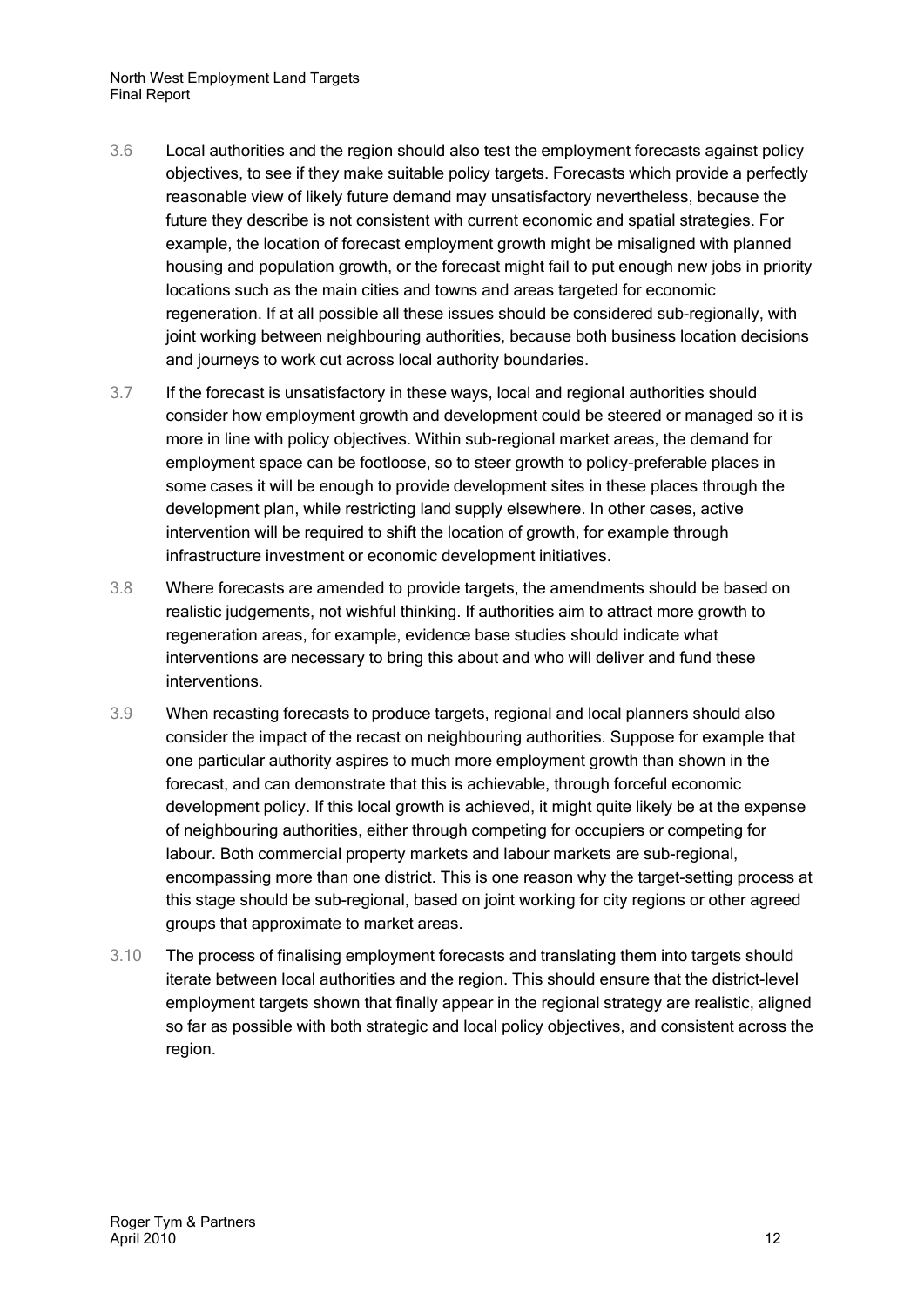## <span id="page-16-0"></span>4 TRANSLATING JOBS INTO LAND

### **Overview**

- <span id="page-16-1"></span>4.1 To translate future employment into land requirements (future take-up) involves three stages:
	- i) Sector to land use

Translate jobs by sector into jobs by land use, identifying those future jobs that will occupy 'employment space' or B-class space - that is, offices, industrial space and warehousing.

ii) Jobs to floorspace

Translate jobs by land use into occupied floorspace, using assumed employment densities (floorspace per worker).

iii) Floorspace to land

Translate floorspace into land, using assumed plot ratios (floorspace to site area).

<span id="page-16-2"></span>4.2 Below, we consider these stages in turn.

### Sector to Land Use

#### Analysis

- 4.3 To translate jobs into space, we need to understand that not all employment units occupy B-class ('employment') space. Many jobs (in many places more than half of all jobs) are based in other kinds of space, such as health and educational establishments, shops and stores, hotels and restaurants and so forth. These jobs are normally planned for differently to B space. A new hospital or university, for example, is likely to have a bespoke land requirement; schools are planned according the demographics of the population and shops and stores according to retail expenditure. So, from the sectors (industries and services) that make up the B space economy, any study needs to extract the 'B space sectors' – those that occupy factories, offices and warehouses.
- 4.4 Traditionally, this mapping of sectors into land uses was often done on the basis of broad sector categories, assuming for example that factories are occupied by manufacturing, warehouses by wholesaling and offices by financial and business services. But in recent years planning evidence bases have used finer-grained mapping, pioneered by Roger Tym and Partners. This approach matched categories in the 2003 Standard Industrial Classification (SIC) to property types. Broadly, it assumed that:
	- Industrial space was occupied by Manufacturing, plus certain parts of Construction, Motor Repairs/Maintenance and Sewage/Refuse Disposal.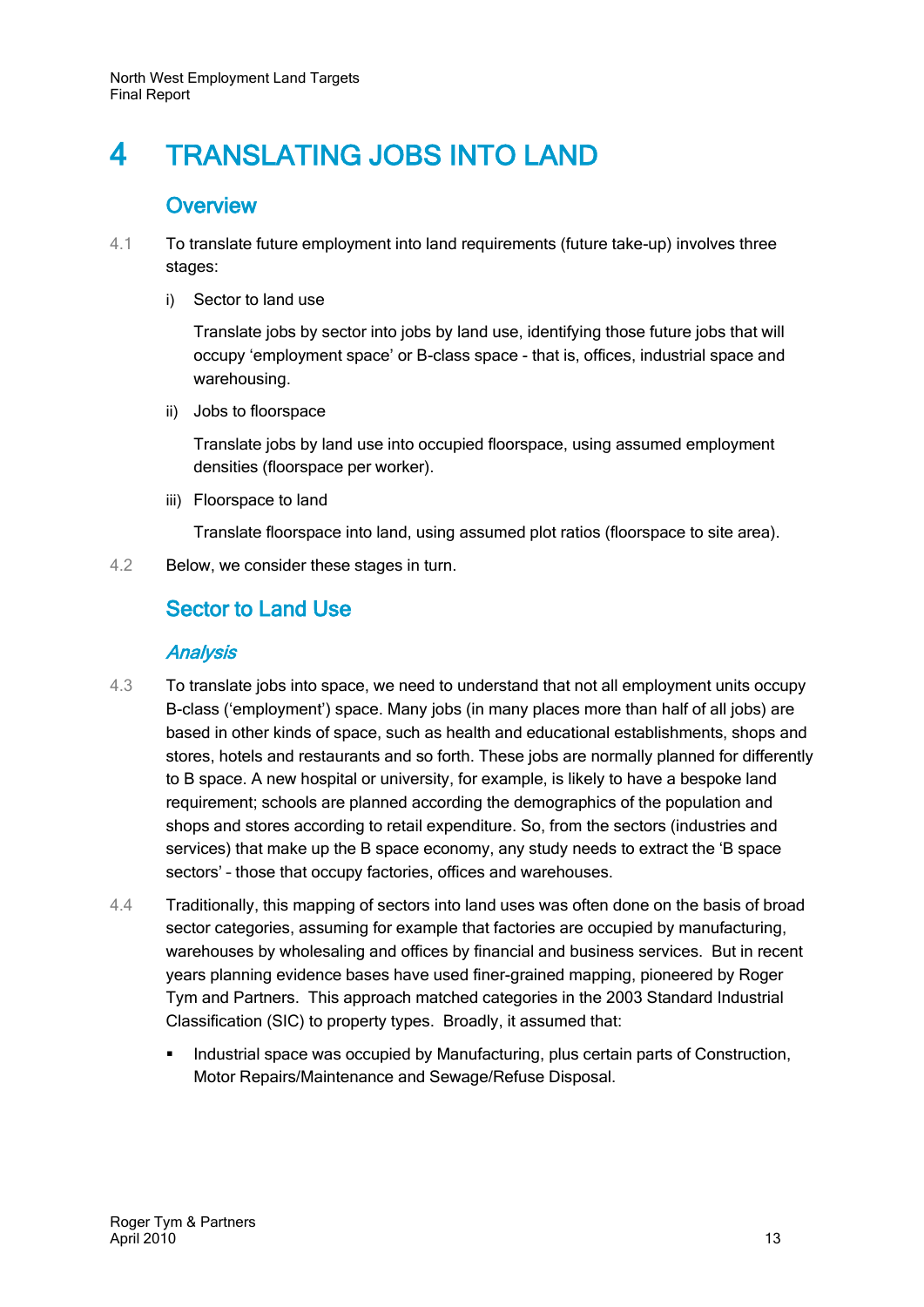- Warehousing was occupied by a variety of transport and distribution activities which were widely spread across the Standard Industrial Classification.
- $\blacksquare$  Office sectors were as defined by ODPM in research on town centres<sup>6</sup>, plus selected parts of Public Administration and Defence.
- Jobs classified to SIC74.5, Labour Recruitment, which covers people employed through agencies, were distributed across land uses in proportion to the share of each land use in total employment. This recognises that agency workers are employed in the whole economy, not just the B-space sectors.
- 4.5 Although these assumptions are fundamental to employment land reviews, until recently they had not been formally tested in practice. But in early 2010 we tested them in a study for Yorkshire Forward, through a survey of some 1,200 business units<sup>7</sup>. The survey compared each unit's SIC classification, as recorded in National Statistics' Interdepartmental Business Register (IDBR) to the that unit's type of space, as recorded by the Valuation Office Agency (VoA). If confirmed that our existing method was broadly correct, subject to some adjustments. The resulting matrix, updated to SIC (2007) is shown in [Table 4.1](#page-18-0) below. (In this new version of the SIC, the sector previously known as 74.5, Labour Recruitment, has been renamed SIC 8, Employment Activities.) The appendix below provides an alternative version of the matrix, identical in substance but based on the 2003 SIC.
- 4.6 The match of activity sectors to land uses of course is only of approximation of reality, and furthermore it does not match planning use classes exactly, because the VoA uses different and looser categories. Thus, in the office sector the Yorkshire and Humber survey found that some 80% of the jobs which our matrix classifies to offices were in fact located in properties described by the VoA as offices. The remaining 20% of jobs in 'office sectors' were based in a variety of types of space, including 'shops' and 'banks' – many of which in planning terms would also be classified as B1a offices, or alternatively to class A2, financial/professional services provided to visiting members of the public.
- 4.7 With regard to industry and warehousing, the evidence is more complicated. In the Yorkshire and Humber survey, we found that 80% of jobs classed by our matrix as industrial indeed occupied industrial space, i.e. units classified by the VoA as factories, workshops or garages; 10% were in warehouses and the remainder in other types of space, including offices and shops. But of the jobs which our matrix classes as warehousing, only 65% occupied properties described by the VoA as warehouses, another 20% occupied VoA factories; the remaining 15% were spread across various types of space.

<sup>6</sup> ODPM, Producing Boundaries and Statistics for Town Centres England and Wales 2000, Interim Report, April 2004

<sup>&</sup>lt;sup>7</sup> For details of this survey, see Roger Tym & Partners for Yorkshire Forward, Planning for Employment Land: Translating Jobs into Land, 2010, forthcoming.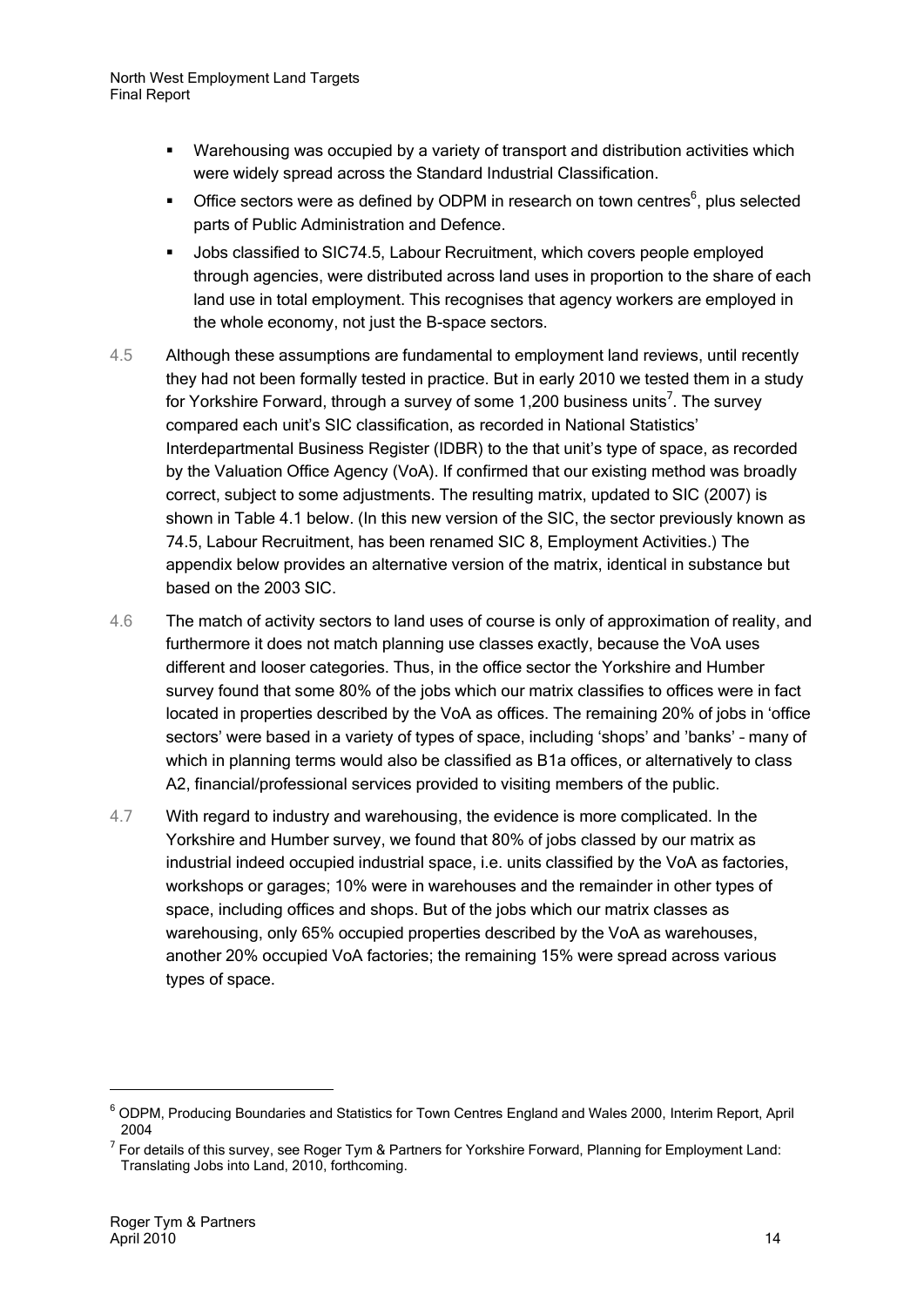| Industrial & Warehouse Sectors SIC (2007)            |                              | <b>Activities</b>                                                                                                                                                                        |  |
|------------------------------------------------------|------------------------------|------------------------------------------------------------------------------------------------------------------------------------------------------------------------------------------|--|
| <b>Industrial Sectors</b>                            |                              |                                                                                                                                                                                          |  |
| Manufacturing                                        | $15 - 33$<br>95              | All manufacturing<br>Repair of computers and personal and household<br>goods                                                                                                             |  |
| Some Construction                                    | 43.2, 43.3, 43.9             | Electrical, plumbing and other construction<br>installation activities<br>Building completion and finishing<br>Other specialised construction activities                                 |  |
| <b>Motor Vehicle Activities</b>                      | 45.2, 45.4                   | Maintenance and repair of motor vehicles<br>Sale, maintenance and repair of motor cycles and<br>related parts and accessories                                                            |  |
| Sewage and Refuse Disposal                           | 37, 38                       | Sewage<br>Waste collection, treatment and disposal activities                                                                                                                            |  |
| <b>Employment Activities (part)8</b>                 | 78                           |                                                                                                                                                                                          |  |
| <b>Warehouse Sectors</b>                             |                              |                                                                                                                                                                                          |  |
| Wholesale                                            | 46                           |                                                                                                                                                                                          |  |
| Freight Transport by Road                            | 49.41                        |                                                                                                                                                                                          |  |
| Removal services                                     | 49.42                        |                                                                                                                                                                                          |  |
| Storage and Warehousing                              | 52.10                        |                                                                                                                                                                                          |  |
| Other Supporting Land Transport<br><b>Activities</b> | 52.21                        |                                                                                                                                                                                          |  |
| Cargo Handling                                       | 52.24                        |                                                                                                                                                                                          |  |
| <b>Post and Courier Activities</b>                   | 53                           |                                                                                                                                                                                          |  |
| Packaging Activities                                 | 82.92                        |                                                                                                                                                                                          |  |
| Employment Activities (part)                         | 78                           |                                                                                                                                                                                          |  |
| <b>Office Sectors</b>                                | SIC (2007)                   | <b>Activities</b>                                                                                                                                                                        |  |
| Publishing                                           | 58.1                         |                                                                                                                                                                                          |  |
| Motion picture, video and TV<br>programme activities | 59.11, 59.12, 59.13,<br>59.2 | Motion picture production activities<br>Motion picture programme post production activities<br>Motion picture distribution activities<br>Sound recording and music publishing activities |  |
| Programming and broadcasting<br>activities           | 60                           | Radio broadcasting<br>TV programming and broadcasting activities                                                                                                                         |  |

#### <span id="page-18-0"></span>Table 4.1 Sector-to-Floorspace Mapping Based on SIC (2007)

 $^8$  SIC 78 covers all workers employed through agencies. These workers operate in a wide range of activities throughout the economy. Therefore they should be allocated across the different economic land uses (offices, industry/warehousing and non-B sectors) in proportion to each sector's share of total employment.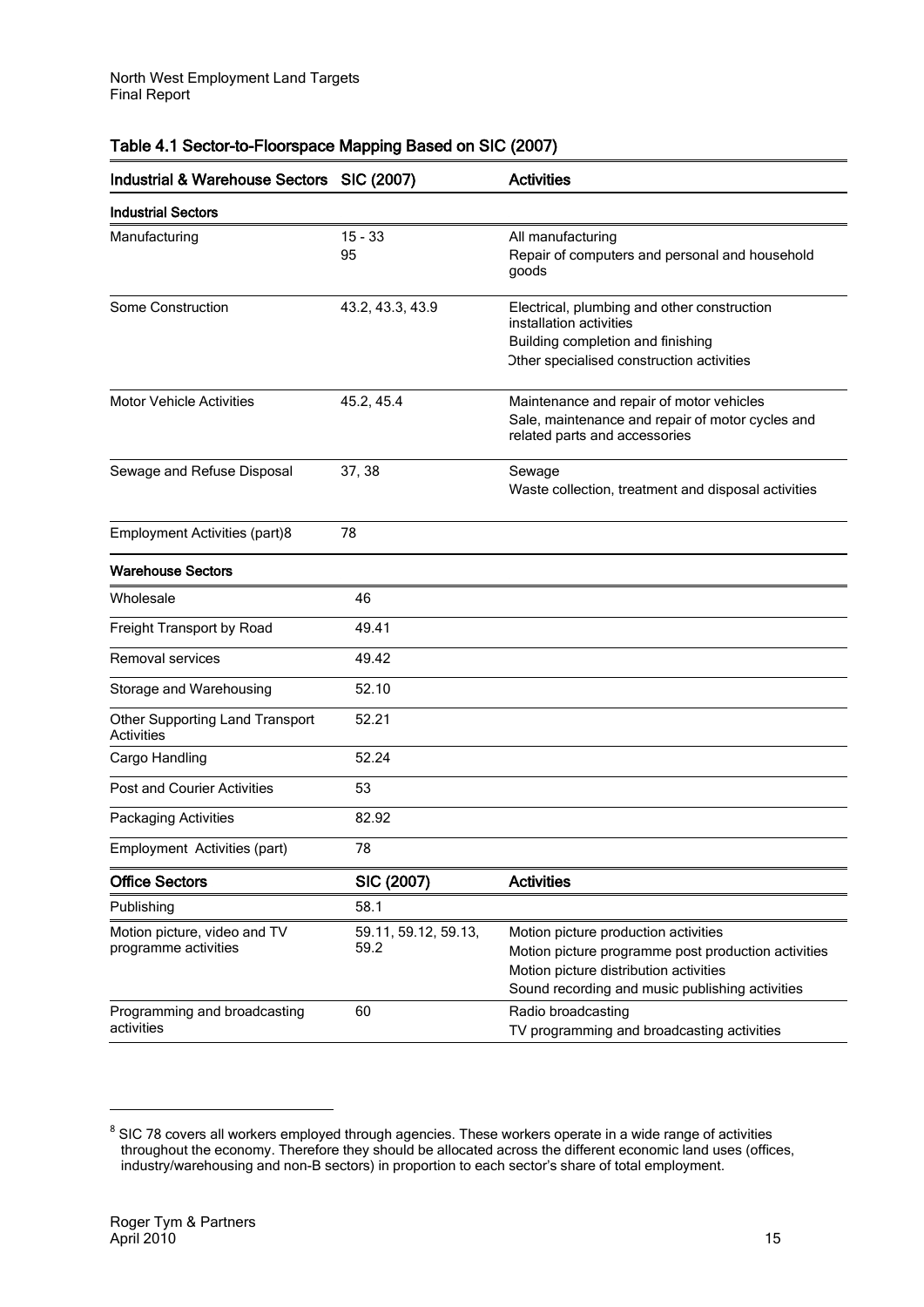| <b>Office Sectors continued</b>                                                         |              |                                                                                                                                                                                                                          |
|-----------------------------------------------------------------------------------------|--------------|--------------------------------------------------------------------------------------------------------------------------------------------------------------------------------------------------------------------------|
| Computer programming, consultancy<br>and related activities                             | 62           | Computer programming activities<br>Computer consultancy<br>Computer facilities management activities                                                                                                                     |
| Information services                                                                    | 63           | Data processing<br>Web portals<br>Other information service activities                                                                                                                                                   |
| Financial & insurance activities                                                        | 64, 65, 66   | Financial services, except insurance and pension<br>funding<br>Insurance, reinsurance and pension funding except<br>compulsory social security<br>Activities auxiliary to financial services and<br>insurance activities |
| Real estate activities                                                                  | 68           |                                                                                                                                                                                                                          |
| Legal and accounting activities                                                         | 69           |                                                                                                                                                                                                                          |
| Activities of head offices,<br>management consultancy activities                        | 70           |                                                                                                                                                                                                                          |
| Architectural and engineering<br>activities, technical testing and<br>analysis          | 71           |                                                                                                                                                                                                                          |
| Scientific research and development                                                     | 72           |                                                                                                                                                                                                                          |
| Advertising and market research                                                         | 73           |                                                                                                                                                                                                                          |
| Other professional, scientific and<br>technical activities                              | 74           | Specialised design activities<br>Photographic activities<br>Translation and interpretation activities<br>Other professional, scientific and technical<br>activities not elsewhere classified                             |
| Renting and leasing activities                                                          | 77.4         | Leasing of intellectual property and similar<br>products                                                                                                                                                                 |
| Employment activities (part)                                                            | 78           | Activities of employment placement agencies<br>Temporary employment agencies<br>Other human resource provision                                                                                                           |
| Security and investigation activities                                                   | 80           |                                                                                                                                                                                                                          |
| Office admin, office support and other 82.1, 82.2, 82.3,<br>business support activities | 82.91, 82.99 | Office admin and support activities<br>Activities of call centres<br>Organisations of conventions and trade shows<br>Activities of collection agencies<br>Other business support service activities                      |
| Administration of the State                                                             | 84.1, 84.3   | Administration of the State & economic & social<br>policy of the community<br>Compulsory social security activities                                                                                                      |

#### Source: RTP

4.8 Thus, our definition of industrial jobs fits reality fairly well, though not perfectly. But our definition of warehouse jobs fits quite poorly, and from the survey we could not identify any alternative SIC-based definition that provided a better fit. The underlying reason appears to be the VoA does not fully distinguish space used for storage and distribution from space used for production. This is not surprising; in our practical experience we have found that the distinction is very difficult to make, including for planners, because except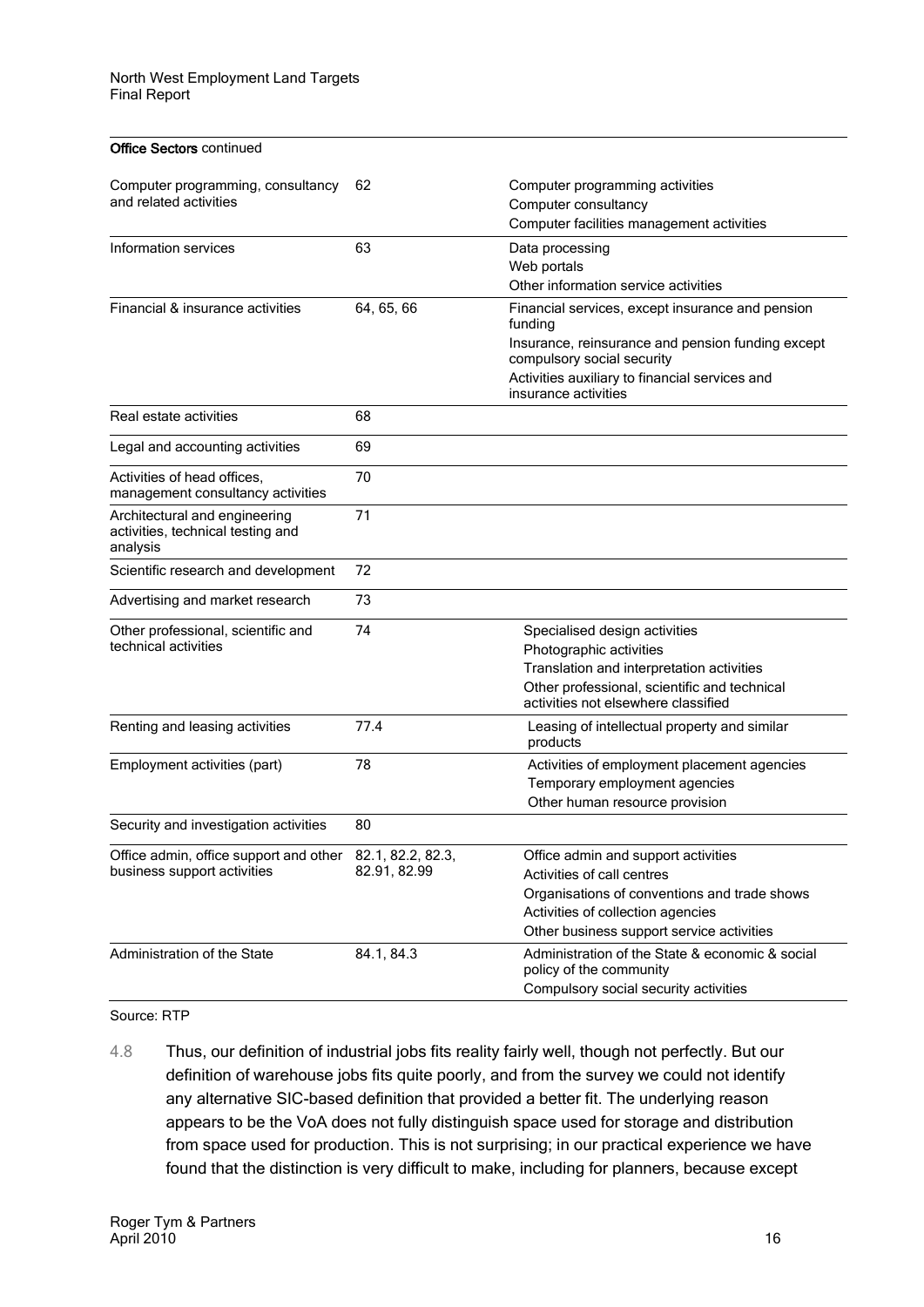for large specialist units industry and warehousing largely occupy the same kinds of buildings. Moreover many properties combine the two activities, in proportions that vary over time, and smaller buildings are allowed to shift between the two with no need for planning permission.

- 4.9 Because the VoA does not fully distinguish between industrial and warehouse space, our sector-to-land-use assumptions work much better if we merge these kinds of space into one. Our survey findings show that, based on activity sector (SIC classification) it is very difficult to identify businesses that occupy warehousing. But it is possible, with reasonable accuracy, to identify businesses that occupy industrial or warehouse space. Therefore, in setting broad top-down land provision targets, it is advisable to merge industrial and warehouse space (VoA factories, workshops and warehouses) into one category. This should not cause many problems in practice, because, as discussed later in this chapter, industry and warehousing seem to have similar floorspace per worker (employment densities).
- 4.10 In translating SIC sectors into land uses we separate out Employment Activities (SIC78), which mainly consists of employment agencies. Our survey finds that businesses in this sector operates from either VoA offices or VoA shops but we know that the vast majority of the people they employ work elsewhere, on customers' premises. So we recommend that these jobs be split between office, industrial, warehouse and non-B space in proportion to the shares of each type of space in the whole economy.
- 4.11 Ideally we would like to split B1a office space from A2 space but the data show that this cannot be done, either on the basis of SIC codes of VoA descriptions. For example, in our survey half of the jobs classified to Banking (SIC64.191) occupy space described by the VoA as offices and the other half are in space described by the VoA as banks. But the near-neighbour of banks in the SIC, the building societies (SIC64.192), almost all occupy space labelled by the VoA as offices.
- 4.12 The sector-to-space relationships we have described are regional averages, calculated over large numbers of business units. They do not, of course, necessarily hold for individual units or over small geographical areas. Both in the Yorkshire and Humber survey and our other experience, we found many individual instances where relationships are quite different. Where there is one large untypical unit, or a cluster of smaller untypical units, sector-to-space relationships for a whole local authority district can be quite different from the broad averages shown in our matrix.
- 4.13 An extreme example of a 'difficult' sector is SIC72, Scientific Research and Development (R&D), which covers both 'natural sciences and engineering' and 'social sciences and humanities'. SIC72 is classed in our matrix as an office sector. In practice, based on our experience we believe that R&D takes place in a variety of spaces, which in physical terms are sometimes offices, sometimes labs, and sometimes industrial premises. On balance, we think that more R&D jobs are in offices than other types of space, but this remains an opinion. It is not an opinion which our survey can test, because there is only one R&D unit in our Yorkshire and Humber sample – a reflection of the tiny size of the sector, which accounts for just 0.4% of all jobs in the UK.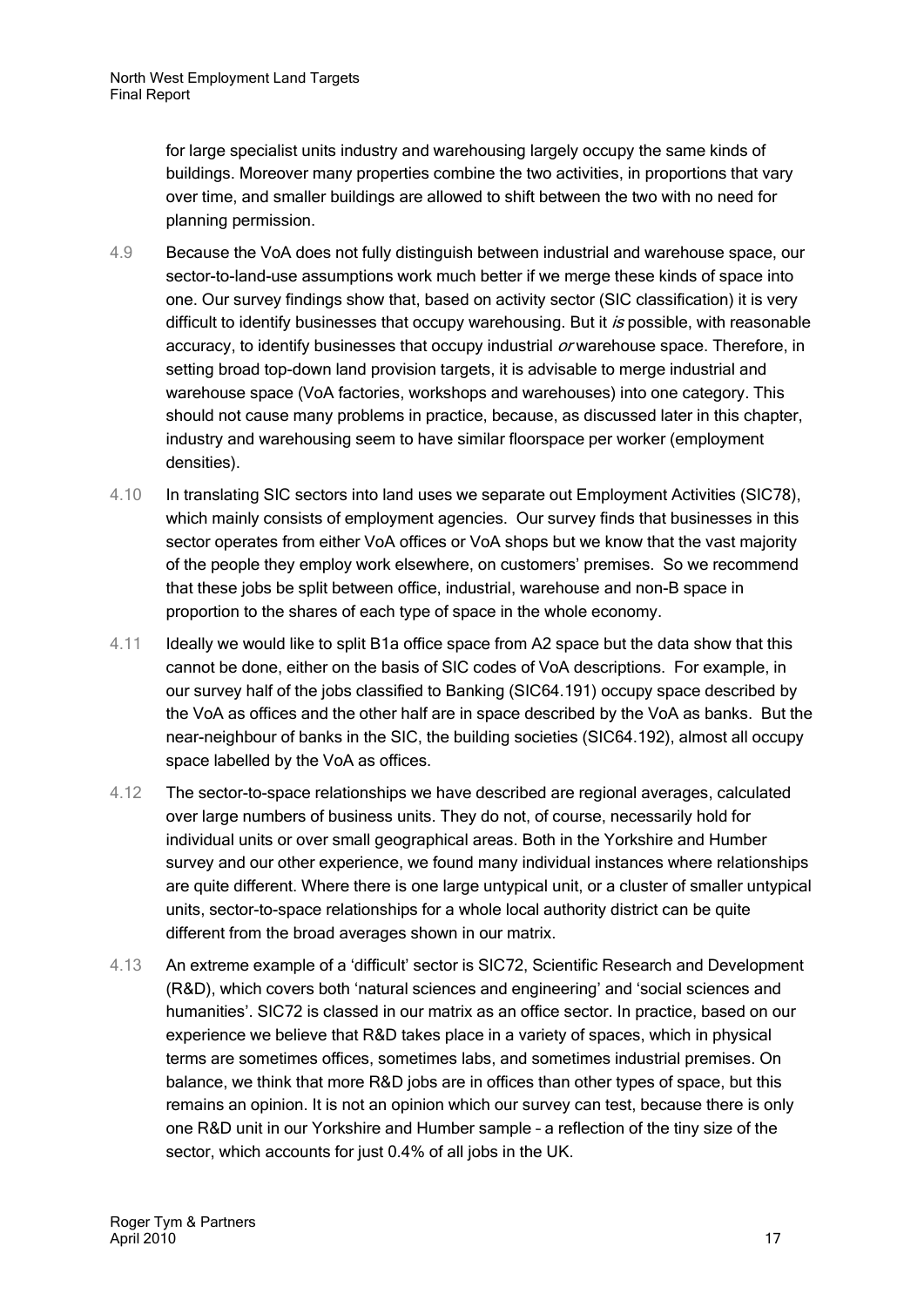- 4.14 The assumption the R&D activities are based in offices will not be correct in all cases, but on average any resulting error in the calculations will be far too small to affect a district's land provision targets. However, in some places R&D may be a large sector, and it may be known to operate in space other than offices. In such places, the planning authority should adjust our default assumptions in the light of this local knowledge.
- 4.15 As another example of untypical sector-to-space relationships, one district is the employment base of many workers classified to SIC 52.21, Other Supporting Land Transport Activities, whose work consists of maintaining transport infrastructure over a large geographical area. Our matrix would suggest that these workers require large amounts of warehouse space in the district. In reality they occupy very little business space of any kind, since they largely work out of doors, and even less space in the district, since they mostly spend their time elsewhere. To produce reasonable estimates of the district's warehouse requirements, we need to correct this distortion.
- 4.16 Another example of untypical sector-to-land-use relationships are certain small service businesses such as plumbers, electricians and builders. Businesses in these and similar trades are classified to industry/warehouse sectors, but the smaller ones often occupy no property other than an office, which they use for administration and sales/marketing. In some districts, typically in or around city centres, there may be so many businesses of this kind that the relationship between sectors and types of space is quite different from what our matrix shows.
- 4.17 Top-down analysis at the regional level cannot capture these untypical relationships. But local authorities can readily identify them in local evidence base studies and adjust their demand calculations accordingly. As part of these studies, they could apply to National Statistics for its IDBR data – which lists all business units, as we have seen – and use our survey method to match IDBR units to VoA records that show the types of space these businesses occupy.

#### **Conclusion**

- 4.18 For the region as a whole and other large areas, the sector-to-land-use matrix in [Table 4.1](#page-18-0) above provides the correct type of floorspace for a large majority of B-space jobs, provided that the industrial and warehousing categories are combined.
- 4.19 The matrix slightly over provides B class floorspace overall, because our survey shows that some of the jobs we expect to occupy factories, warehouses or offices are actually provided in other (non-B) types of space; including shops and retail properties. The small 'leakage' of jobs into non-B space is small; around 5% of jobs to shops and 5% to miscellaneous 'other' types of space. But it is also likely that some non-B space sectors, which mostly take other types of space, on occasion use B space. So we don't recommend making any special adjustments or corrections to the matrix.
- 4.20 The split of jobs between the B space classes is not always perfect. A small proportion of the employment classified to industrial/warehouse sectors is in fact in offices; but conversely a small proportion of jobs in office sectors is in industrial/warehouse space. So we consider that no adjustments are needed.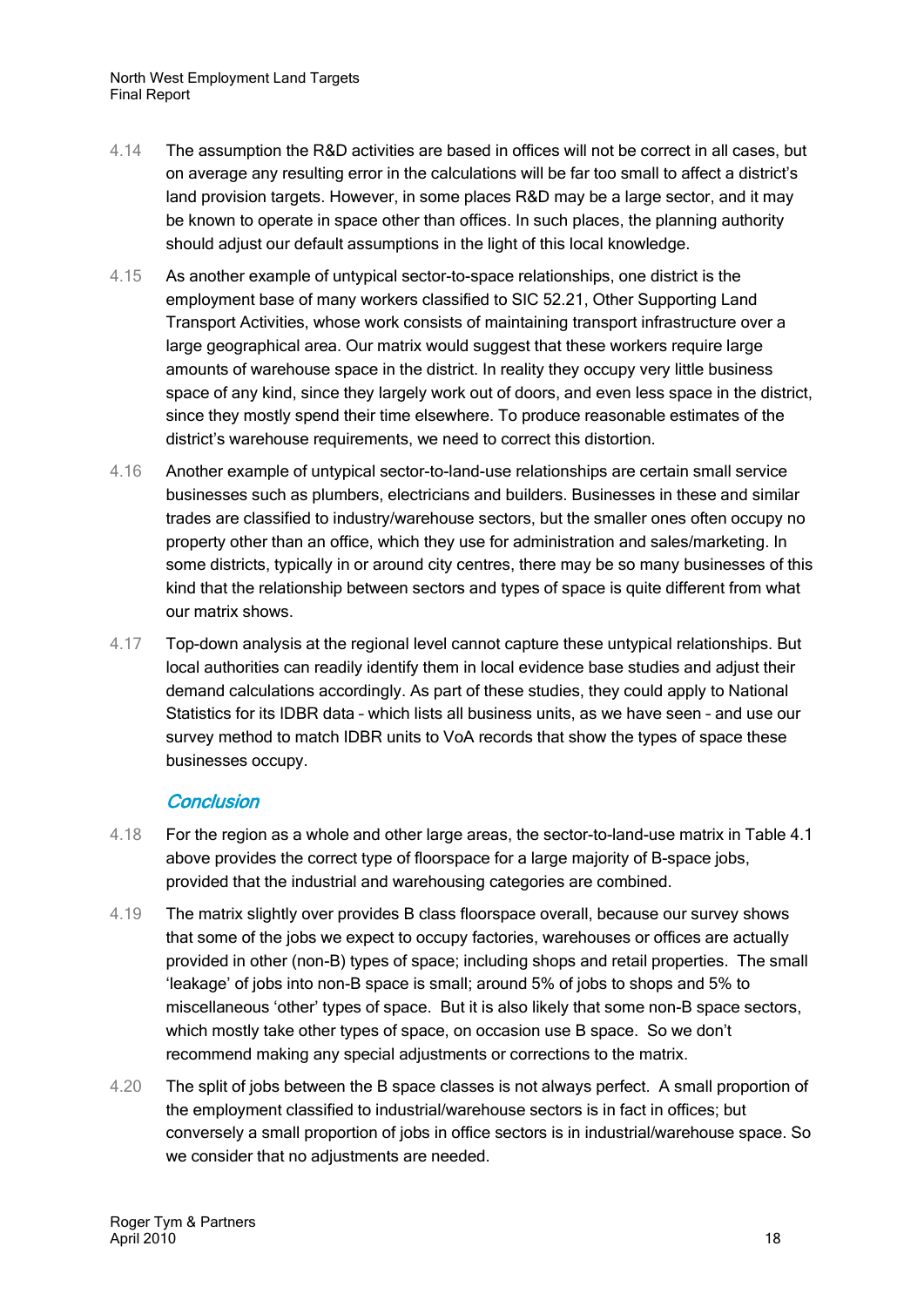North West Employment Land Targets Final Report

- 4.21 We also suggest that combining industrial and warehouse space is reasonable, because all our practical experience suggests that the two kinds of building are physically similar or indistinguishable, with the one exception of large purpose-built units, including strategic warehouses, ('Big Sheds'), which are specialist property products. In all our work, we have found that planners have no reliable way to distinguish between B1/c/B2 and B8 units, especially as many businesses are involved in both production and storage/distribution, or shift between one and the other without telling anyone. Moreover, as shown in the next section, employment densities in factories and warehouses are similar – with the possible exception of Big Sheds.
- 4.22 So we recommend that the sector-to-land-use matrix at [Table 4.1](#page-18-0) be used to translate jobs into space in top-down calculations at regional level, and as the default method for districts and sub-regions. But the translation method should be adjusted where local evidence shows untypical relationships between sector and land use, which will often be the case.
- 4.23 On a technical note, most employment forecasts split the economy into about 20-30 broad activity sectors. These sectors are not detailed enough to be used in our sector-to-landuse mapping, because the mapping in some case uses finer-grained sectors. For example we count as a B-space activity only part of Construction industry (SIC 43.2, 43.3 and 43.9), whereas the forecasts only show the whole of Construction (SIC43). To estimate future employment in those 'sub-sectors' which are not identified separately in the forecasts, we assume the future share of each sub-sector's employment in the larger sector of which it forms part remains constant. If, for example, in the base year SIC codes 43.2, 43.3 and 43.9 accounts for 40% of all construction jobs in the study area, we assume that they will continue to account for 40% of al construction jobs throughout the forecast period.

### <span id="page-22-0"></span>Floorspace per Worker

#### **Evidence**

#### **Offices**

The main standard reference source on employment densities remains the 'Full Guide' produced by Arup for English Partnerships in 2001<sup>9</sup>. The Guide does not report original research, but is a review of earlier empirical studies. These studies are few in number and their geographical coverage is uneven. Thus the Guide cites 13 reference documents, of which just six relate to office densities; of these six studies four are about London and/or the South East. Most of the studies referred to date from the 1990s and some from the 1980s, so the evidence in the Guide is even more out of date than its publication date suggests.

<sup>&</sup>lt;sup>9</sup> Arup Economics and Planning, Employment Densities: A Full Guide, Report English Partnerships and the Regional Development Agencies, July 2001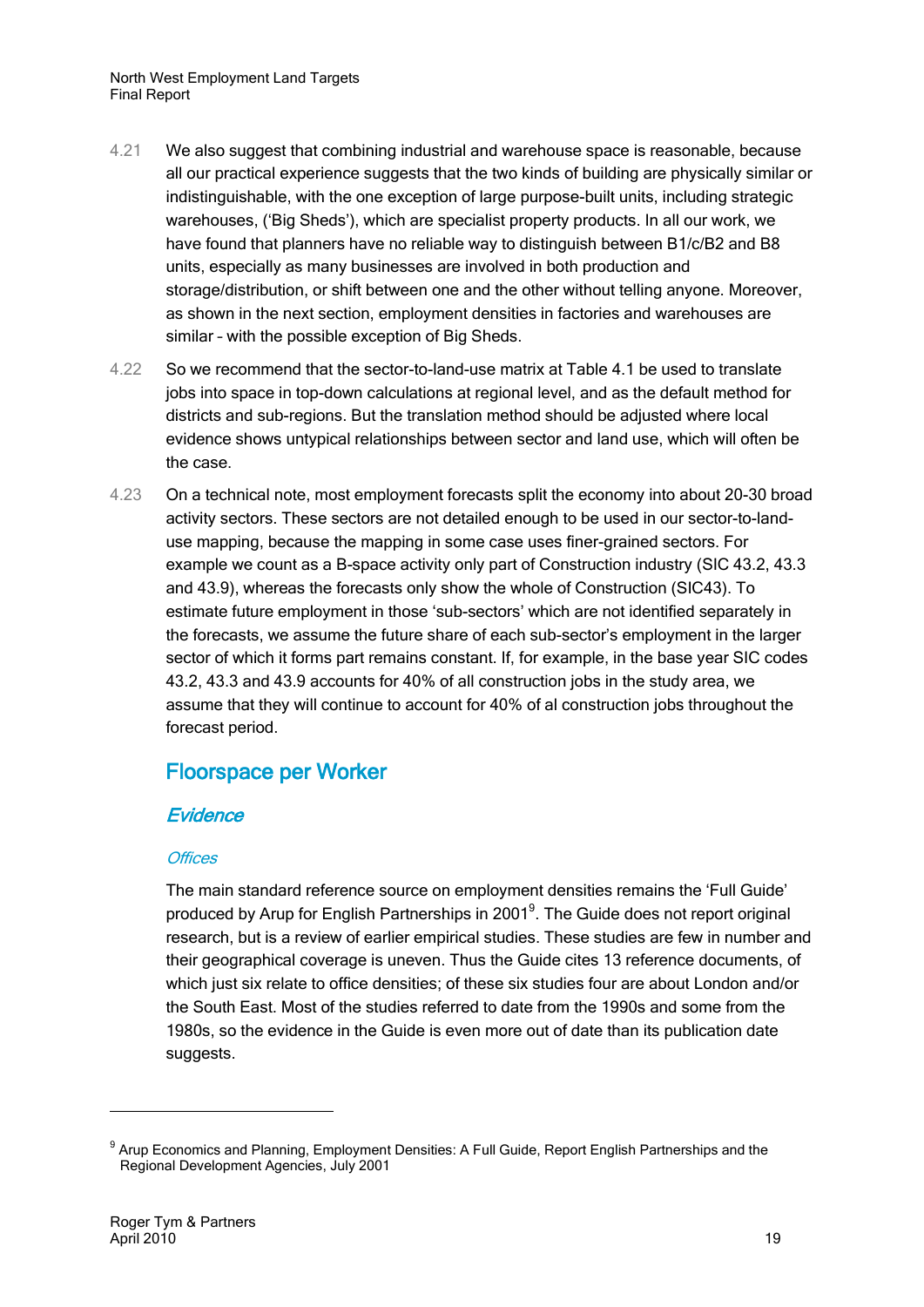The EP Guide recommends the following density assumptions 'for use in the appraisal of potential employment at land and property projects':

<span id="page-23-0"></span>

| Table 4.2 Office Employment Densities in the EP Guide |
|-------------------------------------------------------|
|-------------------------------------------------------|

| Gross Internal Area per Workspace<br>sq m |      |
|-------------------------------------------|------|
| General (purpose-built) offices           | 19.0 |
| Headquarters                              | 22.0 |
| Serviced business centre                  | 20.0 |
| City of London                            | 20.0 |
| <b>Business park</b>                      | 16.0 |
| Call centres                              | 12.8 |

Source: Arup

- 4.24 There are three main ways to measure commercial floorspace:
	- The *net internal area (NIA)* in the usable area of a building, excluding common areas such as stairways, corridors, lifts and toilets, as well as boiler rooms, plant rooms and the like.
	- The *gross internal area (GIA)* is the entire enclosed area of a building, including these common parts.
	- The *gross external area (GEA)* is the gross external area plus the thickness of the external walls<sup>10</sup>.
- 4.25 As a rough guide, the GIA and GEA are approximately equal. For an office building, according to property agents' rule of thumb the NIA is typically around 15% smaller than the GIA, although the ratio of course depends on the design and layout of buildings.
- 4.26 The EP Guide is unusual in dealing with gross external space. In the discussion below, we focus on *net* internal floorspace, which is the measure used in all or most studies and discussions of employment densities. Assuming a ratio of net to gross area of 85%, EP's headline figure of 19 sq m of gross floorspace would convert to 16.2 sq m of net space.
- 4.27 The EP Guide says that the above ratios 'reflect the median figure<sup>11</sup> across a range of sources' that they have reviewed. It also says that the ratios show space per workspace rather than per worker – and important distinction, because at any one time one would expect that a significant proportion of workspaces would be unoccupied. Assuming for illustration that on average 85% of workspace are occupied, EP's headline figure of 19 sq

<sup>&</sup>lt;sup>10</sup> See VoA, A Summary of Valuation Office Agency Code of Measuring Practice Definitions for Rating Purposes, [http://www.voa.gov.uk/business\\_rates/comp/index.htm](http://www.voa.gov.uk/business_rates/comp/index.htm)

 $11$  The EP F/L ratios are sometimes understood as median density ratios across business units, which would mean that half the units have ratios above the figure given and half have lower ratios. This is wrong. Careful reading of the Guide shows clearly that its ratios are weighted means calculated across business units, but medians calculated across the studies reviewed. This is an obscure mathematical point but it is important, because a median value calculated across business units could not be used to translate jobs into space.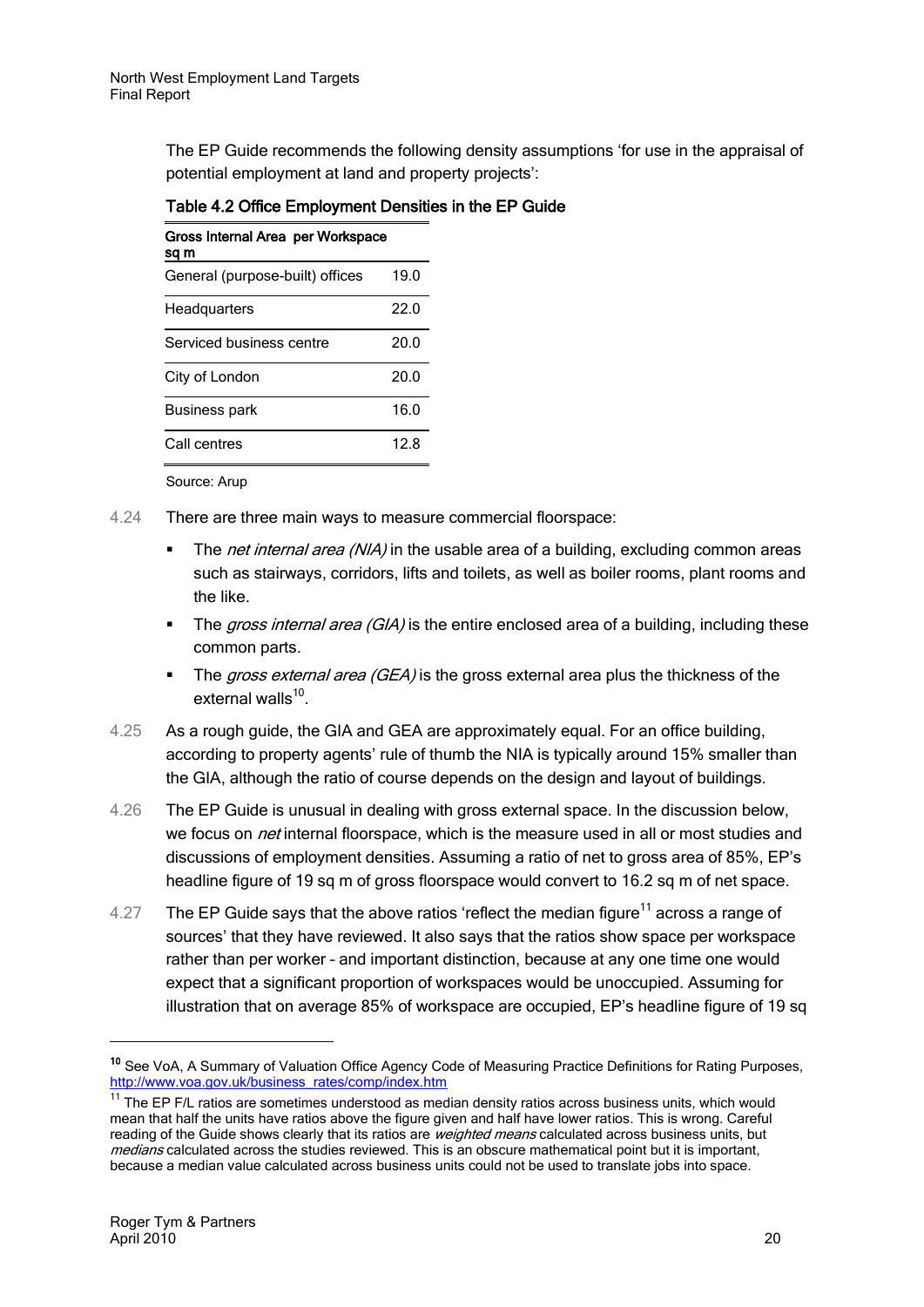m gross per workspace, which as shown earlier equates to 16.2 sq m net per workspace, when translated into net space per worker reverts to 19 sq m.

- 4.28 However we are not certain that the EP numbers really do relate to workspaces: certainly RTP's 1997 survey for SERPLAN, which is one of EP's main sources, measured floorspace per worker.
- 4.29 A slightly more recent reference source on employment densities is the Employment Land Reviews Guidance Note published in 2004 by the ODPM (now  $CLG$ )<sup>12</sup>. This document has traditionally had authority as official planning guidance issued by the Government for local authorities. But as we mentioned earlier its status is now uncertain, because the latest Government policy statement on planning for economic development, PPS4 (December 2009) does not refer to it. The Guidance Note advises that

'There is no one correct figure and ratios vary due to a number of factors such as employment sector, function, location, age of building and point of the economic cycle. There are a limited number of large-scale surveys that have been undertaken. The study carried out for SERPLAN by Roger Tym & Partners (RTP) in 1997<sup>13</sup> remains one of the most comprehensive data sources for London and the South East. This surveyed over 1,200 firms. More recent work done only in the South East (DTZ, 2004)<sup>14</sup> surveyed over 1,000 firms.'

- 4.30 The Guidance Note goes on to quote the density figures from these two surveys, which in the case of offices are around 18 sq m per worker (net internal area) both in RTP (1997) and DTZ (2004)<sup>15</sup>. It also reproduces the ratios from the EP Guide which we have shown at [Table 4.2](#page-23-0) above - which are based in part on RTP's 1997 study – but labels them as floorspace per worker, contrary to the original Guide, which as we have seen refers to floorspace per workspace.
- 4.31 In practice, the 2004 Guidance Note is the most popular source for the density assumptions used in planning documents, including employment land reviews and other evidence bases. Most such documents use the headline ratio of 18 sq m for offices and interpret it as floorspace per worker.
- 4.32 Since the 2004 DTZ study there has been only one large-scale regional survey of floorspace per worker, produced by RTP with King Sturge and Ramidus Consulting in 2006 for the London Development Agency and covering London only<sup>16</sup>. This found a London-wide F/L ratio of 16.2 sq m per worker (net internal area). It also found

 $15$  This is a rounded figure. More precisely, averaged F/L ratios were 17.9 in the RTP study and 18.3 in the DTZ study. The former figure related to London and the South East and the latter to the South East region only.

<sup>&</sup>lt;sup>12</sup> Office of the Deputy Prime Minister, Employment Land Reviews - Guidance Note, A Report to ODPM from Environmental Resources Management, December 2004

<sup>&</sup>lt;sup>13</sup> Roger Tym & Partners for SERPLAN, The Use of Business Space: Employment Densities and Working Practices in London and South East England, 1997

<sup>&</sup>lt;sup>14</sup> DTZ for SEERA, The Use of Business Space and Changing Working Practices in the South East, 2004

<sup>&</sup>lt;sup>16</sup> Roger Tym & Partners, Ramidus Consulting Limited, King Sturge, for London Development Agency, The Use of Business Space in London, Final Report, May 2006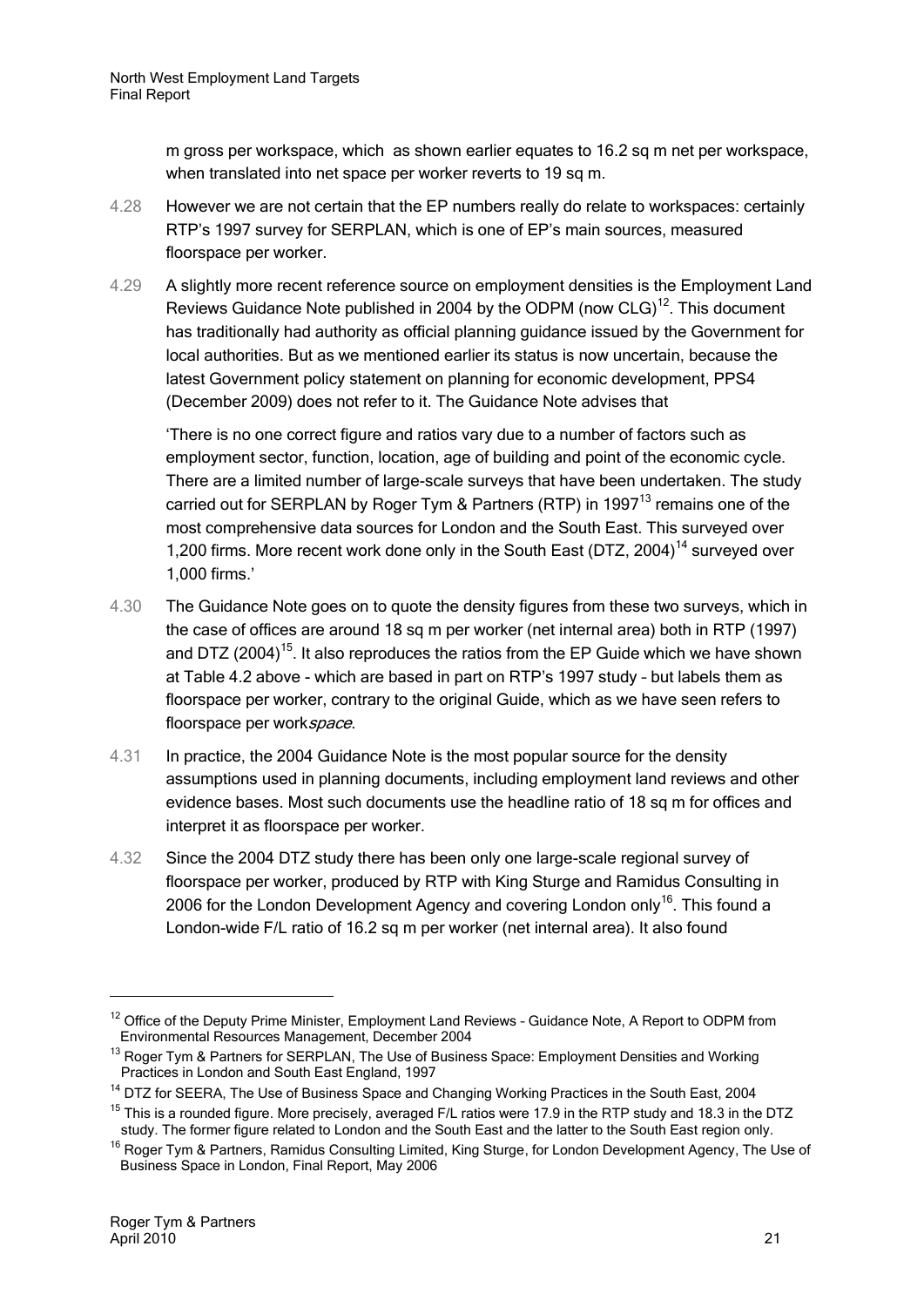geographical variations across the capital, with ratios of 14.4 in the Central Activities Zone (central London), 14.7 elsewhere in Inner London and 20.5 in Outer London.

- 4.33 The 2006 London study also considered whether floorspace per worker in offices might be changing over time. The study investigated this through a review of earlier research, case studies and its own business survey. It concluded that many office occupiers, had been working to reduce floorspace per worker, driven by increasing cost pressures and enabled by improving technology and design. The report identified two main kinds of space-saving practices: firstly flexible working methods such as hotdesking, which mean fewer workstations (workspaces) in relation to number of workers, and secondly reducing floorspace per workstation, for example through shifting from cellular to open-plan layouts or reducing support space such as catering. In an extreme scenario, these space-saving practices could potentially reduce floorspace per worker by up to 75%.
- 4.34 But the London study found no evidence that space-saving practices had made a measurable impression on *average* office densities to date. One reason for this is that only minorities of firms were implementing space-saving initiatives. A more general reason was that not all offices were correctly occupied in line with bet practice norms: many were under-occupied, sometimes dramatically so. Another factor is that underoccupation of offices is probably more common that over-occupation, because an occupier who needs to expand has the option of taking up additional space without moving out of existing premises, while in order to reduce its space the occupier normally has to relocate to smaller premises. In the UK, it is especially difficult to relocate, because offices are typically let on fixed-term leases.
- 4.35 In the years since the RTP and DTZ studies, there have been a number of smaller-scale studies, some of them based on empirical surveys. Several such studies were reviewed in the 2006 London report and contributed to its conclusions.
- 4.36 More recently, a further study of office densities was produced by the British Council of Offices (BCO) in 2009<sup>17</sup>. This study is based on a survey of 88 organisations occupying 249 properties. Details of the sampling method are not provided, so we cannot tell if it is a representative sample, and if so for what geographical area and type of occupier. But, since the sample is formed of BCO members, it seems likely that it was biased towards the larger and more professional occupiers and those which are especially interested in using space efficiently.
- 4.37 The BCO study finds an average of 11.8 sq m per workspace. Assuming that the average office operates at 85% of capacity, this would translate to 13.9 sq m per worker. The BCO's previous good practice guidance (2005), which suggested 12-17.5 sq m per workspace, has been revised to take account of these latest findings.
- 4.38 A further and important source of survey-based evidence is RTP's Yorkshire and Humber study which we have already referred to. Based on a survey of 286 randomly sampled units across the region, the survey found floorspace per worker of 15.7 sq m net internal

<sup>&</sup>lt;sup>17</sup> British Council of Offices, Occupier Density Study Summary Report June 2009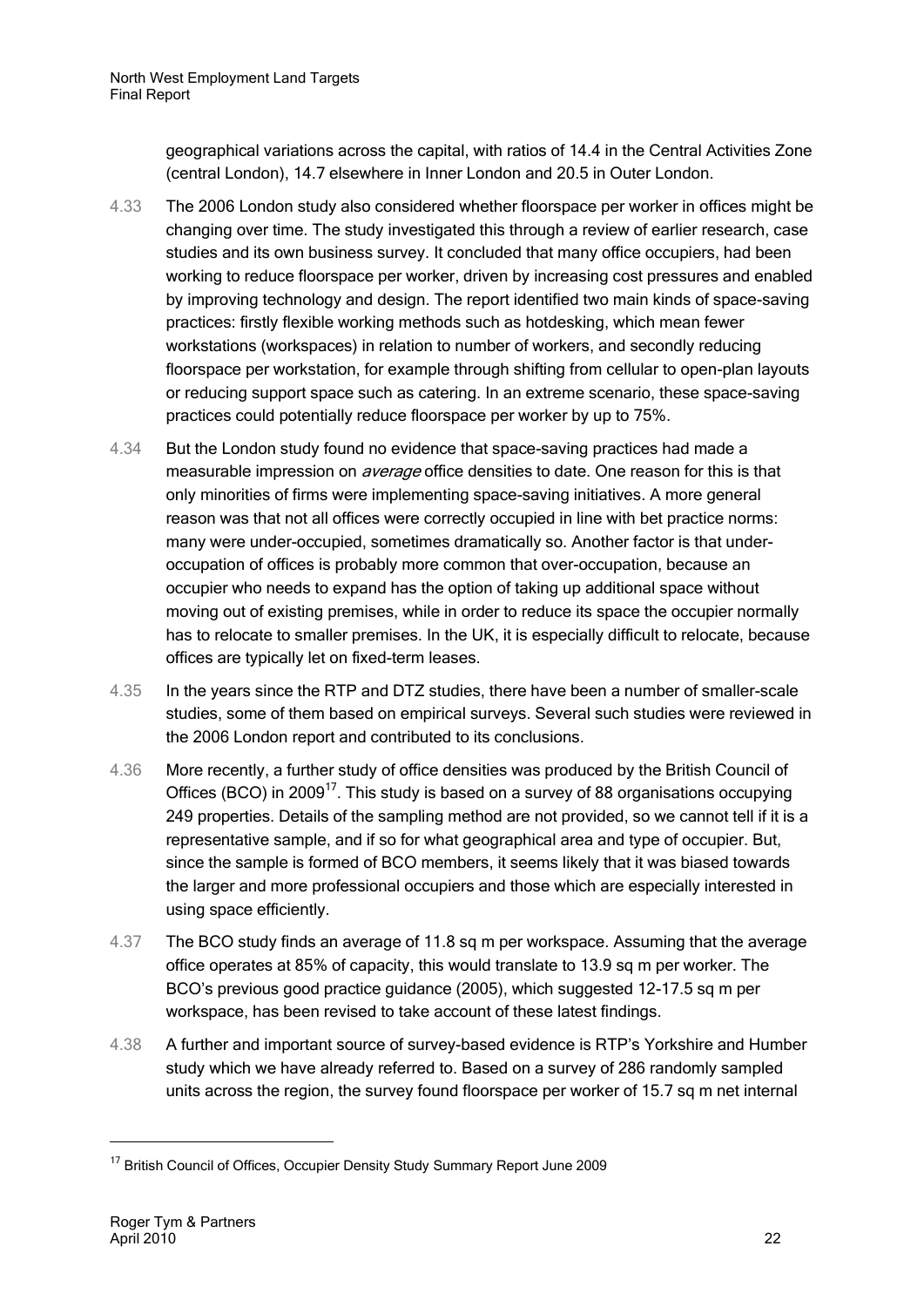area. This is virtually equal to earlier findings from the 2001 EP Guide and 2006 London study and some 2 sq m below estimates for London and the South East from the RTP (1997) and DTZ (2004) studies.

4.39 We have also researched office employment densities across England and Wales, using an alternative method, which we call 'top-down'. In this research, we estimated office employment by region from the Annual Business Inquiry  $(ABI)^{18}$ , using the sector-to-landuse mapping discussed earlier in this chapter. We then divided this total by each region's total office floorspace, as published by CLG and derived from VoA data, to provide estimated floorspace per worker. In this calculation, floorspace includes vacant floorspace and jobs excludes the self-employed, since the ABI only counts employee jobs. Therefore our top-down calculations produce a higher F/L ratio than the estimates we have been discussing so far. These top-down ratios are shown in the table below.

Table 4.3 Office Floorspace per Employee, Top-Down Estimates, England and Wales, 2008

| Region                   | Sq m/Worker                 |
|--------------------------|-----------------------------|
|                          | (employee jobs to           |
|                          | occupied+vacant floorspace) |
| East Midlands            | 17.2                        |
| East of England          | 19.3                        |
| London                   | 20.5                        |
| North East               | 19.1                        |
| North West               | 20.2                        |
| South East               | 18.9                        |
| South West               | 18.8                        |
| West Midlands            | 21.6                        |
| Yorks and Humber         | 20.0                        |
| Wales                    | 18.4                        |
| <b>England and Wales</b> | 19.7                        |

Source: RTP

4.40 In themselves, these top-down figures are less useful than the survey-based figures discussed earlier, because for planning purposes we are more interested in the ratio of occupied floorspace to all workers. But the top-down figures are useful for what they tell us about regional differences. The table shows very little variation between regions, and virtually no difference between the North West and Yorkshire and the Humber. This

 $18$  The ABI is the standard official source of local employment statistics.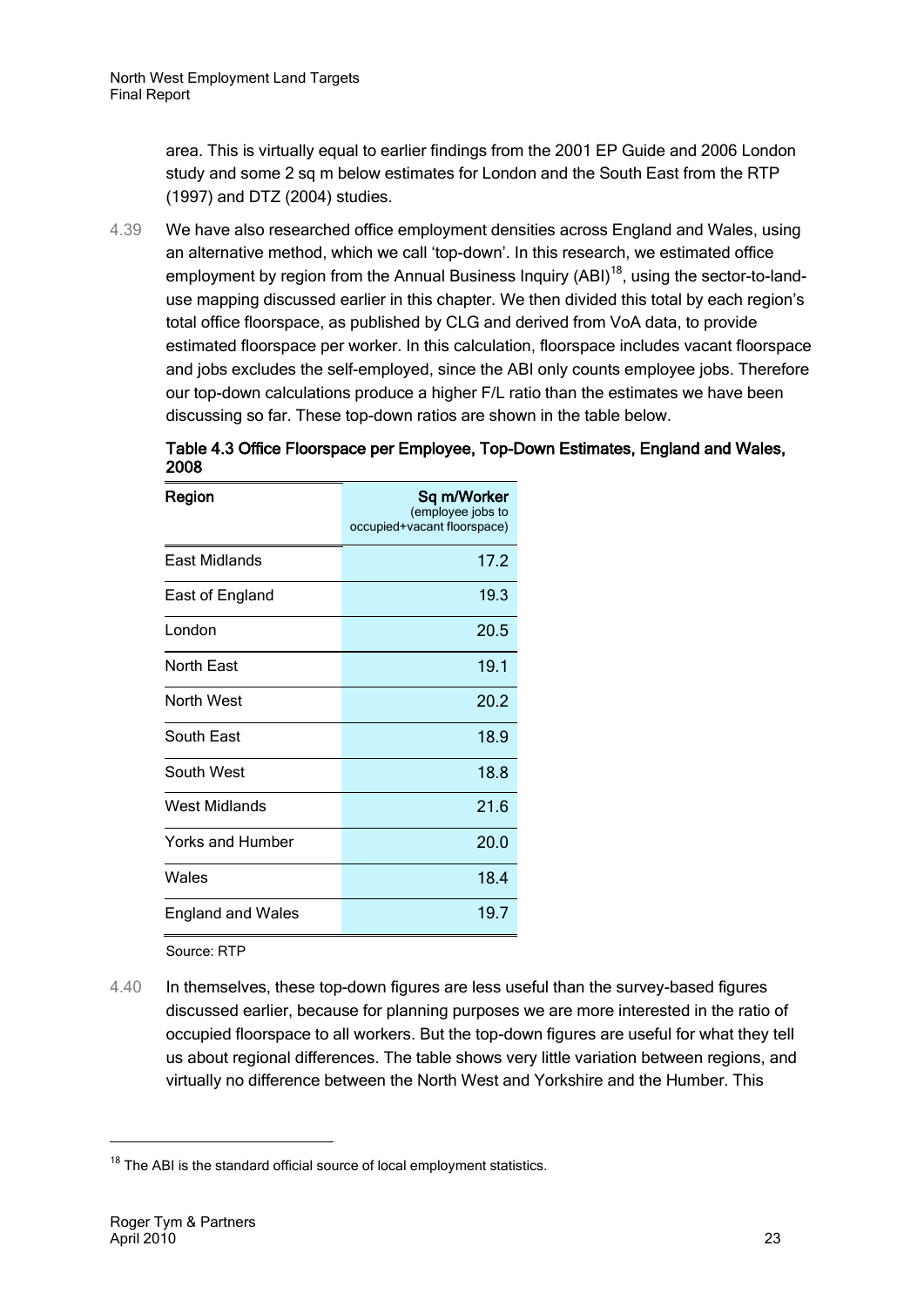suggests that it is reasonable to apply survey-based findings from Yorkshire and the Humber to the North West.

- 4.41 Behind the broad averages we have been discussing so far, there is of course considerable variation between individual office units. In particular, floorspace per worker is likely to fall as unit size increases, at least in part because some of the largest units are call centres, which typically have very low ratios, in some cases as low as 6 sq m per worker – probably because they work shifts.
- 4.42 As well as surveys which assess what actual office densities are, we have looked at targets, or norms, which indicate what they *ought to be*. One source of such norms is central Government, which is the country's largest office occupier. The Office for Government Commerce (OGC), in its report on The State of the Estate in 2008, says that the Government in April 2008 set standards for office space per worker (net internal area) of 10 sq m per full-time equivalent (FTE) in new buildings or major refurbishments and 10- 12 sq m in other 'workspace improvement opportunities' such as flexible working. Translated into space per worker as opposed to  $\mathsf{FTE}^{19}$ , this would produce a range of roughly 9-11 sq m – much less than the survey-based figures mentioned earlier. But this is as one would expect, because good practice norms measure what should ideally be achieved in new offices or an initiative to improve an existing office, and this by definition is more efficient than the average of all offices. The OGC report confirms this, mentioning that the average space per FTE across Government departments is 14.5 sq m - which is well above the target and would equate to around 13 sq m per worker.
- 4.43 As part of the Yorkshire and Humber study discussed earlier, we discussed office space standards informally with occupiers and also with IPD Occupiers, a service which provides performance benchmarks to corporate real estate and facilities management. Our discussions identified a rule of thumb of around 10 sq m per workstation or per worker, with a lower figure, such as 7 sq m, used for call centres. Yet again, this probably reflects the views of the larger, more professional and more efficiency-minded companies, rather than all office occupiers. Moreover, our discussions showed that the rule of thumb is applied very loosely; partly because occupiers often allow additional space for expansion. In any case, in choosing a new office density is only one of many considerations; other factors, such as location and building features, may be more important. Even though occupiers when taking up space intend to occupy it at maximum efficiencies, practical considerations may mean that the space is never optimally used, or only for a short time.
- 4.44 Thus, in summary:
	- Large surveys from the 1990s and early noughties suggested that the average F/L ratio for offices was in the region of 16-18 sq m (net internal) per worker.

l

 $19$  To provide a rough translation of FTE jobs into total jobs, we assume that 23% of workers are part-time (based on Annual Business Inquiry (ABI) 2008) and these part-time workers on average work 50% of full-time hours (based on the Annual Survey of Hours and Earnings 2009). (Both sets of figures relate to the UK and to Financial and Business Services, which is the main occupier of office space.). If follows that the ratio of total jobs to FTE jobs is approximately 112%.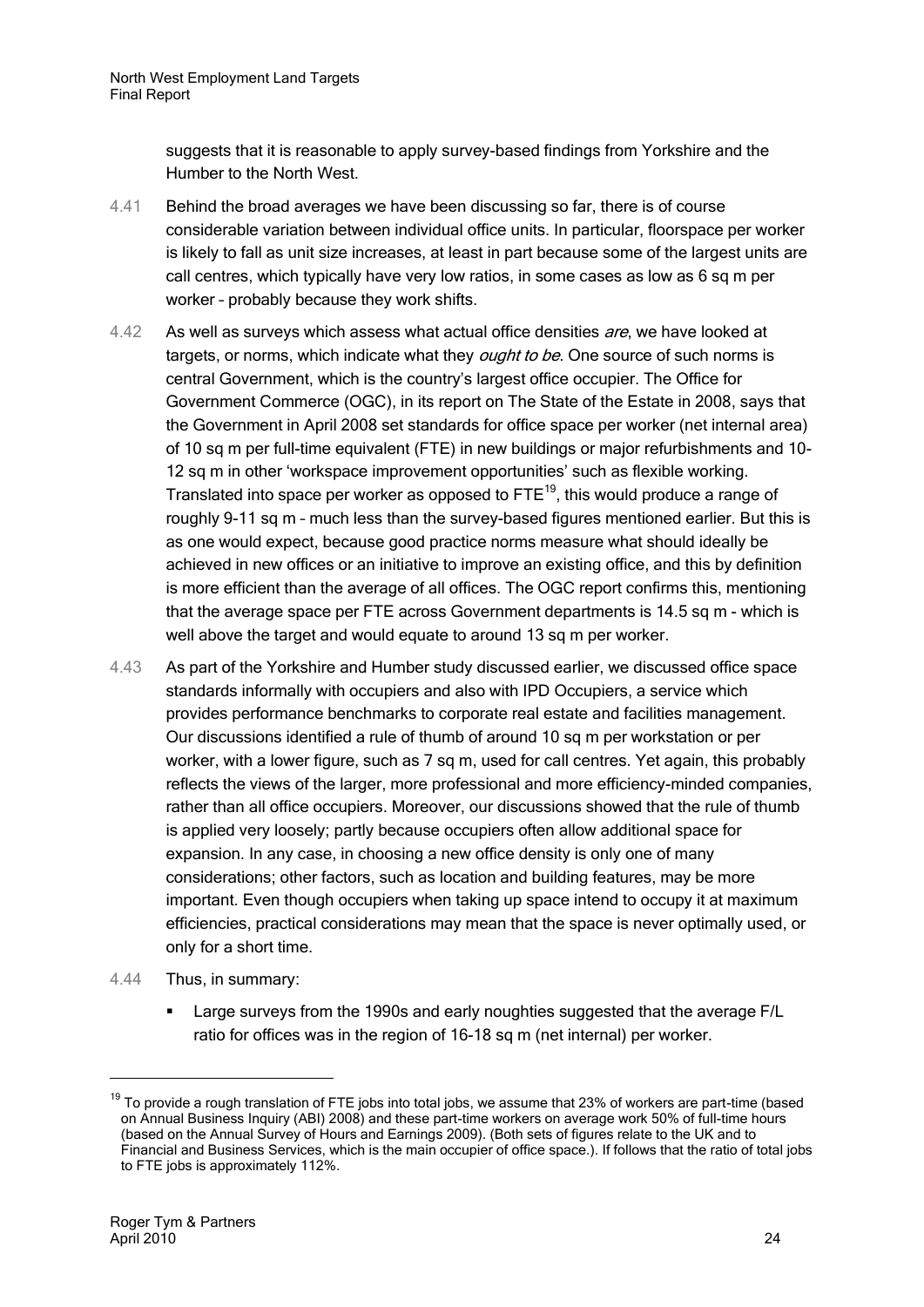#### North West Employment Land Targets Final Report

- This evidence was based largely on London and the South East. More recently, our survey of Yorkshire and the Humber showed an average ratio of approximately 16 sq m per worker.
- Qualitative evidence suggests that office floorspace per worker may be falling over time, driven by increasing pressures to improve efficiency and enabled by new technology and design, but there are no rigorous statistics to confirm this. The norms or targets used by the more sophisticated occupiers in planning new or redesigned offices show much lower space per worker.
- Over time, actual ratios may fall towards these 'ideal' figures. But we expect that actual averages will always be lower than the ideal, because inevitably some office space will be used less than optimally, and due to fixed-term leases offices are more likely to be under-occupied than over-occupied.

#### Industry and Warehousing

4.45 For industry and warehousing, as for offices, a standard reference source on floorspace per worker is the 2001 EP Guide referred to earlier. The Guide uses the same method for industry/warehousing as for offices. Its findings are shown in the table below.

| Gross Internal Area per Workspace<br>sq m |    |
|-------------------------------------------|----|
| General industrial buildings              | 34 |
| Small business units                      | 32 |
| High-tech/R&D (not science park)          | 29 |
| Science park                              | 32 |
| General warehousing                       | 50 |
| Large-scale and high-bay warehousing      | яr |

#### Table 4.4 Industry/Warehousing Employment Densities in the EP Guide

Source: Arup, 2001

- 4.46 For industrial/warehouse space, there is generally no significant difference between net and gross area, so comparisons between EP and other sources are more straightforward than for offices. As for offices, the sources cited in the EP guide suggests that it is largely based on London and the South East.
- 4.47 The 2004 ODPM Guidance Note, also mentioned earlier, highlights the findings of the RTP and DTZ surveys of London and the South East, in sq m per worker, as follows:

RTP (1997)

- **IDED** Industrial 31.8
- Warehousing (general) 40.1

DTZ (2004)

Industrial 38.2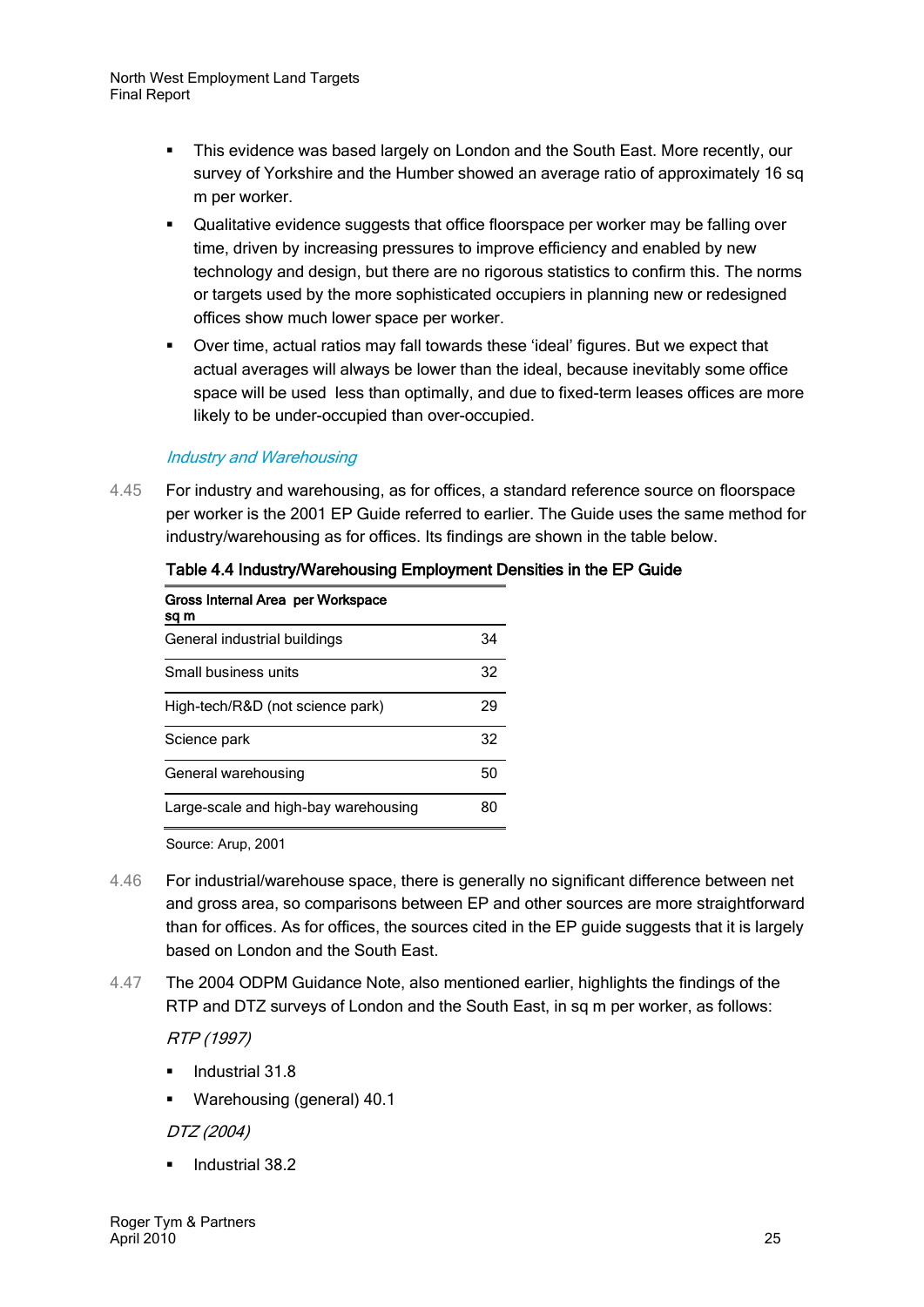- Warehousing (with loading bays e.g. DIY) 78.2
- 4.48 These figures only relate to London and the South East, and the DTZ figures appears to relate to retail warehousing, which of course is not an employment (B-class) use. Nevertheless, these figures are the assumptions most often used in planning documents relating to employment uses throughout England, probably because there are no comparable studies for other regions.
- 4.49 In recent years industrial and warehouse densities have also been investigated by a number of smaller studies, often undertaken by commercial agents. It is difficult to assess the accuracy of these studies, because most are based on small samples and do not provide details of their research method. However, they are broadly consistent in suggesting the following broad ranges:
	- 'Standard sheds', both manufacturing and warehousing: 40-50 sq m
	- **Large warehouses, probably over 10,000 sq m: 80-100 sq m.**
- 4.50 The evidence, both from the RTP and DTZ studies and these smaller studies, is that density ratios are far more variable for industry and warehousing than for offices. But one finding that is consistent across all data sources is that the larger the warehouse, the higher its floorspace per worker. For the largest warehouses, of 10,000 sq m and over, average ratios are almost certainly around 90 sq m, though individual units vary widely around this figure.
- 4.51 A closer look at the surveys we have reviewed, suggests that there are some finergrained differences in density between types of activity and unit sizes:
	- Light industrial units generally have higher employment densities (i.e. lower F/L ratios) than either B2 or B8 uses.
	- Historically B2 uses significantly higher employment densities (lower ratios) than B8 uses, but this has now changed. The recent research suggests that the differential has either narrowed or been reversed.<sup>20</sup>
	- **Small industrial and warehouse buildings typically have higher employment densities** than larger buildings in the same use class. In particular, the evidence suggests that large warehouse buildings have lower employment densities than smaller warehouse densities.
- 4.52 RTP's recent survey of Yorkshire and the Humber also covered industry and warehousing, and produced an average ratio of 67 sq m per worker.
- 4.53 As discussed earlier in relation to offices, we have also made top-down estimates of industrial/warehouse densities by region across England and Wales, by dividing employment figures from the ABI by floorspace figures from CLG. These estimates are shown below.

<sup>&</sup>lt;sup>20</sup> GVA Grimley/Cranfield School of Management Making and Moving The Future Prospects for British Industry, Spring 2007 suggests the differential has narrowed. AtisReal Challenging Perceptions of B8 Part 2 – Dispelling the Myths, January 2007 suggests it has reversed. However, the B2 evidence in this study was not produced by a new survey but was based on one undertaken for the Black Country Consortium in 2005.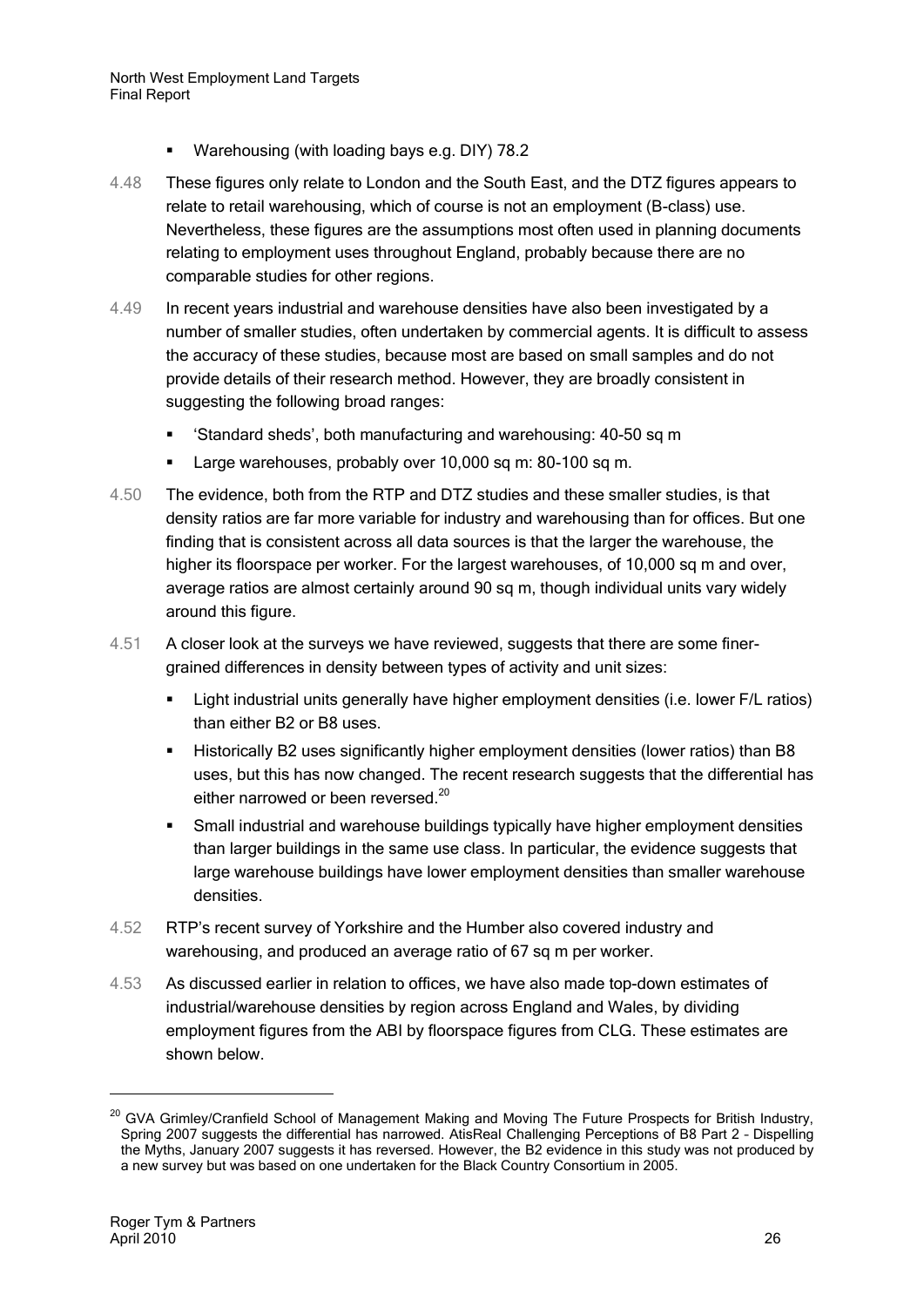#### Table 4.5 Industrial/Warehouse Floorspace per Employee, England and Wales, 2008

| Region                   | Sq m/Worker<br>(employee jobs to<br>occupied+vacant floorspace) |
|--------------------------|-----------------------------------------------------------------|
| <b>East Midlands</b>     | 77.7                                                            |
| East of England          | 68.5                                                            |
| London                   | 51.3                                                            |
| <b>North East</b>        | 87.0                                                            |
| North West               | 78.5                                                            |
| South East               | 57.2                                                            |
| South West               | 65.0                                                            |
| West Midlands            | 83.2                                                            |
| Yorks and Humber         | 86.1                                                            |
| Wales                    | 83.3                                                            |
| <b>England and Wales</b> | 72.9                                                            |

Source: RTP

- 4.54 As for offices, these top-down ratios are not of great interest in themselves because they include vacant floorspace and exclude self-employed workers. The survey-based figures we have been considering so far, which cover occupied floorspace only and all jobs, are more relevant to planning. But the top-down figures are useful because they allow interregional comparisons.
- 4.55 Unlike for offices, the top-down ratios for industry and warehousing vary widely across regions, from 87.0 sq m per worker in the North East to 51.3 sq m in London. Yorkshire and the Humber has the second highest ratio, at 86.1 sq m. The North West's ratio is 78.5, higher than most regions' but only 91% of Yorkshire and the Humber's. If the same relationship between these two regions applied to the survey-based ratio of occupied floorspace to all jobs, that ratio for North West would be 91% of 67 sq m, which equals 61 sq m. In the absence of any survey-based information on the North West, we suggest this figure should be used as the best available estimate of occupied industrial/warehouse floorspace per worker in the North West.
- 4.56 The Yorkshire and Humber survey also confirmed that floorspace per worker increases with size of unit, as illustrated by the table below.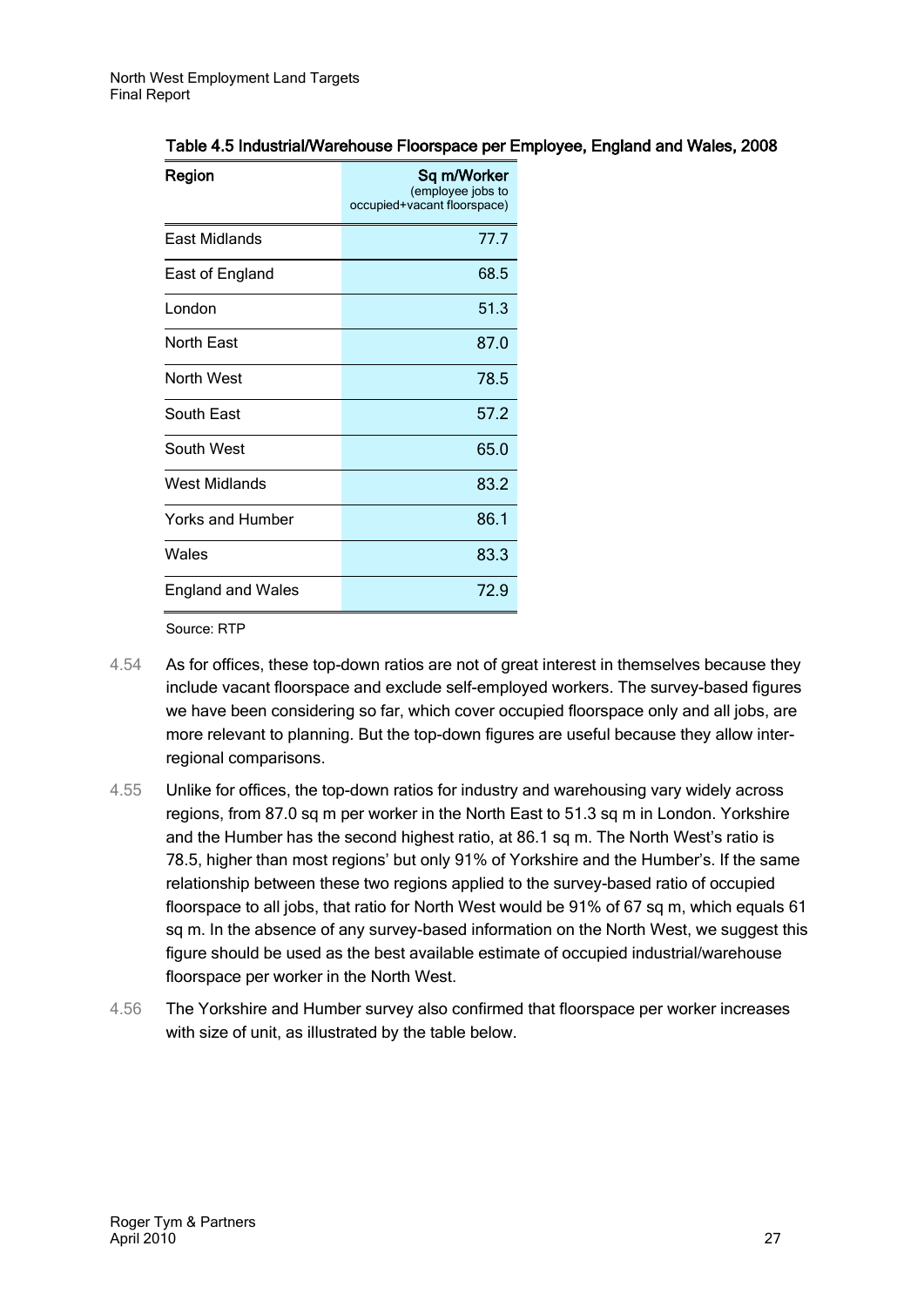| Unit Size, sq m | Sq m per worker |
|-----------------|-----------------|
| < 500           | 36              |
| 500-999         | 45              |
| 1,000-2,499     | 67              |
| 2,500-4,999     | 72              |
| $=$ >5,000      | 87              |
| All             | 67              |

Table 4.6 Floorspace per Worker, Industrial & Warehousing, Yorkshire and the Humber

Source: RTP

- 4.57 One likely reason why the ratio is higher in smaller units is that the work done in such units tends to be predominantly manual, whereas larger units are more likely to be automated. In addition, small light industrial units typically incorporate a 10% office content as standard, which in percentage terms may be twice that of a large warehouse or more. Since office floorspace typically has a higher employment density than industrial/ warehouse space, this will push the overall employment density higher, and some light industrial units will have more than 10% offices.
- 4.58 While it is clear that the floorspace per worker ratio varies with unit size, there is no conclusive evidence that the ratio varies between industry and warehousing for units of equal size. Historically industrial space may have generated higher levels of employment than B8. This is because factories manufactured most of their components on site. But this is likely to have changed due to the off-shoring of labour intensive manufacturing jobs to low labour cost countries, in Asia Pacific and elsewhere. Many factories now perform only limited assembly or finishing tasks. Components and parts are imported and stored onsite so more of the space is devoted to warehousing these components.
- 4.59 In addition, increasing automation within industry is likely to reduce employment densities over time. Moreover, warehouse employment densities may have increased in some cases as the function of warehouses has changed over time. In particular, many warehouses incorporate a range of value-added activities including in some cases final assembly of goods, leading to a 'blurring of manufacturing and distribution boundaries'.<sup>21</sup>
- 4.60 Behind the averages we have discussed, there is very wide variation in floorspace per worker between individual industrial/warehouse units, much more so than for offices. The factors behind this variation include differences in shift working, off-site working, degrees of automation, and the nature of tasks performed. A more fundamental factor is that in industrial/warehouse space, unlike offices, there is no direct link between numbers of workers and amounts of space. In simple physical terms, the purpose of offices space is

<sup>&</sup>lt;sup>21</sup> GVA Grimley/Cranfield School of Management, Making and Moving. the Future Prospects for British Industry, Spring 2007.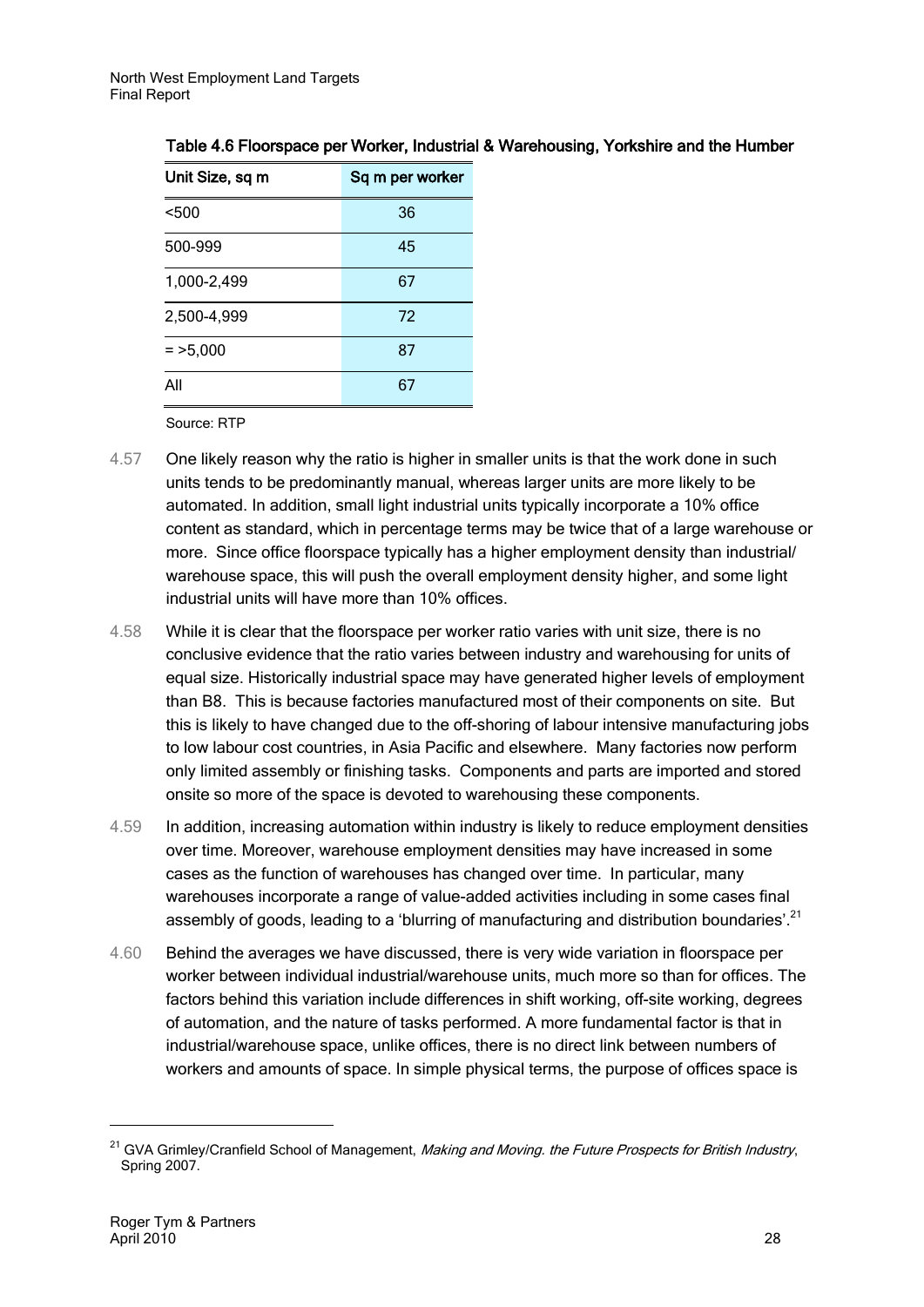to hold people, together with documents and some machinery. In contrast, the purpose of industrial/warehouse space is to hold and process goods, using large amounts of equipment; people are incidental.

- 4.61 In summary, the available evidence suggests that:
	- In the absence of direct evidence on floorspace per worker in industry/warehousing in the North West, we have based our estimate on survey evidence from Yorkshire and the Humber together with top-down comparisons between regions.
	- On this basis, we estimate average floorspace per worker in the North West as 61 sq m. This is much higher than earlier figures derived from surveys in London and the South East.
	- This estimate is very much a second-best solution. To provide a robust basis for planning, there should be research on each region, because the evidence suggests that in this sector, unlike offices, there are large regional variations.
	- Average floorspace per worker increases with unit size, from around 35 sq m for small units to 80-100 sq m for the largest warehouses. But there is no reliable evidence that, for units of the same size, the ratio varies between industry and warehousing.
	- **These averages hide very large variations between individual units.**

#### **Conclusions**

- 4.62 Based on the evidence reviewed above, we recommend the following default assumptions for planning:
	- Offices 16 square metres (net internal area) per worker.
	- Industrial and warehouse 61 square metres per worker.
- 4.63 The available evidence suggests that the office ratio varies little across regions, so it should be robust for the North West, although it is based on evidence from other regions. But the industrial/warehouse figure appears to vary substantially across regions. Therefore the figure we have suggested may not be accurate – though we do think it is likely to be considerably closer to the truth than the figures shown in national guidance, which are based on London and the South East.
- 4.64 A direct survey of industrial/warehouse densities in the North West would provide a much better evidence base for planning in the region. The regional partners should consider carrying out such a survey, using the method which we piloted in Yorkshire and the Humber, based on matching industrial classification and employment data from the Interdepartmental Business register (IDBR) to floorspace data from the Valuation Office Agency (VoA) database.
- 4.65 Average employment densities are robust across large numbers of developments, and therefore they are suitable tools for relatively coarse-grained planning, at the level of the region, sub-regions and perhaps individual districts. But they will not necessarily be valid for individual developments or small areas, and in some cases may be misleading for districts, because employment densities vary hugely between individual units, especially in industrial/warehouse space, in ways that rigorous statistics cannot capture.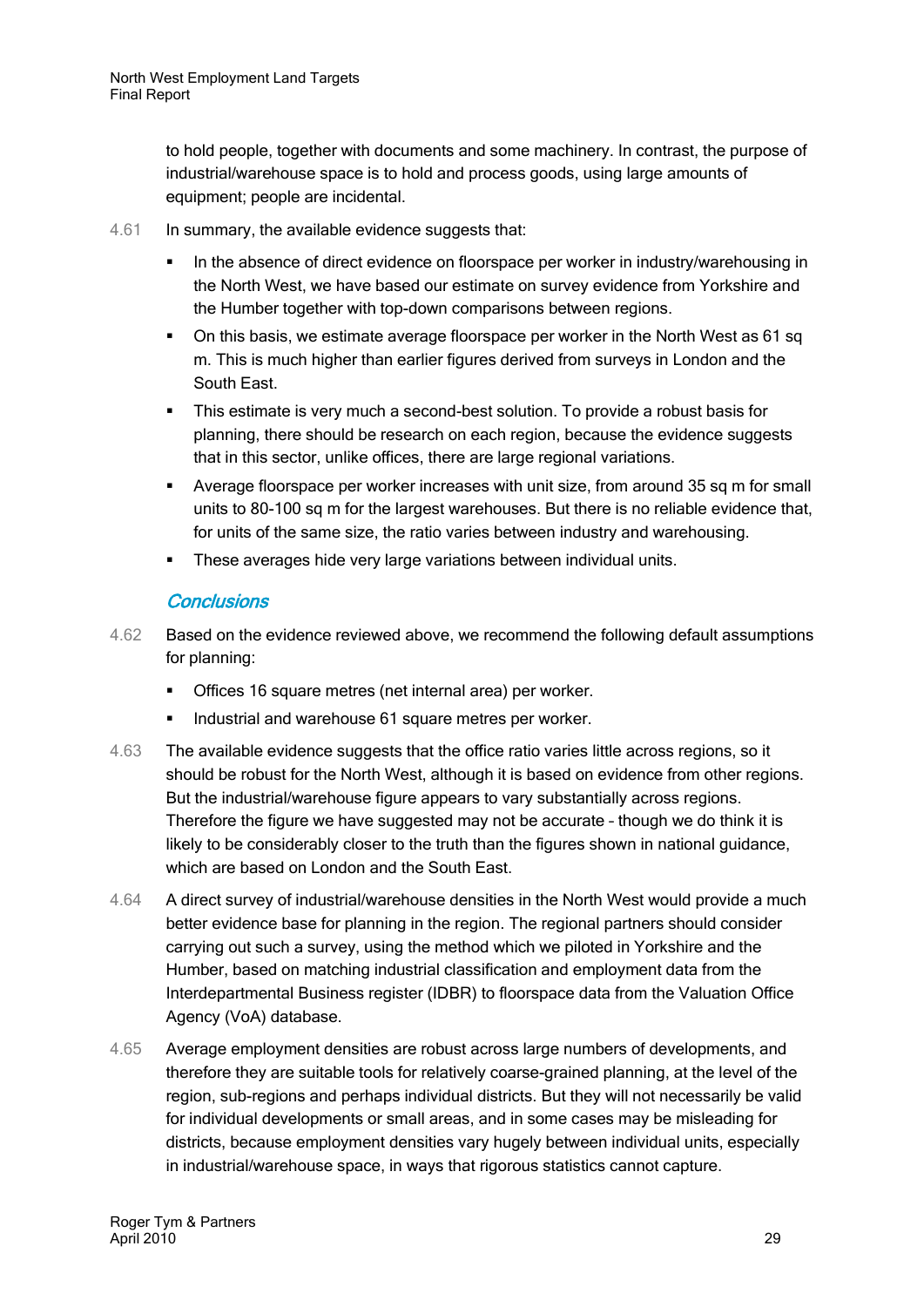- 4.66 Therefore, planners should adjust the default densities in the light of local information, especially when planning for small areas or individual developments. For example, if a site is to be occupied by call centres we may assume very low floorspace per worker, in the region of 7-10 sq m. For a site accommodating large sheds of 10,000 sq m or more, whether warehousing or industrial, one would expect high floorspace per worker, around 90 sq m. In contrast, for a small industrial estate the ratio might be around 35 sq m.
- 4.67 Where employment space is being lost, for example in the redevelopment of old industrial areas, planners will need to estimate the numbers of jobs that may be lost. Here again, our default density assumptions may be altered in the light of local knowledge. Where old industrial areas are very under-occupied, as is often the case, using standard densities may seriously overstate the employment implications of releasing them for other uses. In such cases, rather than making blanket assumptions about such areas, authorities might wish to find out actual employment numbers.
- 4.68 To help customise the standard assumptions, authorities should consider researching their areas though local versions of our Yorkshire and Humber business survey, matching the IDBR to VoA floorspace data. This should provide a low-cost way of researching local densities and other questions on the use of business space, including questions about particular businesses or sectors and particular parts of the local authority area. For example, authorities could use this method to investigate the requirements of specific priority sectors, or the numbers employed in employment areas being considered for release to other uses.
- 4.69 It is often argued that cost pressures, new technologies and new working methods are producing steadily falling floorspace per worker in offices. This is certainly true of the more sophisticated office occupiers and of certain sectors and geographical areas, but we are not certain that it is true of offices in general, including in the North West region. Therefore we recommend that, for the time being, planning in the region should assume no future change in standard office densities. If the ratio does fall in future, we may find that our calculations have over-provided land for office, but over the five or 10 years until the calculations are reviewed the error will not be large; and if planning is not to stifle economic growth, land provision should err if anything on the generous side.

### <span id="page-33-0"></span>Plot Ratios

### **Analysis**

- 4.70 The capacity of land to accommodate floorspace is measured by the plot ratio, which is the ratio of built floorspace to site area, or – expressed slightly differently – the floorspace capacity of a hectare of land. For example, a plot ratio of 40% indicates that one hectare can accommodate 4,000 sq m per hectare of land $^{22}$ .
- 4.71 Planning documents generally assume plot ratios of around 35-40% for most employment land uses, based partly on practical experience and partly on the 2004 Employment Land

 $22$  One hectare equals 10,000 sq m.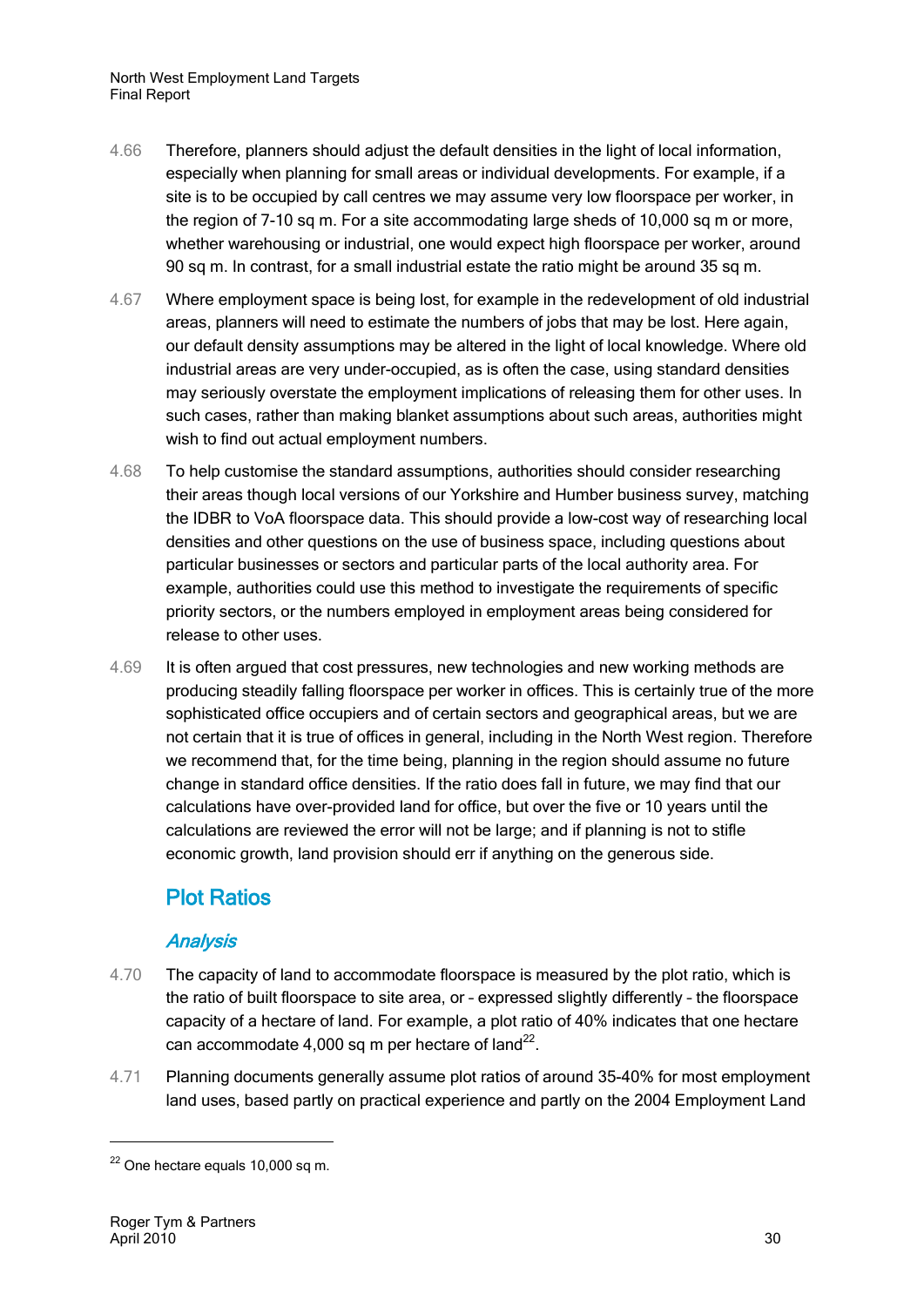Review Guidance Note – which in turn reflects the 1997 RTP survey of London and the South East. Many note that this standard plot ratio does not apply to town centre offices, for which they either use a higher office or use floorspace to measure demand and supply, ignoring site areas altogether.

- 4.72 In our recent study of Yorkshire and the Humber, we investigated plot ratios through a survey of all local authorities in the region. We asked each authority for details of all Bclass developments above a threshold of 1,500 sq m over the previous five years. Around half the authorities in the regions responded, providing information on a sample of some 300 developments.
- 4.73 For industry and warehousing, the survey found an average plot ratio of 35% (3,500 sq m per hectare). There were no significant differences between industry and warehousing or between greenfield and brownfield sites. This is probably because the features that determine how densely a site can be developed do not vary by geography or specific use. Most industrial/warehouse units are single-storey and have similar needs for circulation space, car parking and so forth.
- 4.74 In contrast, the Yorkshire and Humber survey showed wide variation in the plot ratios for offices. The average plot ratio for offices was approximately 40%, but developments in town and city centres showed much higher densities, averaging 150% (15,000 sq m per hectare).
- 4.75 We conclude that 35%-40% is generally a reasonable plot ratio for offices except in town centres. For town centre offices, each local authority should either estimate floorspace capacity site by site or estimate averages which take into account local circumstances. We understand from developers and property agents that 60% is often considered a reasonable assumption. At this density developers can offer three- or four-storey office with limited car parking on most town centre sites. But in the centre of major cities and high-density town centres, where the height of buildings can exceed 4 or 5 storeys and values are high enough to pay for high-rise construction, plot ratios can be much higher, with no obvious upper limit.

#### **Conclusion**

- 4.76 For industrial and warehousing development and for out-of-centre offices, a reasonable plot ratio assumption is around 35%. This ratio is quite stable across geographies because most development is largely single storey. Also a similar amount of circulation and servicing space is required to service a given quantity of floorspace.
- 4.77 But for offices plot ratios can and do vary. Most out-of-centre office development is developed at a similar density as B1c, B2 or B8 floorspace. Providing space at this density is cost effective for developers because it provides a type of space the market wants as efficiently as possible. Space can be provided with car parking, landscaping and the buildings may not even require lifts (which can be a considerable expense).
- 4.78 However in some locations there is scope for increasing the development capacity of the land by reducing (or removing) car parking, minimising (or removing) landscaping and building upwards. So very high plot ratios, far above 100%, are theoretically possible. If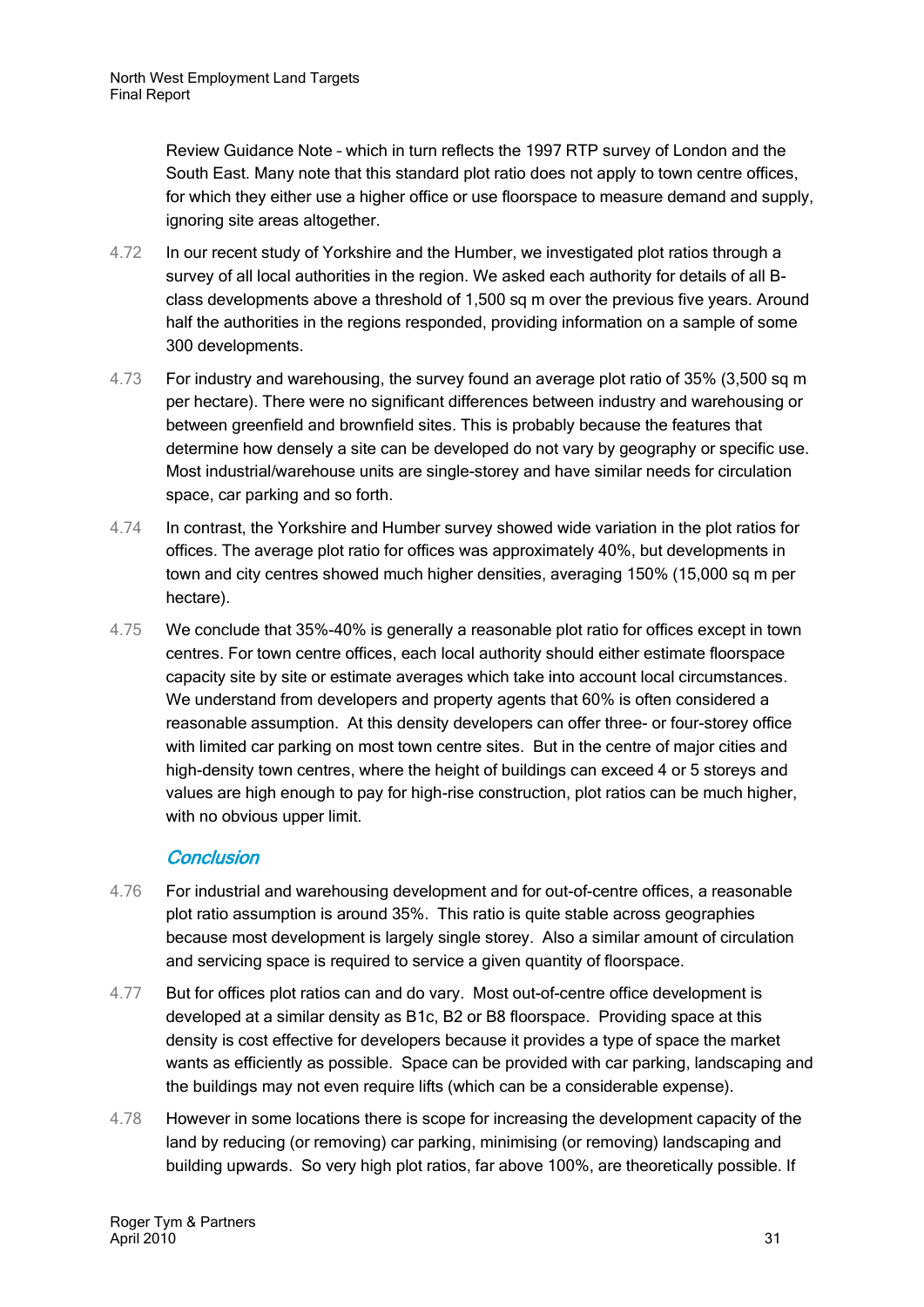planners must use an estimated plot ratio, based on our consultations 6,000 square metres per hectare could be a reasonable minimum, achievable on most town centre sites.

4.79 However, in our view it is preferable to avoid blanket assumptions about plot ratios, certainly for town centre offices, where such assumptions will often be unreliable. Therefore we suggest that floorspace should be the main yardstick used in planning documents, as is already done in many places. Land requirements (demand, targets) should be expressed in square metres of floorspace. Supply should be measured in square metres of development capacity, which should be estimated individually for large sites and collectively, based on geographical areas, for smaller sites. The plot ratios we have estimated should be used as defaults where no specific estimates are available.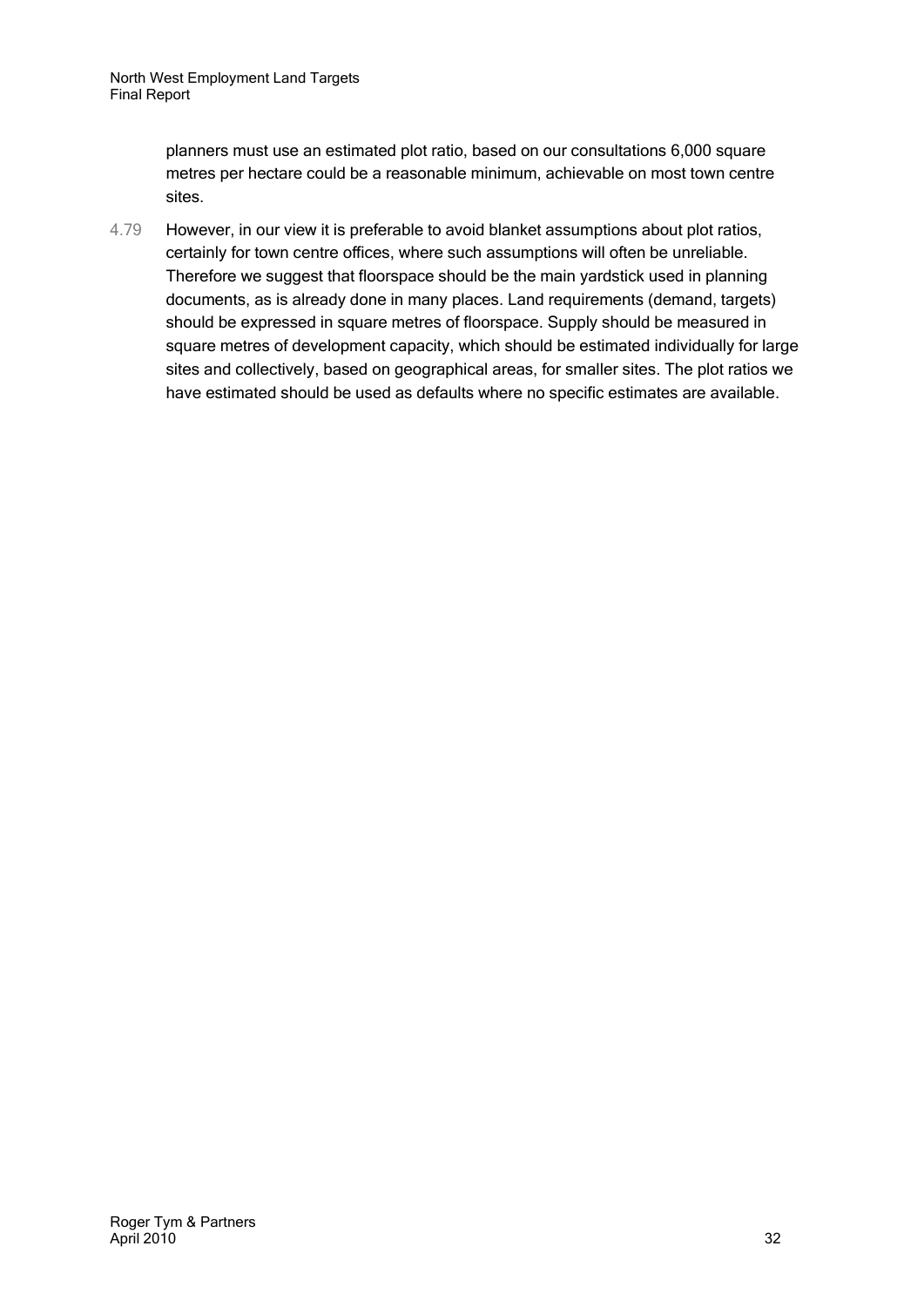## <span id="page-36-0"></span>5 LOSSES AND CHURN

- 5.1 In calculating future land requirement for any employment use, the starting point is net employment change – the future change in the stock of jobs over the plan period, equal to the jobs to be gained in new and expanding employment units, minus the jobs to be lost in closing and contracting employment units. Therefore the resulting land requirement also represents net change, i.e. the change in the stock of employment land, equal to the land that will be gained through new development and change of use, minus any existing employment land that may be lost to other uses.
- 5.2 To determine how much land should be allocated for employment, we need to translate this net land requirement into a gross requirement, or gross gain – an estimate of the new land that should be identified for employment uses, regardless of any existing land which will be lost to such uses. To arrive at this gross requirement, we need to add to the net requirement already calculated a further quantity of land that equals the expected future loss and will replace that loss. This replacement is often described as churn.
- 5.3 In existing planning documents, there are four main approaches to the calculation of losses and churn. The first and simplest, adopted by many planning authorities, is to ignore the issue and confuse net and gross change. This is not helpful, because it produces misleading results which are wide open to challenge, especially in places where large losses of existing space are occurring – which in practice means most places. The second approach is to make a blanket assumption that a given percentage of the existing stock will be replaced each year, and of this replacement a give proportion will need to be on new sites. We consider that this approach is unsatisfactory, for two reasons: there is no empirical evidence on what proportion of the stock is replaced each year, and common sense suggests that this proportion varies widely between places, so blanket assumptions will be inaccurate.
- 5.4 The third approach to estimating future losses is to project past losses, where known, to the future plan period. This does not seem unreasonable, but it is open to the obvious objection that the future may be very different from the past. If this method is to be used, the authority needs to look carefully at past losses and use local knowledge to make a judgment on how the future might compare with the past.
- 5.5 The fourth approach to losses and churn is that, as part of its employment land review or other evidence base, the authority conducts a qualitative assessment of its existing employment sites and areas, to identify those which could or should be lost to their existing employment use. Based on this assessment, the employment land calculation can develop different scenarios to illustrate the possible amount of land that may be lost in the future and hence need to be replaced.
- 5.6 In our opinion the fourth approach is the most robust, because it is based on real-life evidence of the prospects and merits of specific sites and areas, rather than arbitrary assumptions. To apply this approach, the evidence base should assess, for each existing employment area: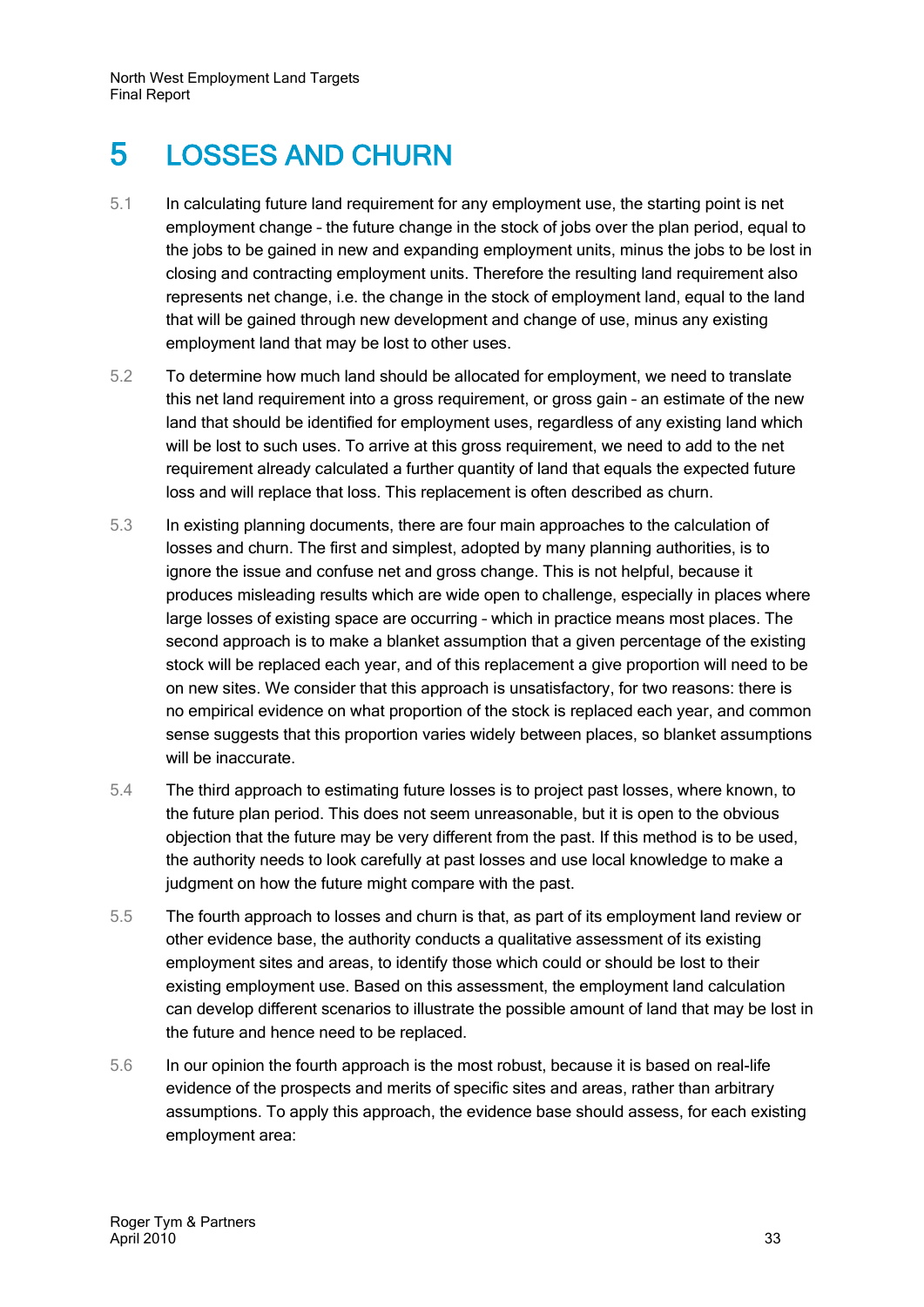North West Employment Land Targets Final Report

- Market potential, i.e. the chances that, should the area fall vacant in the plan period, it could be viably brought back into its current use, either using existing buildings or after redevelopment;
- Policy contribution, i.e. how far retaining the site in its current use is in line with current spatial vision and policy objectives.
- 5.7 The assessment of market potential should use the specialist expertise of property consultants/agents with knowledge of the relevant market.
- 5.8 The qualitative assessment should divide existing employment sites and areas into three groups, perhaps using the popular traffic light notation:
	- Those that should definitely be safeguarded for their current use, subject to market testing to ensure that they remain viable (green);
	- Those that, should they come forward for redevelopment for other uses, should be released (red);
	- Those that, should they come forward for redevelopment for other uses, should be considered for release, depending on circumstances at the time including the balance of demand and supply for employment land and the extent of need for an alternative uses, such as housing (amber).
- 5.9 Based on this assessment, the employment land calculation can assess how much land may be lost and need to be replaced and plan for new sites accordingly. These plans cannot be entirely fixed, because the authority cannot know for sure which sites will actually come forward for redevelopment. Therefore the demand-supply calculation might provide alternative scenarios, to show how the authority will respond to different sets of circumstances while keeping to its employment growth targets. The amber sites should help provide the necessary flexibility.
- 5.10 As well as informing land provision targets, the qualitative assessment of existing employment sites is useful and necessary because it will support policies that safeguard such sites. Without robust site assessments, authorities would find it difficult to safeguard sites which can and should be kept for employment against applications for higher-value uses. Conversely, they would risk protecting sites which do not deserve protection, because they are no longer suitable or commercially attractive for employment, and in the interest of sustainable economic growth should be replaced by better employment sites.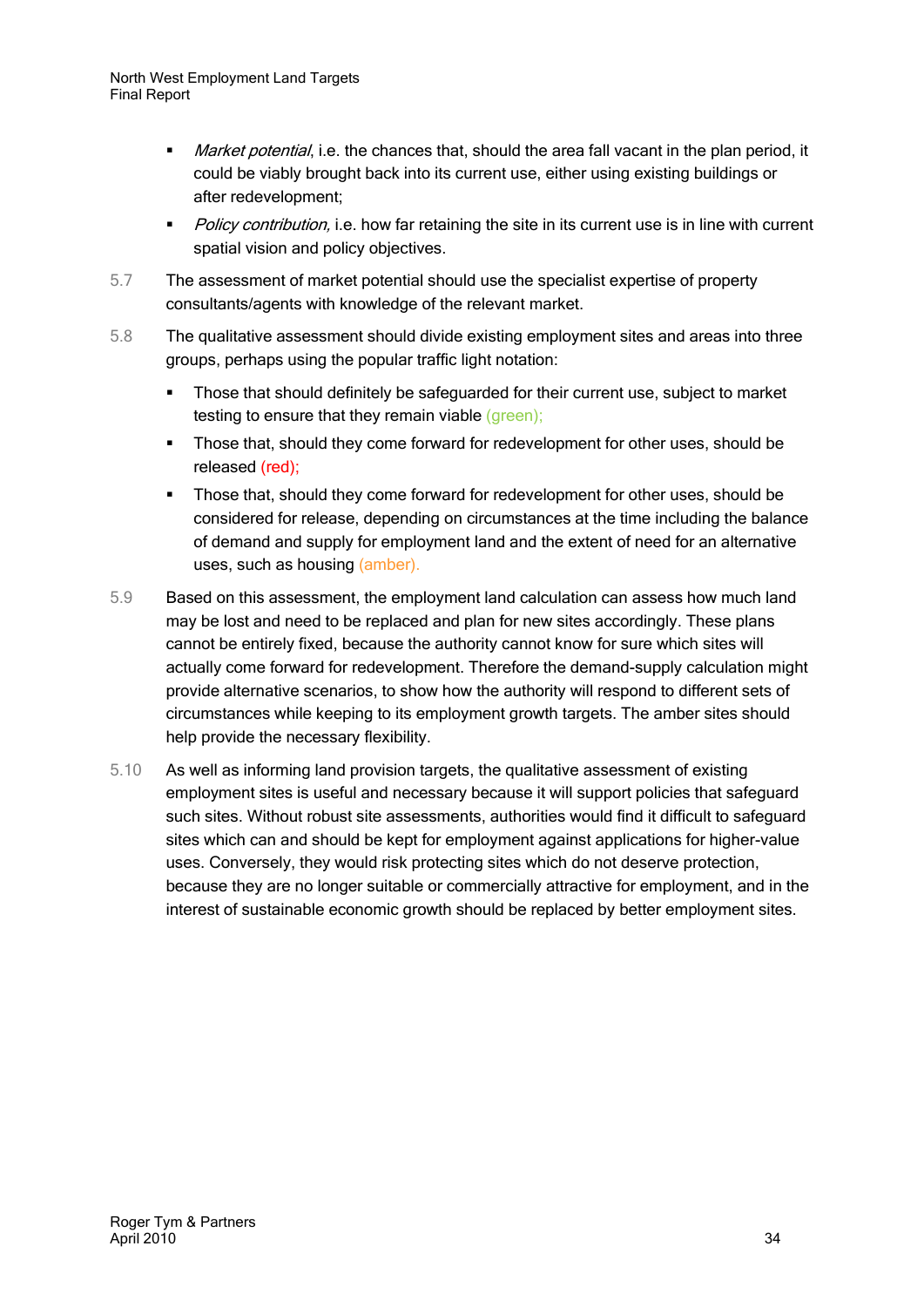## <span id="page-38-0"></span>6 FINALISING LAND REQUIREMENTS

- 6.1 The process described above will produce estimated land requirements, both gross and net, by local authority area. But as yet we cannot be certain that these figures are entirely consistent with physical and commercial realities and spatial planning objectives. The figures, might, for example, imply large amounts of new development in places where this development will not be viable due to low property values, or little land is available, or the infrastructure is overloaded and cannot be expanded, or. Or they might locate little or no development in places earmarked for major physical regeneration.
- 6.2 Therefore, emerging land provision targets at the final stage should be tested against property market realities, land and infrastructure supply and spatial policy objectives, and flexed where necessary to improve the fit. This final stage in employment land planning is not just about quantities of land; in matching demand and supply, it should take account of the qualitative mix of demand for land and match it to the emerging planned supply.
- 6.3 At this stage, an important task for the region will be to consider the need for strategic sites of regional importance and where these sites should be located. These judgments, like other qualitative considerations, will feed back into quantitative requirements, because if major strategic sites are expected to attract large volumes of demand from wide geographical areas then quantitative targets should be adjusted accordingly.
- 6.4 If estimated requirements change substantially at this final stage, the resulting figures should be translated back into jobs to provide the final employment targets that will be shown in the Regional Strategy, in accordance with PPS4.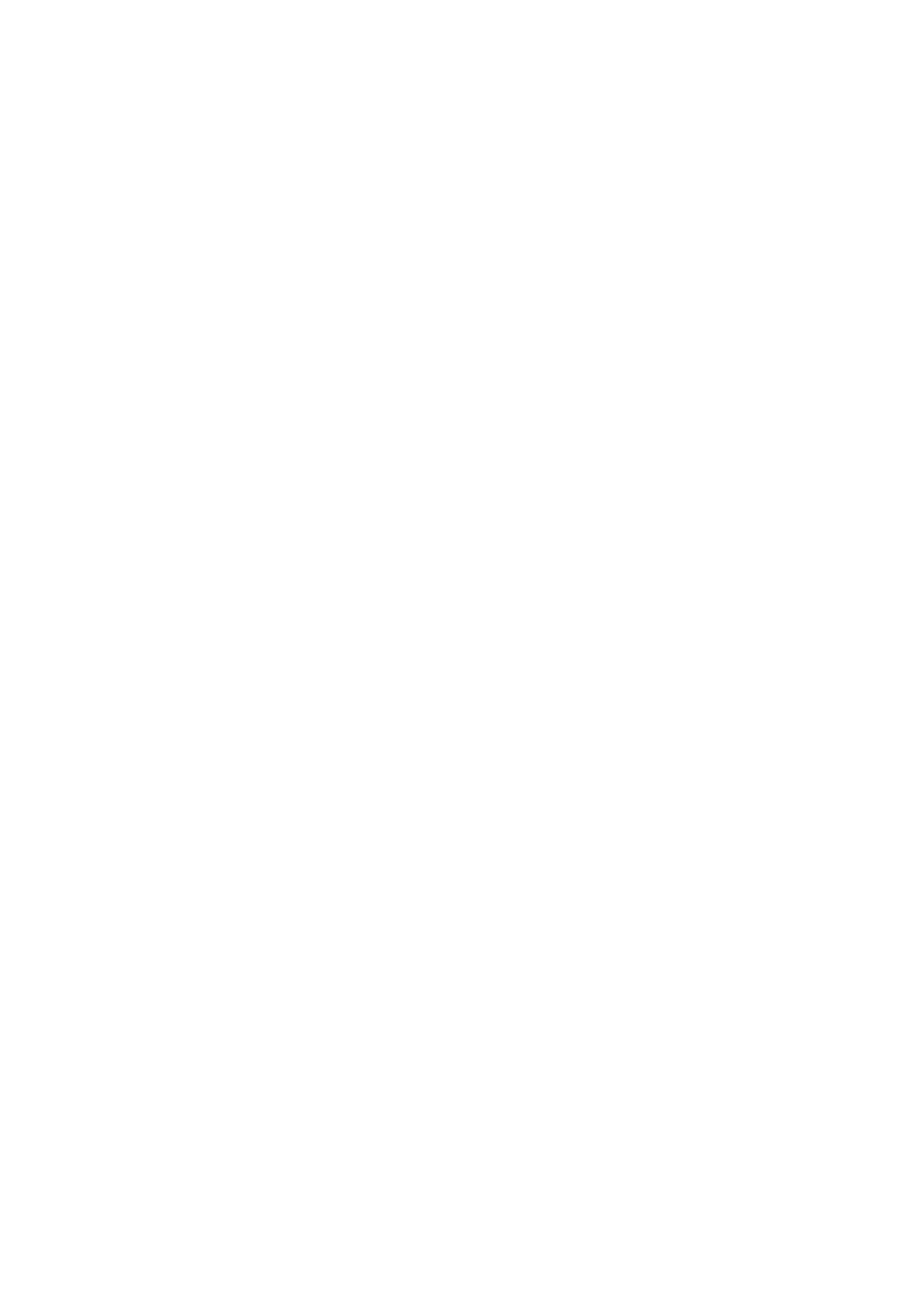## <span id="page-40-0"></span>7 'MARGINS' AND PHASING

### **Analysis**

- <span id="page-40-1"></span>7.1 In an area where the planning system provides exactly enough land each year to meet the expected demand, it is almost certain that land supply in practice will fall short of that demand, and hence development and employment growth would fall short of the target. One reason for this is that at any one time some development and redevelopment sites will be in the development pipeline, and thus not actually delivering jobs and floorspace. Indeed some sites may remain in the pipeline for a long time or forever, if they are constrained by factors such as ground conditions or lack of infrastructure. Moreover, there will be no room for choice or to accommodate the qualitative requirements of different occupiers and developers, and because occupiers and developers and occupiers have no choice landowners may enjoy monopoly power. Finally, a precise match between requirement and provision would mean that there is no room for error: if the planning authority were to underestimate demand for any reason, business occupiers and developers would be forced out of the area by lack of sites.
- 7.2 All this suggests that, if actual development is to provide enough space for the target numbers of jobs, land provision should exceed the estimated requirement by a margin. There is no accepted view on how this margin should be calculated. Many evidence bases and development plans include a margin not supported by any evidence. Often this is set as a percentage of the total requirement over the plan period. This is not helpful, partly because the size of the margin increases with the period being considered, which is logically wrong.
- 7.3 To try and estimate empirically what the margin should be, one would need to collect data on the size of actual development pipelines (outstanding planned supply) and actual takeup across many areas and/or dates, and calculate the resulting years supply indicator – the ratio of the pipeline to average annual take-up – for each place and date. One would then make an econometric analysis of the years supply ratio against indicators of market pressure, such as vacancy rates and rental change, to see what level of supply in relation to the pipeline seems to result in a balanced market. Alternatively, as a short cut, one might simply calculate an average ratio over time and space and assume that this provides a reasonable norm.
- 7.4 To our knowledge, this kind of analysis has only been carried out for central London offices, as part of evidence bases supporting the London Plan $^{23}$ . Based on sophisticated time-series analysis, this research concluded that for a healthy market outstanding permissions should provide just over three years' supply of office space. Its definition of supply did not include planning allocations. This is a reasonable approach in central London, where virtually all development is brownfield and there is almost no new land to

<sup>&</sup>lt;sup>23</sup> London Property Research & DTZ Research, London Office Monitoring Project - Stage II (Benchmarks) SDS Technical Report Ten, Greater London Authority, 2001. For an up-to-date analysis see Ramidus Consulting with Roger Tym & Partners for Mayor of London, London Office Policy Review 2009, Greater London Authority, 2009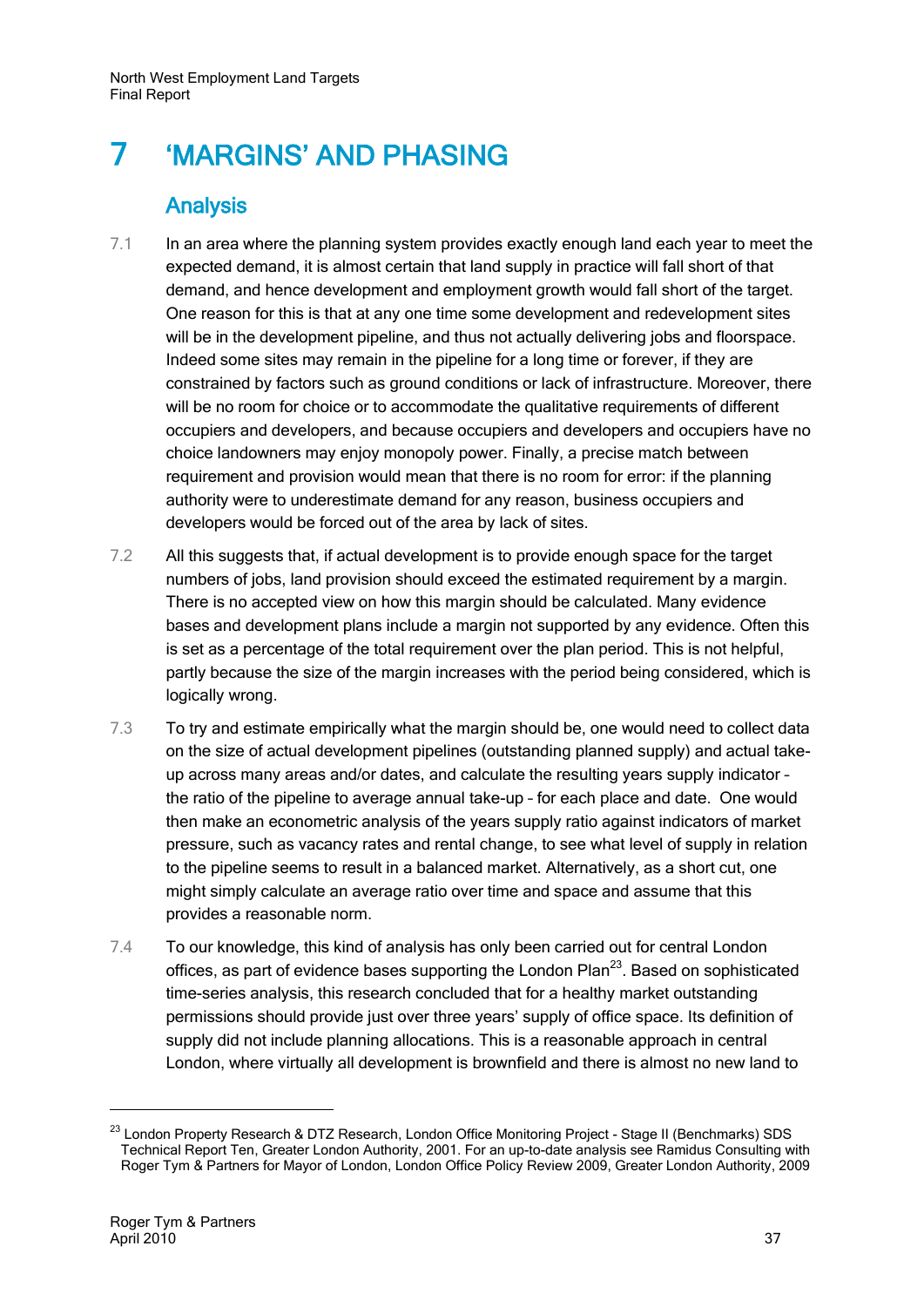be allocated for development. But in most other places, development sites allocated but not yet permitted will be a significant component of future planned supply, so calculations should take account of planning allocations as well as permissions.

- 7.5 There is no comparable analysis of the planning and development pipeline for places other than central London. We briefly attempted an analysis of planned land supply, including allocations, as part of the Yorkshire and Humber study referred to earlier, but failed to produce useful results, because the volume of allocations varies hugely between local authorities. As discussed in the Yorkshire and Humber report, we concluded that outside central London there is no empirical method at present for determining what the 'margin' should be.
- 7.6 As an alternative approach, therefore, we have looked at existing practice. In the light of common sense and the London research discussed earlier, it seems to us that the best practice is found in the rule of thumb which suggests that planning should provide a fiveyear reserve of deliverable land. As we have seen, this approach is adopted broadly speaking in PPS4, although it only applies to town centre uses (which include offices) and PPS4 does not require the five-year land supply to be readily deliverable. It is also used elsewhere, for example in the West Midlands RSS both in its current version and emerging Phase 2 Revision, and it parallels national policy on housing in PPS3. From informal discussions with the authors of some of these documents, we understand that there is no empirical basis for the five-year land reserve; it has been adopted because it was considered reasonable.

### Recommendations

- <span id="page-41-0"></span>7.7 In our opinion, the most robust way to allow for constraints, competition, choice and uncertainty is that adopted in the West Midlands, which is similar to PPS4's approach to offices: authorities should ensure that at any one time they have enough readily available (unconstrained) land to meet the gross provision target for each employment use (including the land required to replace future losses) for the next five years.
- 7.8 The emerging West Midlands RSS (Stage 2 Revision) defines 'readily available' as follows:

'A site is defined as readily available if all the following conditions are met:

- The site *either* has planning permission *and/or* is allocated for economic development in the development plan *and/or* is committed by an appropriate Council resolution.
- **If has no major problems of physical condition.**
- [It has] no major infrastructure problems in relation to the scale of development / activity proposed.
- The site is being actively marketed.'
- 7.9 We know from experience that the last criterion is problematic in practice because in depressed markets landowners are reluctant to market sites. Also if the plan proposes regeneration or structural change (which probably requires public intervention) then it is unlikely that owners will be actively marketing sites prior to that intervention.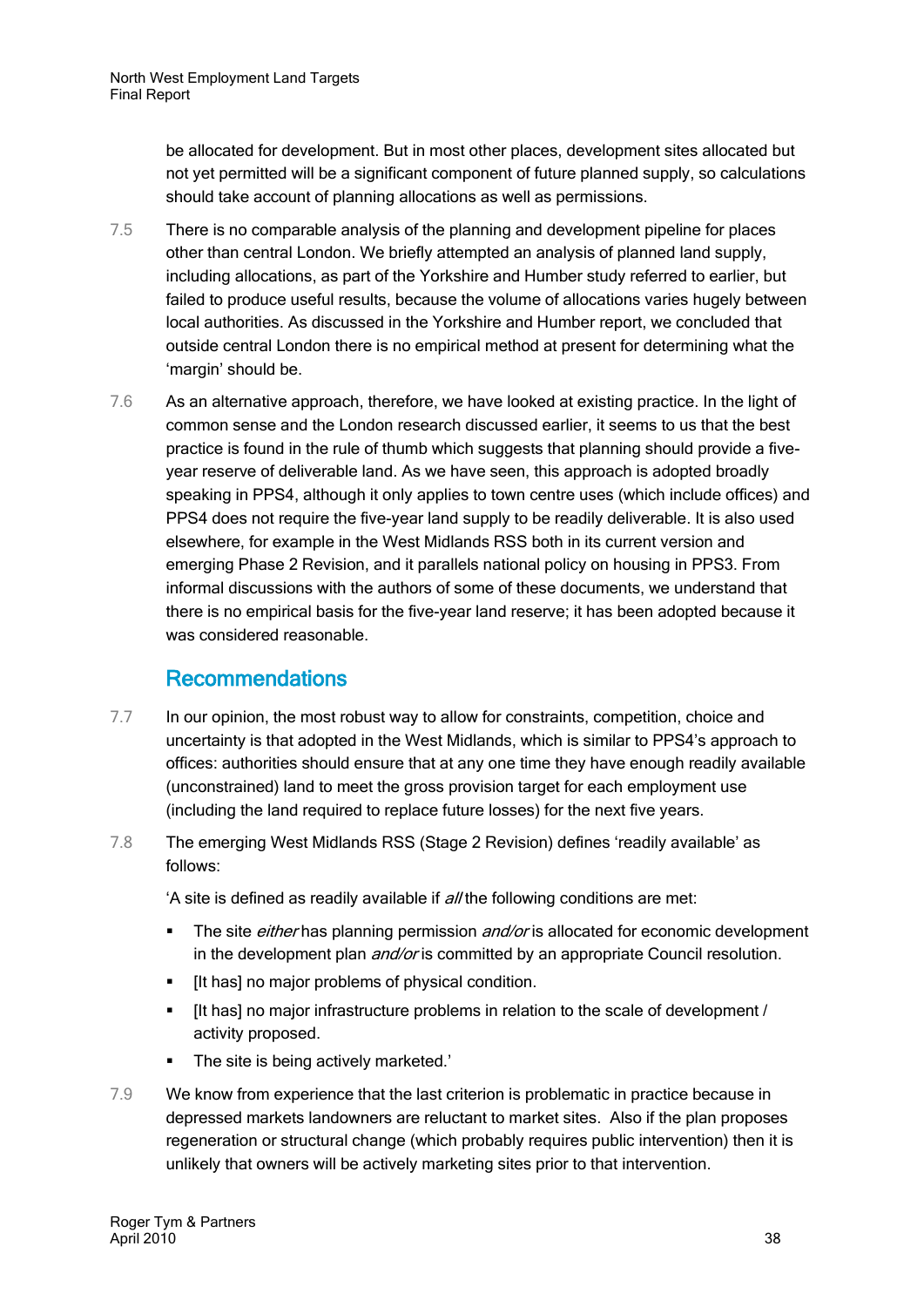- 7.10 So we suggest that the last criterion, regarding sites being actively marketed, should not be used as policy but as advice. Ideally all sites in the five-year supply should be actively marketed, but in some cases the authority may justify a site's inclusion because it has evidence that given normal market conditions, a willing buyer and a reasonable landowner, the site would be offered for development.
- 7.11 Local authorities should also identify a longer-term indicative supply to last for the whole plan period. This longer-term supply does not need to available today. But authorities should have reason and evidence to show that it will become available over the life of the plan and that the profile and phasing of new land can maintain the five-year rolling reservoir.
- 7.12 In our opinion, development planning documents should also identify the extent, nature of development and boundary for sites expected to form broadly the next 5-10 years of supply; so easing the process of getting planning permission for the sites and providing developers and funder's certainty. But for the longer term land should only be identified in broad terms.
- 7.13 It is important to bear in mind that our advice covers only the quantitative aspect of land supply – how much land should be provided for offices and industry/warehousing respectively. Qualitative issues are beyond the scope of this report but will be at least as important in practice. Authorities in identifying land for employment should ensure that it is commercially attractive – especially to priority sectors and clusters - and sustainable, and that its locations are in line with the spatial vision for the area. If the development plan focuses on quantitative targets only, at the expense of these qualitative issues, there may be pressure to release easy but unsustainable greenfield sites to meet the target, while policy-preferable urban sites, which may be more difficult to develop, do not come forward.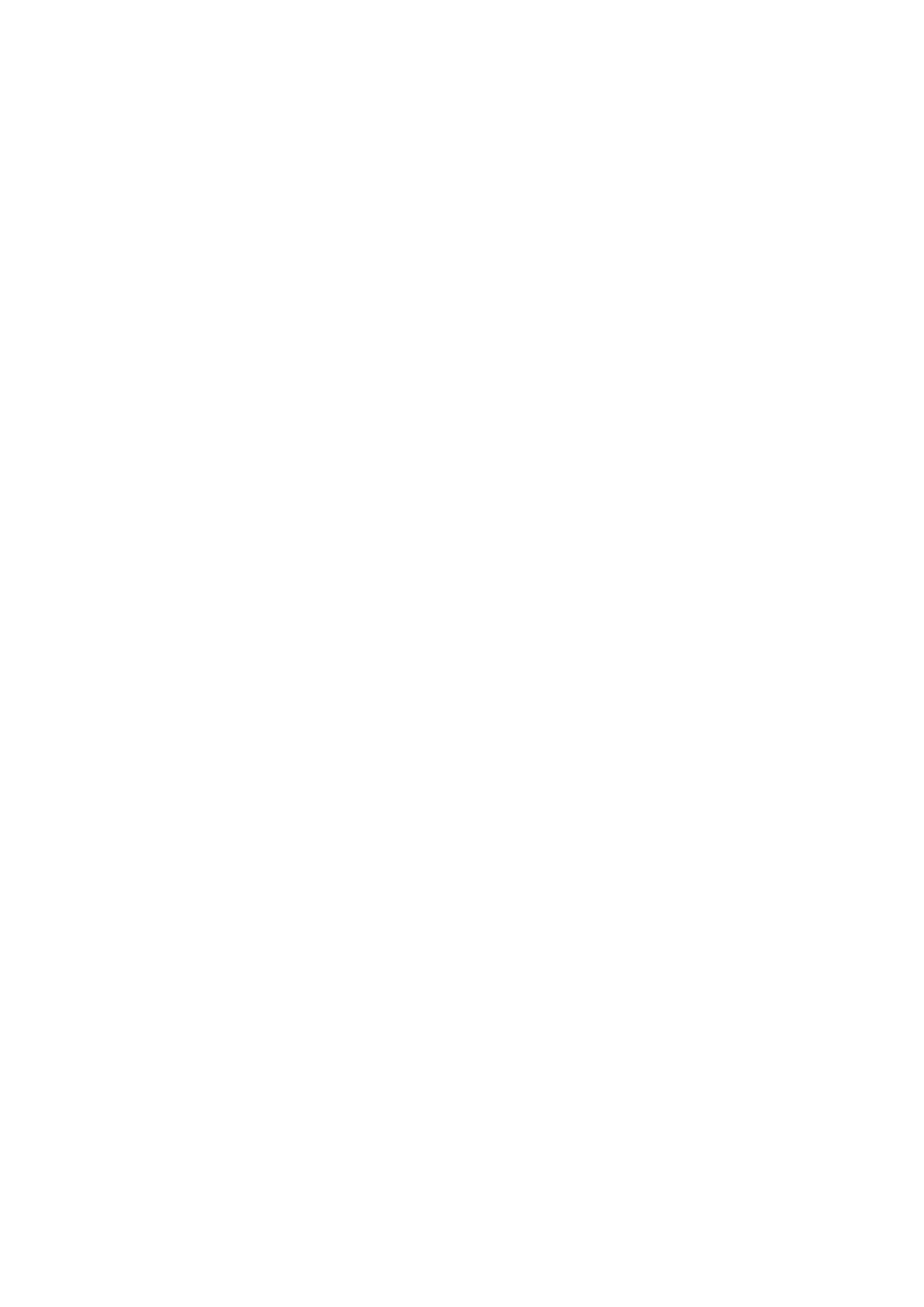## <span id="page-44-0"></span>8 CONCLUSIONS

8.1 This report has considered how regional and local authorities should set provision targets for employment (B-class) land, as part of the emerging Single Regional Strategy: We suggest a staged process as follows:

#### i) Produce regional employment forecasts

The region commissions econometric forecasts that show employment change by district and sector for the plan period – an indicator of the future likely demand for land.

#### ii) Develop employment targets

The region and local authorities (preferably working in sub-regional groups) test the forecasts against reality and policy aspirations. Based on this analysis, they translate them into employment targets, as discussed in Chapter 3 above.

## iii) Develop first-draft land provision targets

The region:

- **Translates these employment targets into first-draft, top-down net land provision** targets for the plan period, using the default assumptions we have set out in Chapter 4 (Alternatively this task could be carried out at local level, but the regional authorities 'doing the sums' would guarantee consistency and probably save money);
- Makes proposals on the nature of strategic sites and their locations or criteria for selecting them.

#### iv) Refine land provision targets

Local authorities, working in sub-regional groups as appropriate:

- **Refine the emerging net provision targets using local knowledge, as discussed in** Chapter 4 above;
- **Translate net into gross targets, based on estimating future losses as described** in Chapter 5 above;
- Test these emerging targets against commercial and physical realities and policy objectives as suggested in Chapter 6, including to ensure that the required land is likely to be available and the proposed development is likely to be viable;
- Plan the phasing of land release to allow for competition, choice, uncertainly and development constraints, as discussed in Chapter 7. Based on existing practice and our own judgment, we suggest that authorities at any one time should have enough readily available (unconstrained) land to meet the gross provision target for each employment use for the next five years;
- Consider how far the region's proposals for strategic sites are realistic and consistent with local and sub-regional policy objectives;
- If any of the above suggests that the region's targets and proposals (see iii above) should be amended, discuss and try to agree these departures with the region and sub-regional partners.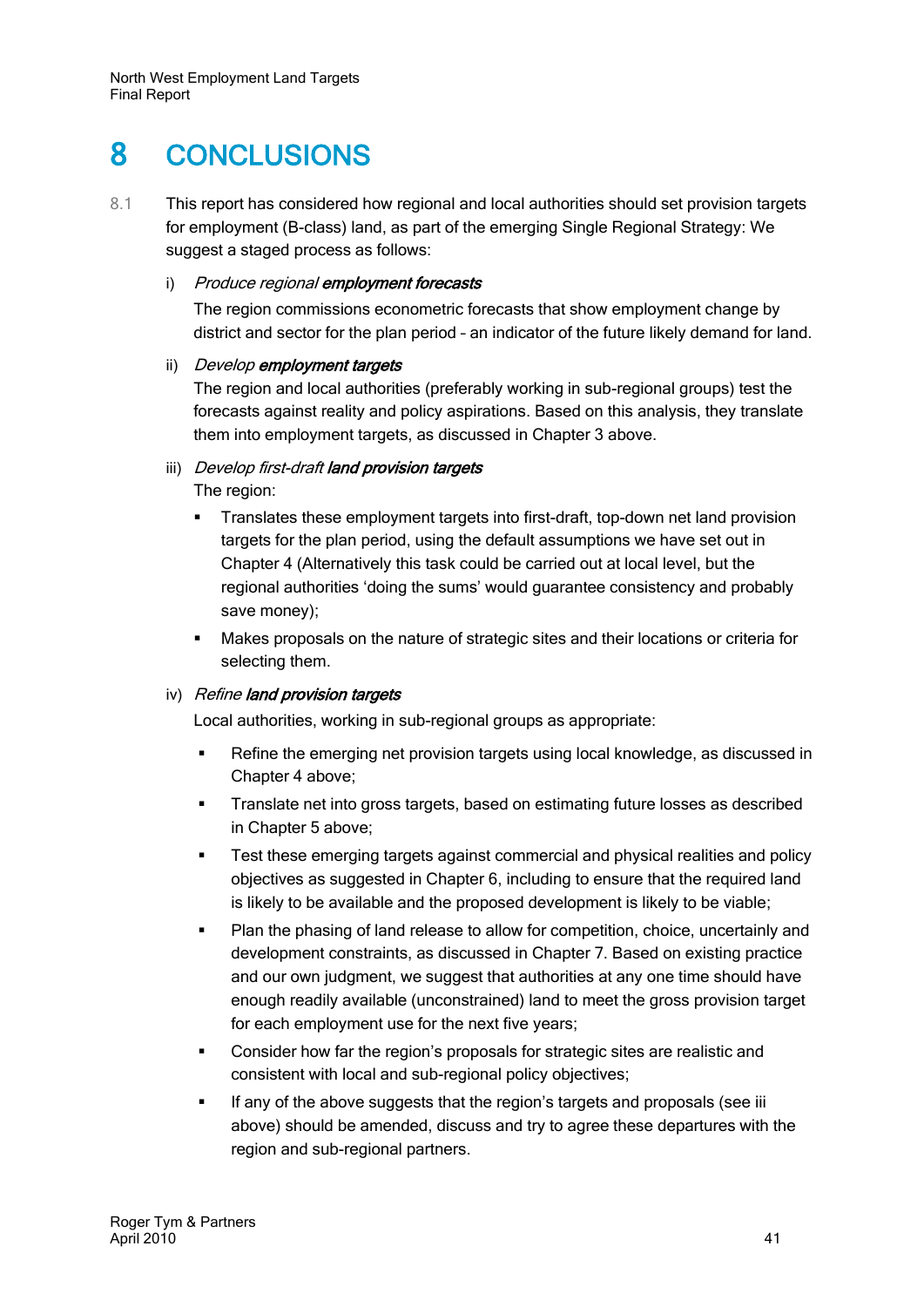- In particular, if revised land targets differ substantially from the region's proposals, they should be translated back into revised job targets, to be considered for inclusion in the regional strategy.
- 8.2 The fourth and final set of tasks should be part of local or sub-regional employment land reviews or wider evidence base studies. As well as feeding back into the regional planning process, the conclusions of these studies will of course inform local development planning documents.
- 8.3 Evidence and policies based on it should be kept up to date by regular monitoring and review. The quantity of land supply should be monitored continuously and routinely. Evidence base documents, including provision targets and qualitative assessment of supply, should be updated at least every five years and more often in case of major shocks.
- 8.4 4NW and local authorities will wish to consider how the approach outlined above can fit into the process of developing the new Single Regional Strategy (RS2010).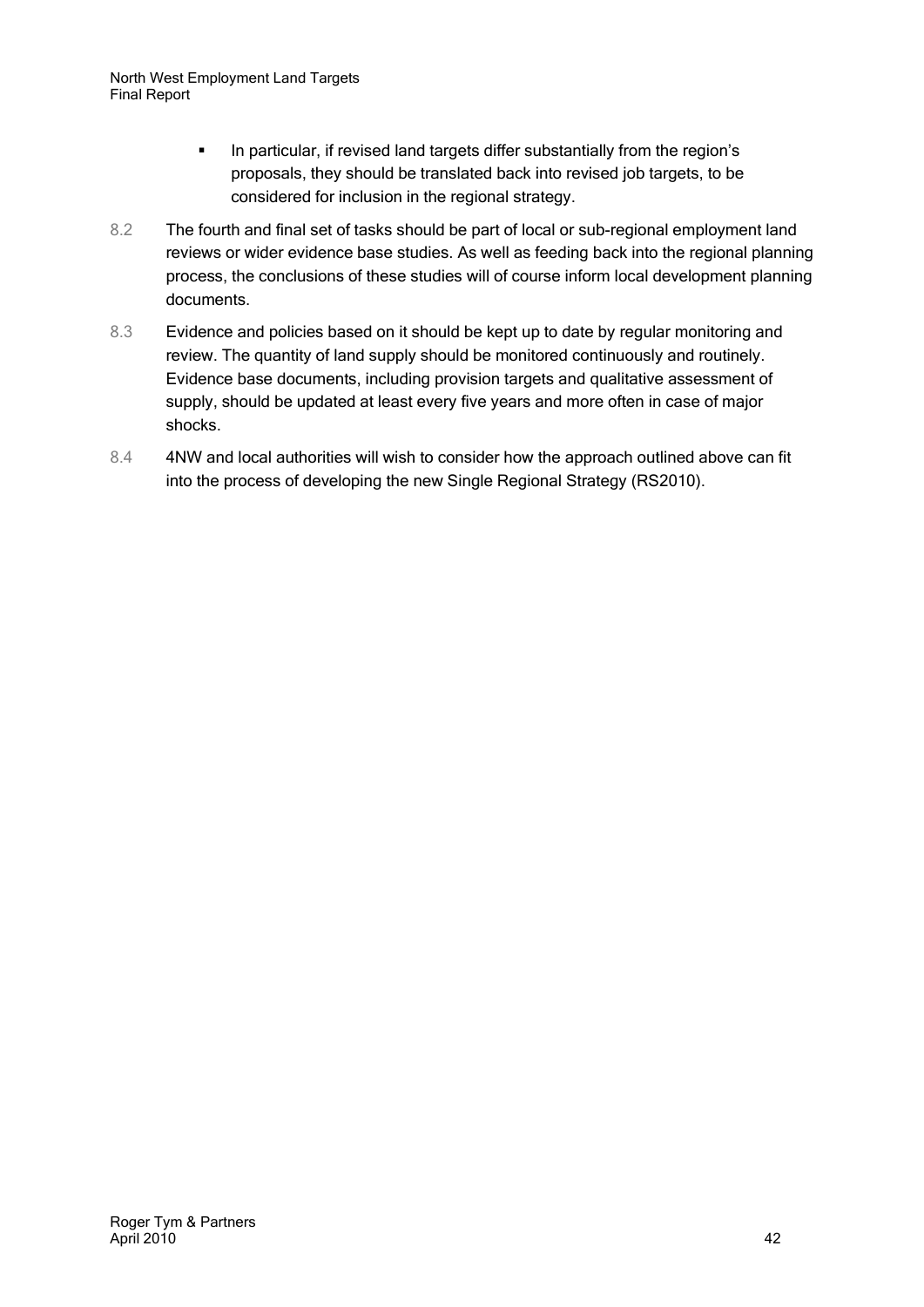## APPENDIX

SECTOR-TO-FLOORSPACE MAPPING Based on SIC 2003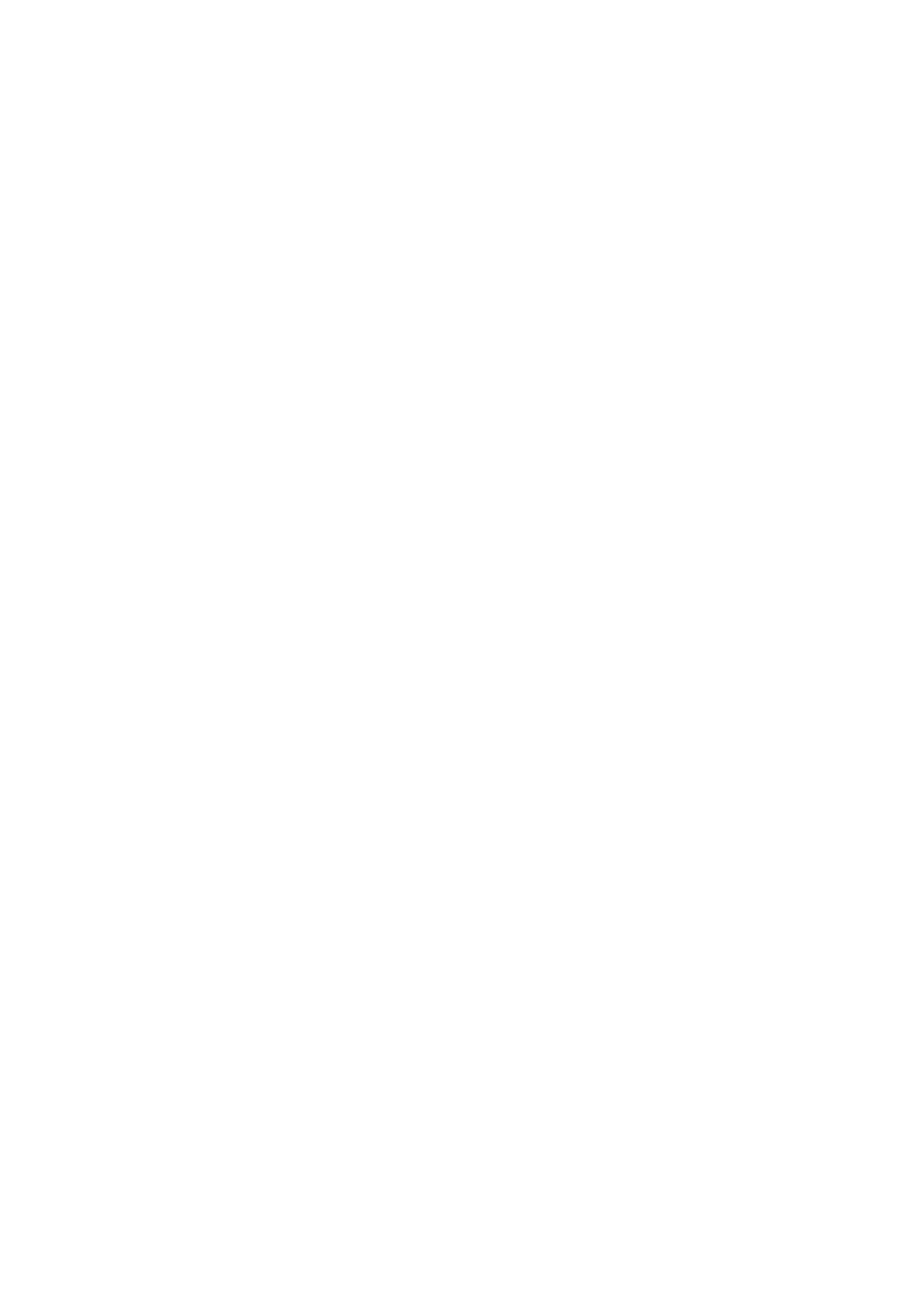| <b>Industrial Sectors</b>                                                    | SIC (2003)                                              | <b>Activities</b>                                                                                                                                                                                                                                                                |
|------------------------------------------------------------------------------|---------------------------------------------------------|----------------------------------------------------------------------------------------------------------------------------------------------------------------------------------------------------------------------------------------------------------------------------------|
| Manufacturing                                                                | 15.11-37.20 (ex<br>publishing, 22.11-<br>22.15)         | Includes all manufacturing, including<br>recycling, but excludes publishing)                                                                                                                                                                                                     |
| Some Construction                                                            | 45.3-45.4                                               | Electricians<br>Plumbing<br>Other building installation<br>Plastering<br>Joinery installation<br>Floor and wall covering<br>Painting and glazing<br>Other building completion                                                                                                    |
| <b>Motor Vehicle Activities</b>                                              | 50.20, 50.40                                            | Maintenance and repair of motor vehicles<br>Sale, maintenance and repair of motor<br>cycles and related parts and accessories                                                                                                                                                    |
| Sewage and Refuse Disposal                                                   | 90.00                                                   | Sewage and refuse disposal,<br>Sanitation and similar activities.                                                                                                                                                                                                                |
| <b>Labour Recruitment and Provision</b><br>of Personnel (part) <sup>24</sup> | 74.5                                                    | Labour recruitment and provision of<br>personnel                                                                                                                                                                                                                                 |
| <b>Warehousing Sectors</b>                                                   | SIC (2003)                                              | <b>Activities</b>                                                                                                                                                                                                                                                                |
| Wholesale                                                                    | 51.11-51.70                                             | Wholesale on a fee contract basis<br>Wholesale of goods                                                                                                                                                                                                                          |
| Freight Transport by Road                                                    | 60.24                                                   |                                                                                                                                                                                                                                                                                  |
| Cargo Handling                                                               | 63.11                                                   |                                                                                                                                                                                                                                                                                  |
| Storage and Warehousing                                                      | 63.12                                                   |                                                                                                                                                                                                                                                                                  |
| Other Supporting Land Transport<br>Activities                                | 63.21                                                   |                                                                                                                                                                                                                                                                                  |
| <b>Post and Courier Activities</b>                                           | 64.11-64.12                                             |                                                                                                                                                                                                                                                                                  |
| Packaging Activities                                                         | 74.82                                                   | Packaging activities                                                                                                                                                                                                                                                             |
| Labour Recruitment and Provision<br>of Personnel (part)                      | 74.5                                                    |                                                                                                                                                                                                                                                                                  |
| <b>Office Sectors</b>                                                        | SIC (2003)                                              | <b>Activities</b>                                                                                                                                                                                                                                                                |
| Some Other Business Activities                                               | 74.60, 74.85, 74.86,<br>74.87<br>74.1, 74.2, 74.3, 74.4 | Investigation and security activities<br>Secretarial and translation activities<br>Call centre activities<br>Other business activities nec<br>Accounting/bookkeeping activities etc<br>Architectural/engineering activities etc<br>Technical testing and analysis<br>Advertising |

 $^{24}$  Labour Recruitment and Provision of Personnel covers all the workers employed through agencies. These workers operate in a wide range of activities throughout the economy. Therefore, we allocate them to industrial, warehouse, office and non-B sectors in proportion to their shares in Crawley's total employment.